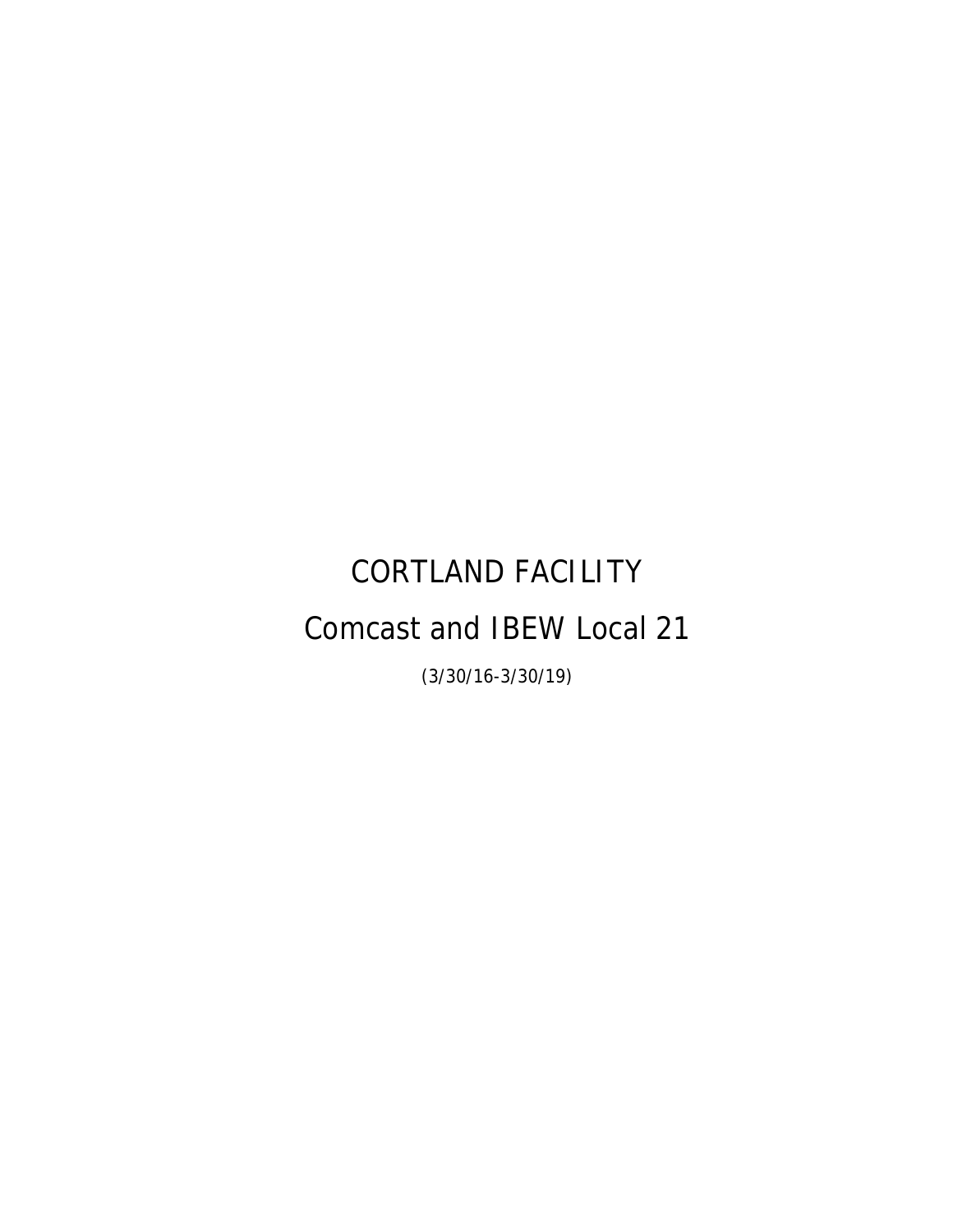## **TABLE OF CONTENTS**

| <b>Article</b>                        |                                                  | Page           |
|---------------------------------------|--------------------------------------------------|----------------|
| <b>Table of Contents</b><br>Agreement |                                                  | $2 - 3$<br>4   |
| <b>Article 1</b>                      | <b>Duration</b>                                  | 4              |
| <b>Article 2</b>                      | <b>Non-Discrimination</b><br>.                   | 4              |
| <b>Article 3</b>                      | <b>Union Recognition</b><br>.                    | 4              |
| <b>Article 4</b>                      | <b>Scope of Work</b><br>.                        | 5              |
| <b>Article 5</b>                      | Management Rights                                | 5              |
| <b>Article 6</b>                      | Union Security and Checkoff                      | 6              |
| <b>Article 7</b>                      | No Strike-No Lockout                             | 6              |
| <b>Article 8</b>                      | <b>Successors and Assigns [1996]</b>             | 7              |
| <b>Article 9</b>                      | Non-Competition                                  | $\overline{ }$ |
| <b>Article 10</b>                     | <b>Probationary Employees</b>                    | 8              |
| <b>Article 11</b>                     | Temporary Employees                              | 8              |
| <b>Article 12</b>                     | Part-Time Employees                              | 8              |
| <b>Article 13</b>                     | <b>Hours of Work</b>                             | 9              |
| <b>Article 14</b>                     |                                                  | 10             |
| <b>Article 15</b>                     |                                                  | 11             |
| <b>Article 16</b>                     | <b>Standby/Call Out</b><br>.                     | 13             |
| <b>Article 17</b>                     | Shift Differential Pay                           | 14             |
| <b>Article 18</b>                     | Out of Class Pay                                 | 15             |
| <b>Article 19</b>                     | Leadperson Assignment                            | 15             |
|                                       | <b>Article 20 Classification Description</b><br> | 16             |
| <b>Article 21</b>                     | <b>Promotions</b>                                | 16             |
|                                       |                                                  | 17             |
| <b>Article 23</b>                     | Uniforms, Boots and Tools                        | 19             |
| <b>Article 24</b>                     | Vacations                                        | 20             |
| <b>Article 25</b>                     |                                                  | 21             |
| <b>Article 26</b>                     |                                                  | 22             |
| <b>Article 27</b>                     | Bereavement                                      | 23             |
|                                       |                                                  | 24             |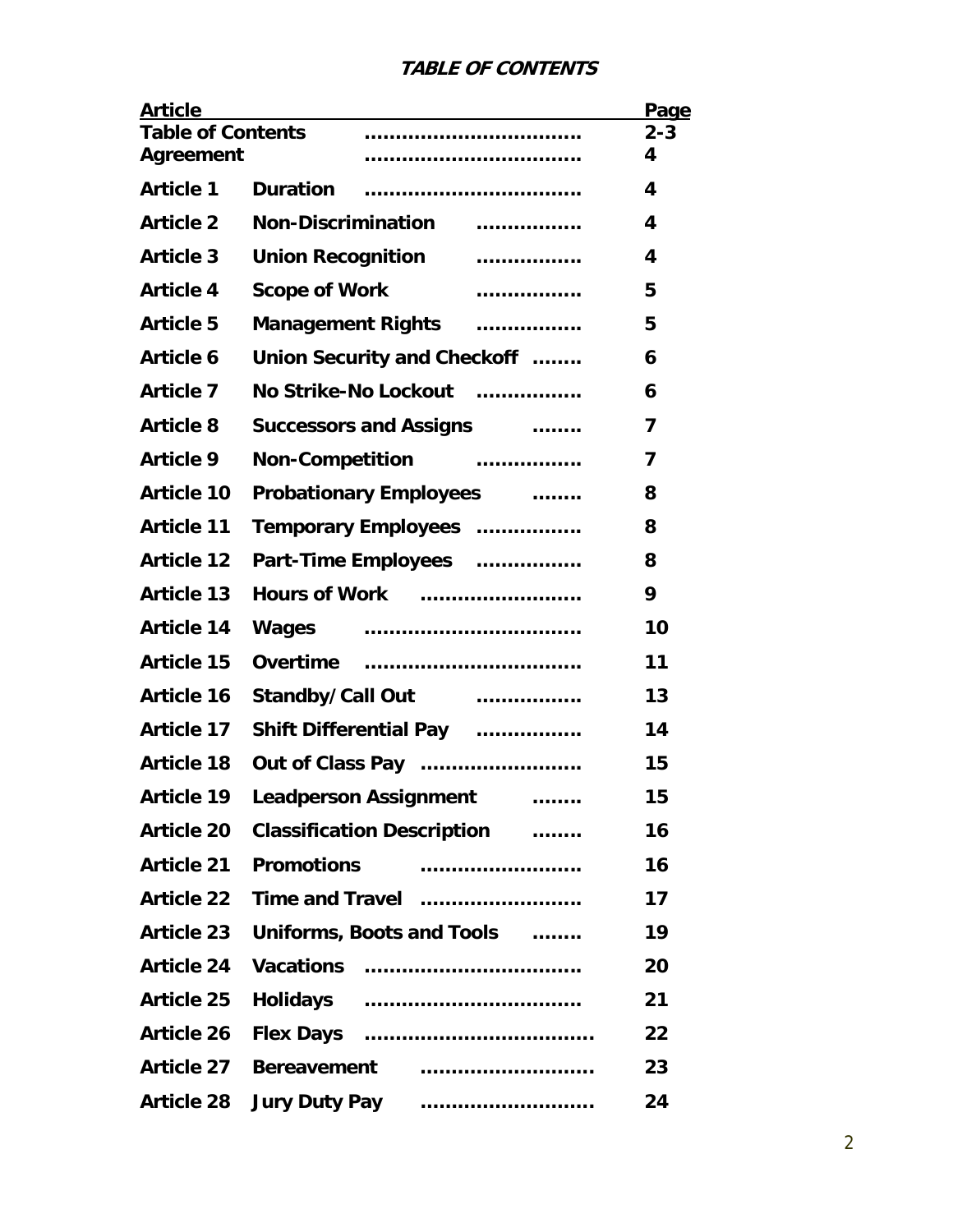| <b>Article 29</b> |                                                                                                                                                                                                                                                                                                               | 24       |
|-------------------|---------------------------------------------------------------------------------------------------------------------------------------------------------------------------------------------------------------------------------------------------------------------------------------------------------------|----------|
| <b>Article 30</b> | Leaves of Absence <b>container and the Leaves</b> of Absence                                                                                                                                                                                                                                                  | 24       |
| <b>Article 31</b> |                                                                                                                                                                                                                                                                                                               | 25       |
| <b>Article 32</b> | Insurance Benefits [ <i>mergenity, mergenity, mergenity, mergenity, mergenity, mergenity, mergenity, mergenity, mergenity, mergenity, mergenity, mergenity, mergenity, <math>\frac{1}{2}</math> and <math>\frac{1}{2}</math> and <math>\frac{1}{2}</math> and <math>\frac{1}{2}</math> and <math>\</math></i> | 26       |
| <b>Article 33</b> | <b>Employee Courtesy Services </b>                                                                                                                                                                                                                                                                            | 26       |
| <b>Article 34</b> | Retirement Plan                                                                                                                                                                                                                                                                                               | 26       |
| <b>Article 35</b> | Tuition Reimbursement                                                                                                                                                                                                                                                                                         | 27       |
| <b>Article 36</b> | Incentive Programs                                                                                                                                                                                                                                                                                            | 27       |
| <b>Article 37</b> | Employee Assistance Program                                                                                                                                                                                                                                                                                   | 27       |
| <b>Article 38</b> |                                                                                                                                                                                                                                                                                                               | 27       |
| <b>Article 39</b> | Discharge, Discipline & Suspension.                                                                                                                                                                                                                                                                           | 28       |
| <b>Article 40</b> | <b>Performance of Bargaining Unit</b><br>Work by Non-Unit Personnel                                                                                                                                                                                                                                           | 31       |
| <b>Article 41</b> |                                                                                                                                                                                                                                                                                                               | 32       |
| <b>Article 42</b> | Layoffs & Recalls                                                                                                                                                                                                                                                                                             | 34       |
| <b>Article 43</b> | <b>Steward</b>                                                                                                                                                                                                                                                                                                | 35       |
| <b>Article 44</b> | <b>Access to Employer Facilities by</b><br>Union Representative                                                                                                                                                                                                                                               | 37       |
| <b>Article 45</b> | <b>Grievance and Arbitration</b><br><b>Procedure</b>                                                                                                                                                                                                                                                          | 37       |
| <b>Article 46</b> | Drug Testing <b>contains the Contract Contract Program</b>                                                                                                                                                                                                                                                    | 40       |
| <b>Article 47</b> | <b>Safety</b>                                                                                                                                                                                                                                                                                                 | 42       |
| <b>Article 48</b> | <b>Miscellaneous</b>                                                                                                                                                                                                                                                                                          | 43       |
|                   | Bulletin Boards                                                                                                                                                                                                                                                                                               | 43       |
|                   |                                                                                                                                                                                                                                                                                                               | 43<br>43 |
| <b>Article 49</b> | Labor Management Committee<br>Scope of Bargaining                                                                                                                                                                                                                                                             | 44       |
|                   |                                                                                                                                                                                                                                                                                                               |          |
| <b>Article 50</b> | <b>Separability</b>                                                                                                                                                                                                                                                                                           | 44       |
| <b>Appendix A</b> |                                                                                                                                                                                                                                                                                                               | 45       |
| <b>Appendix B</b> |                                                                                                                                                                                                                                                                                                               | 46       |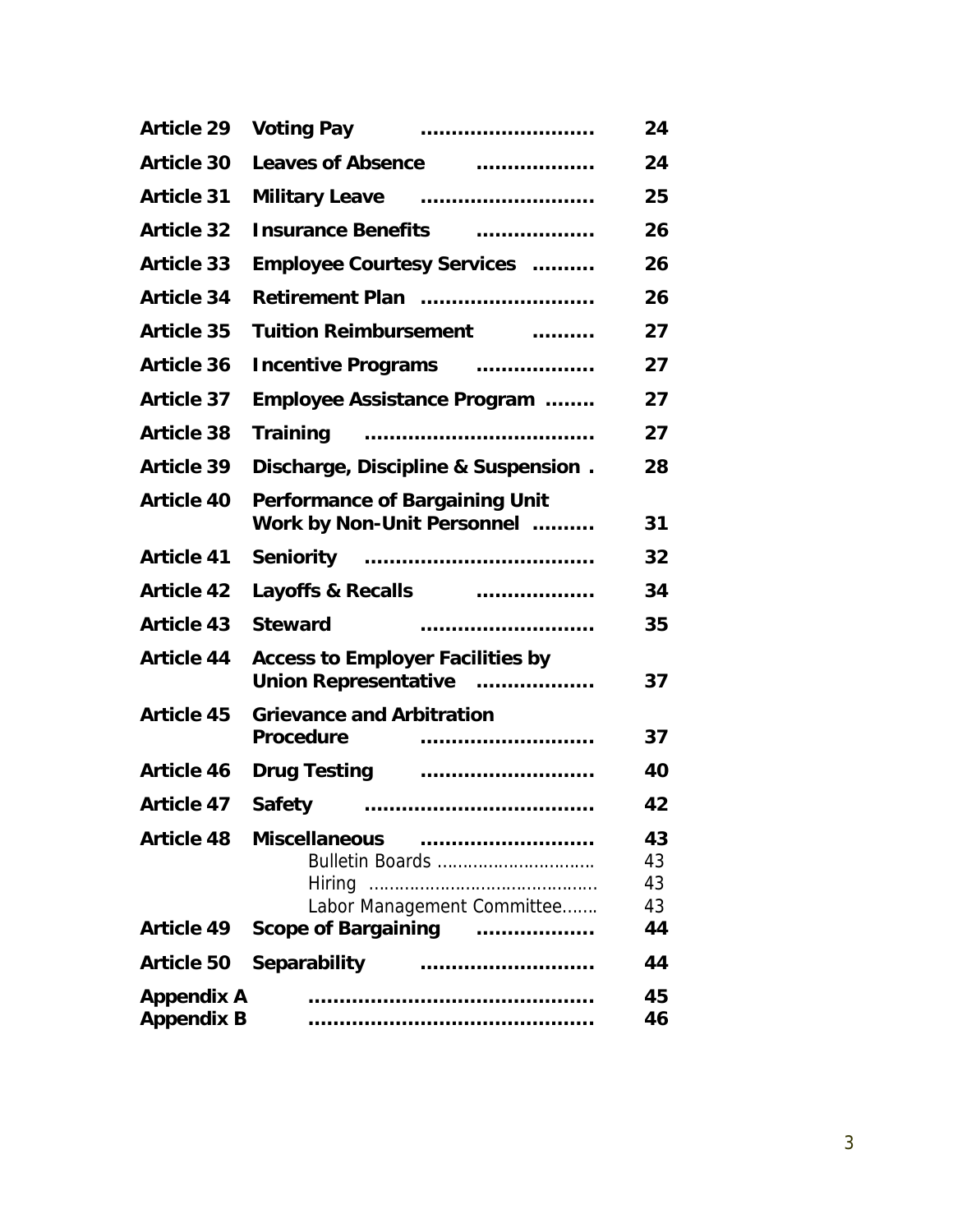#### **AGREEMENT**

THIS AGREEMENT is made and entered into this 26<sup>th</sup> Day of May, 2016 by and between Comcast Cable of Florida/Illinois/Michigan, Inc., hereinafter called the "Employer" or "Company" and LOCAL NO. 21, INTERNATIONAL BROTHERHOOD OF ELECTRICAL WORKERS, hereinafter called the "Union".

## **ARTICLE 1**

#### Duration

This Agreement shall be in full force and effect from March 30, 2016 to and including March 30, 2019. Either party desiring to terminate or modify this Agreement shall give written notice thereof to the other party at least sixty (60) days prior to March 30, 2019. In the absence of such timely notice, this Agreement shall thereafter remain in effect until sixty (60) days following receipt of written notice from either party to terminate or modify this Agreement.

#### **ARTICLE 2**

#### Non-Discrimination

Section 1. The Union and the Company reaffirm their intentions that the provisions of this Agreement and any of its supplements shall not cause the Company to refuse to hire nor discharge from employment, nor discriminate against any person regarding compensation, terms, condition, or privileges of employment because of age, sex, race, color, creed, ethnic origin, sexual orientation, marital status or handicap. The Union and Company shall take affirmative action to insure that employees are treated during employment in a non-discriminatory manner. This condition includes, but is not limited to the following: recruitment, rates of pay, upgrading, transfer, demotion, lay-off, and termination. The Union and Company shall strictly adhere to the equal employment opportunity regulations of the FCC and to all Federal, State and Local laws and Executive Orders pertaining to discrimination, equal employment opportunity and affirmative action.

Section 2. The masculine pronoun, wherever used in this Agreement, shall be deemed to include the feminine pronoun. The Company and the Union shall not discriminate against any employee because of his membership in the Union or his activities or inactivities on behalf of the Union.

#### **ARTICLE 3**

#### Union Recognition

Section 1. Local Union 21 of the International Brotherhood of Electrical Workers is recognized by the Company as the exclusive representative for the purpose of collective bargaining with respect to rates of pay, wages, hours or other conditions of employment for the following classifications: All Installers, converter test/repair personnel, bench test personnel, service technicians, line technicians and electronic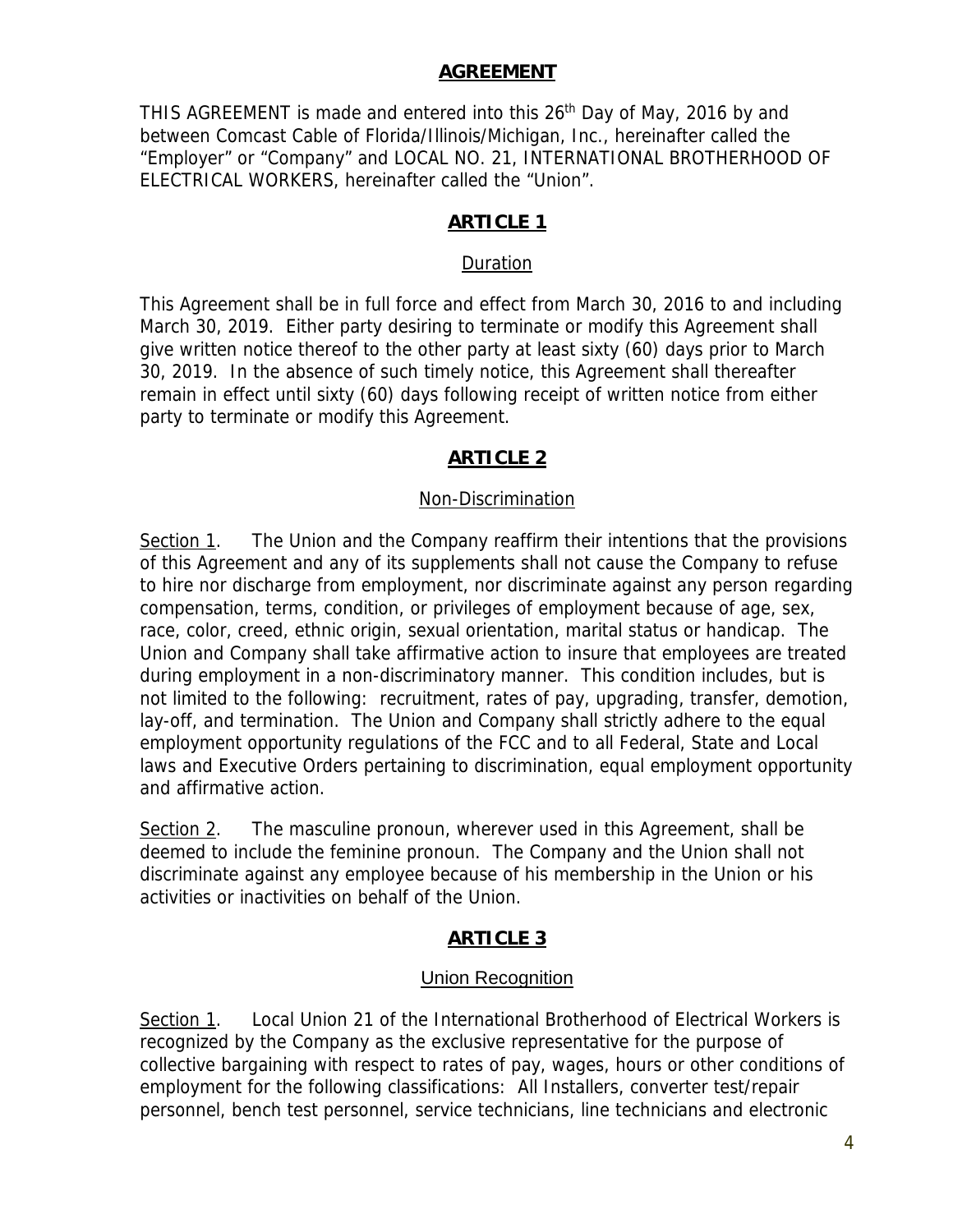technicians of the Company at its 4849 N. Milwaukee and 4425 W. Cortland, Chicago, Illinois locations, however, excluding all salaried employees, office and clerical employees, confidential employees, warehouse employees, dispatchers, customer service representatives, QC inspectors, engineers, commissioned sales employees, L/O Programming employees, employees in Human Resources and Payroll Departments, guards, supervisors and professional employees and all other exempt, pursuant to the provisions of the Labor-Management Relations Act of 1947 (as amended).

## **ARTICLE 4**

#### Scope of Work

The work covered by the Agreement to be performed by employees shall include all work in connection with the installation (e.g., single family, multiple dwelling units, commercial, municipal) of service, testing, operation, maintenance and repair of the cable and broadband service and associated electronic apparatus.

#### **ARTICLE 5**

#### Management Rights

Section 1. The Union recognizes that the management of the plant and business and the direction of the work force are vested exclusively in the Employer. Accordingly, unless otherwise limited by the express provisions of this Agreement, the Employer shall have the right to: hire, select and determine the number of its employees, including the number assigned to any particular work and classification and the number of employees within classifications assigned to any shift, work week or work location; promote within and outside of the bargaining unit; discipline, suspend and discharge employees consistent with the terms of this Agreement; release and layoff employees for lack of work; transfer employees from one job to another; assign work; require work related duties other than those normally assigned to be performed; promulgate and enforce reasonable rules and regulations governing the conduct of its employees, schedule the hours of work; determine and schedule when overtime shall be worked; install or remove equipment; determine the methods, procedures and materials to be utilized; sell, lease, assign, relocate, transfer or otherwise dispose of all or part of its plant, business or equipment; subcontract work; introduce new or improved methods of operation or technology; train employees; reasonably determine work pace, work performance levels and standards of performance of employees; and select supervisory personnel. However, the actions of the Employer must be consistent with the provisions of the Agreement and the Union retains the right to grieve and arbitrate any actions of the Employer which it believes are contrary to the provisions of the Agreement.

Section 2. The foregoing statement of the rights of management are not all inclusive and, therefore, shall not be deemed to exclude any other inherent management prerogatives not expressly stated above.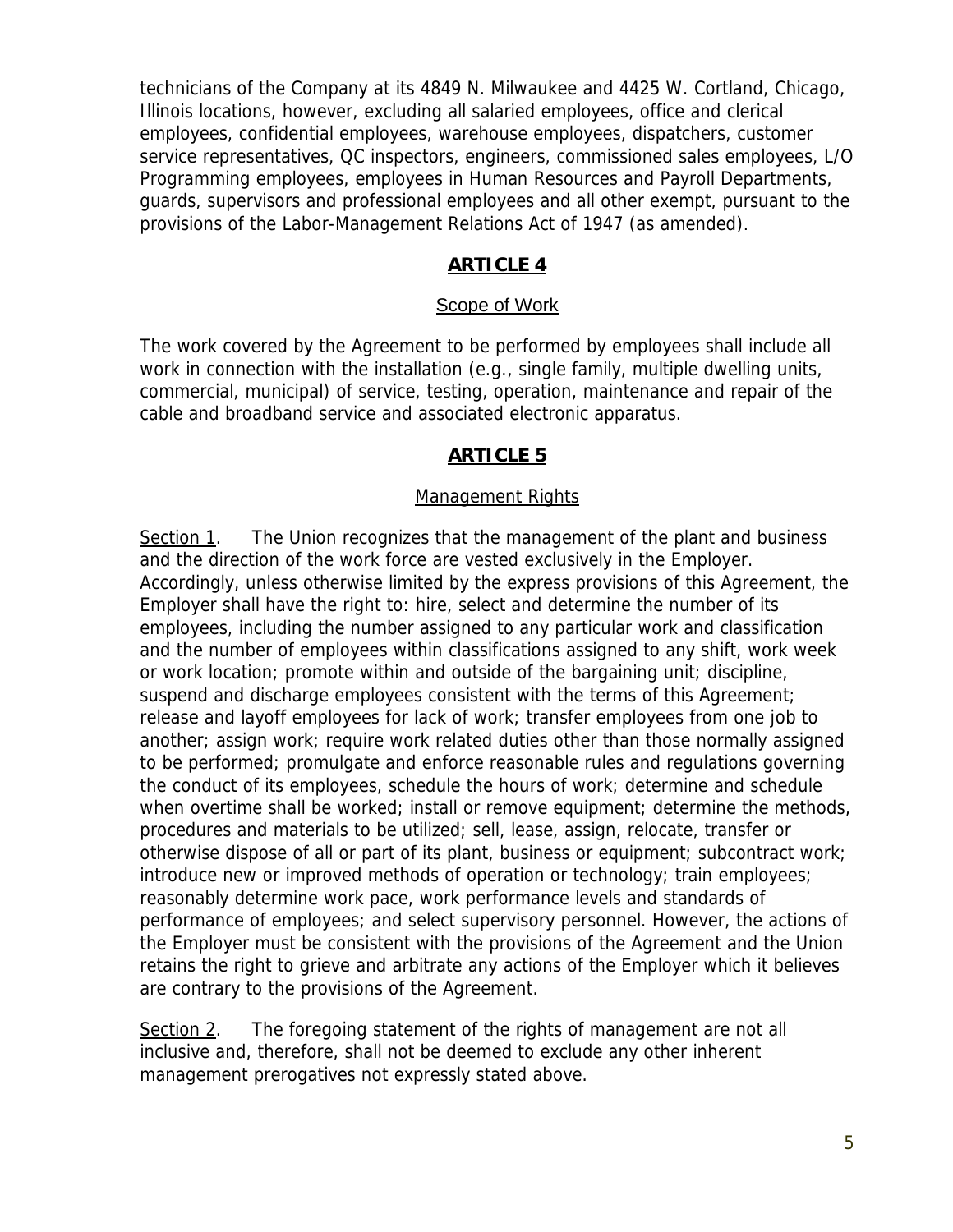## **ARTICLE 6**

#### Union Security and Checkoff

Section 1. As a condition of employment, each employee shall, after thirty (30) days from date of hire, become a member of the Union. All employees who are now members or hereafter become members of the Union shall, as a condition of continued employment, remain members during the term of this Agreement. An employee who shall tender the initiation fees (if not already a member) and all periodic dues uniformly required to acquire or retain membership in the Union shall be deemed to have met such conditions.

Employees to whom membership in the Union is denied or terminated solely because of their failure to tender the uniform initiation fees or periodic dues shall not be retained by the Company. No employee shall be discharged pursuant to this Section, however, unless he has failed to tender his delinquent dues and/or initiation fees within seven (7) working days after the Union has sent written notice of such delinquency to the employee and the Company is advised of such failure in a letter requesting such employee's discharge.

Section 2. Upon receipt of a signed authorization from any employee in the unit represented by the Union, the Company shall deduct from the employee's pay the amount owed to the Union by each such employee for initiation fees and monthly dues and the Company will transmit to the authorized representative of the Union the total deductions made in the above manner, by check, within two (2) weeks of the day such deductions are made. Any employee may revoke his Union dues checkoff authorization at any time by giving written notice to the Company. Upon receiving notice from an employee removing his Union dues checkoff authority, the Company shall thereafter notify the Union of the receipt of such notice.

Section 3. The Union shall indemnify and save the Employer harmless against any and all claims, demands, suits, unfair labor practice charges or other forms of liability that arise out of or by reason of any action taken or not taken by the Employer for the purpose of complying with any of the provisions of this Article, or reliance on any list, notice or assignment furnished under any such provision.

## **ARTICLE 7**

#### No Strike – No Lockout

Section 1. During the term of this Agreement, except as provided in Section 3 below, the Company agrees not to conduct a lockout and the Union, its agents and members, agree not to call, authorize, aid, instigate, condone, support or engage in any strike, slowdown, sympathy strike, or work stoppage, or authorize, condone or support any interference with the maintenance, construction or repairs of the cable system, or interference with the egress or ingress of the Company's properties or work sites. This Article shall serve as a clear and unmistakable waiver by employees of their rights to engage in any activity prohibited under this Article.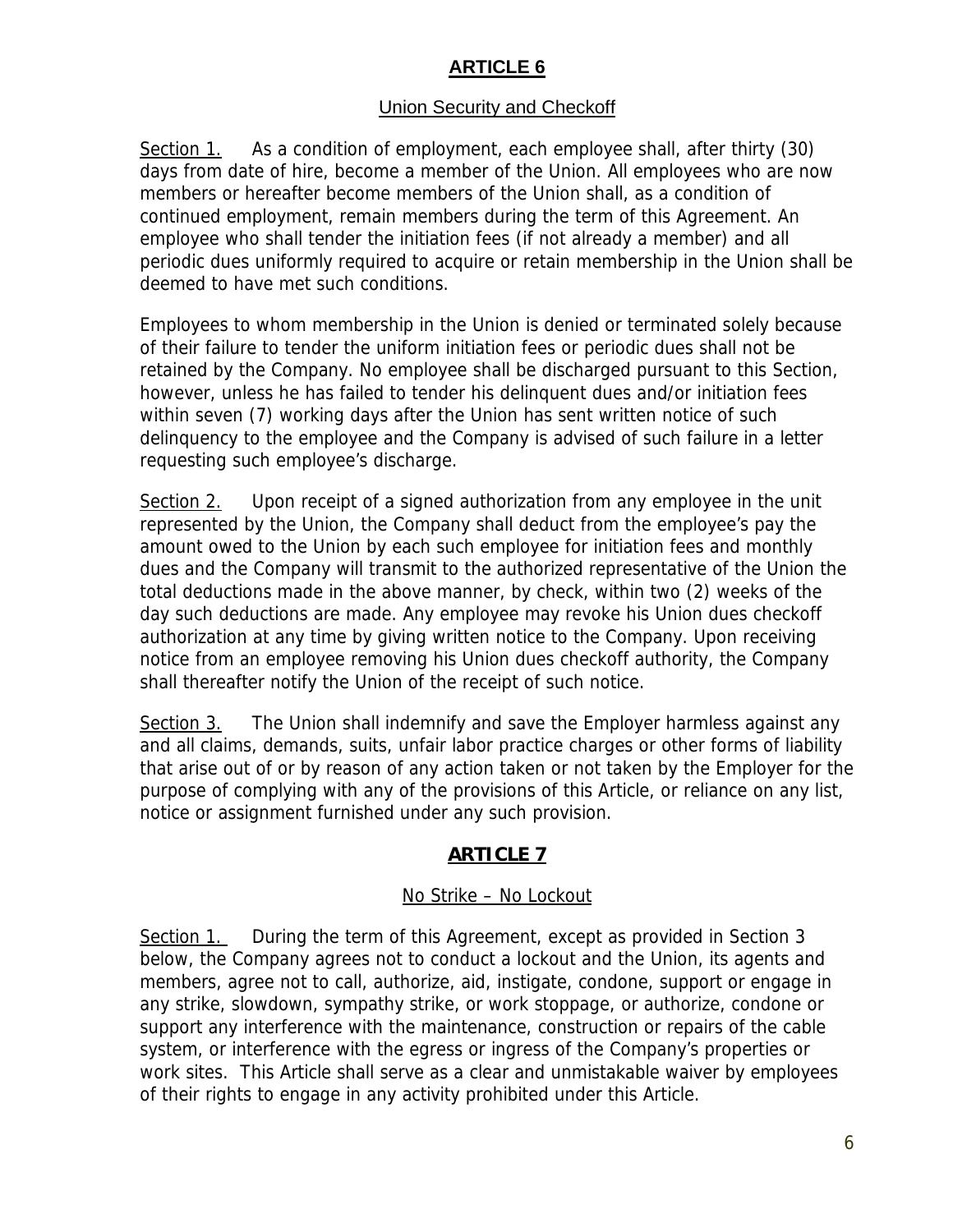Section 2. In the event of any unauthorized work stoppage, strike, or work slowdown, the Union agrees that it will take action to correct said violation, including the posting of notices that such action is in violation of the terms of this Agreement and urge its members to return to work in a normal fashion. Nothing herein shall be construed to limit the Employer's right to take disciplinary action, up to and including discharge, against any employee for violation of these provisions.

Section 3. No employee shall be penalized by the Employer for his refusal to cross a primary picket line at a location or site away from the Employer's primary places of business, once it is deemed to be legal. In the event an employee refuses to cross a lawful picket line, the Employer, in its sole discretion, may utilize unrepresented employees, contractors, supervisors, and/or any members of management to perform the work.

## **ARTICLE 8**

#### Successors and Assigns

This Agreement shall be binding upon the parties and a buyer or transferee. In the event the Employer sells, assigns, leases or otherwise transfers control, operation, or assets of its business to another person, entity, corporation, company, partnership or firm which affects unit employees, this Agreement shall be binding upon the buyer or transferee. The Employer shall provide this Agreement to the prospective buyer or transferee. The Employer and prospective buyer shall provide the Union with as much advance notice as may be possible (but not less than five (5) days prior to closing the sale or transfer), and shall upon request by the Union, meet and negotiate in good faith with the Union regarding the effect (other than the assumption of this Agreement) of such sale, assignment, lease, or transfer on unit employees

#### **ARTICLE 9**

#### Non-Competition

Section 1. No employee covered by this Agreement shall serve as an officer, director or employee of any other business or be self-employed in any business that engages in the operation, construction, maintenance, selling, marketing or delivery of video signals, telephony, data or on-line or interactive services or t sale equipment for the operation, construction, maintenance or delivery of video signals, telephony, data, on-line or interactive services, whether through coaxial cable, fiber optic cable, affair signal, satellite distribution systems or in any business in competition with the Employer without the written authorization of the Employer. Employees shall not use tools, supplies or vehicles for other than the Employer's business without prior consent from the General Manager.

Section 2. Employees shall be notified in writing of their violation of this Section and shall be given sixty (60) days to discontinue their activities which are in violation thereof. An employee's failure to discontinue his activities in violation of this Section within such time frame shall result in discharge.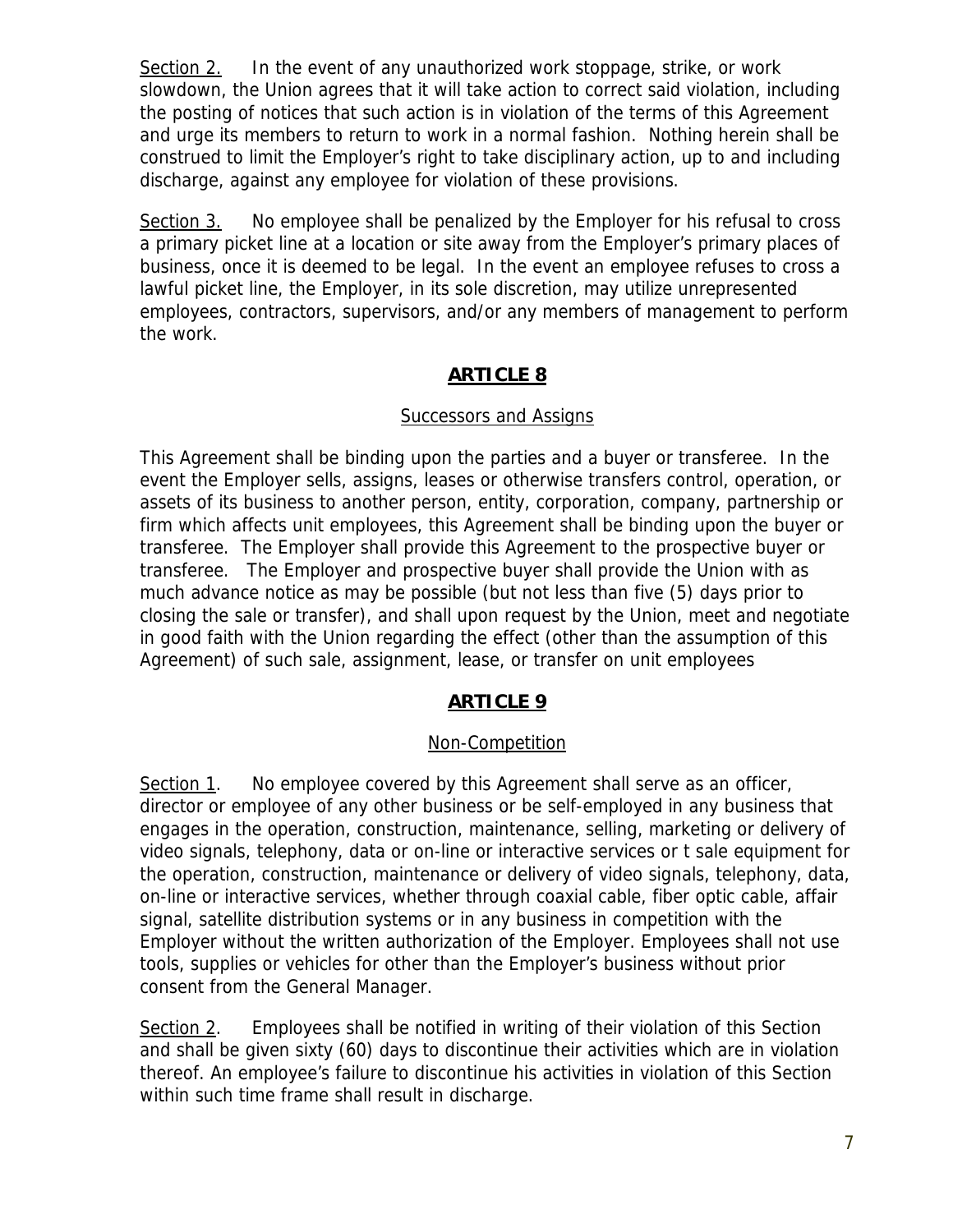Section 3. The restrictions set forth above in paragraph A shall not apply to employment at establishments whose principal business activity is not restricted under paragraph A, except employees may not engage in the selling of any satellite dishes, satellite services, DVR services or equipment, telephony services, or internet services with the Employer even while working for such establishment.

## **ARTICLE 10**

## Probationary Employees

A new Employee hired by the Employer shall for a period of 120 calendar days from the date of hire shall be deemed to be a Probationary Employee and the Employer may during this Probationary Period discharge such Employee for any reason and such termination shall be without recourse to the grievance/arbitration process. Granting that the Employee successfully completes the Probationary Period, he shall be listed as a regular Employee. Days not worked due to any type of absence shall not be counted.

# **ARTICLE 11**

## Temporary Workers

## Section 1. Temporary Agency Workers.

Individuals supplied by outside employment agencies may be utilized for a period of time not to exceed six (6) continuous months or for a special project not to exceed nine (9) continuous months, at which time the individual shall be permanently removed. If the Company continues the use of an individual for more than the six (6) continuous months (or nine (9) continuous months for a special project), the Company shall either hire the individual into the bargaining unit or post the position.

#### Section 2. Temporary Employees.

A temporary employee is an employee who is employed by Comcast (this does not include Temporary Agency Workers) to perform bargaining unit work for a period of time not to exceed six (6) months or for a specific project not to last longer than nine (9) months. The only provisions of this Agreement that apply to temporary employees shall be shall be the minimum rates of pay for the work performed. A temporary employee who is retained longer than six (6) months or after the project is completed shall be immediately reclassified as full-time or part-time and placed on the seniority list from their original date of employment. Temporary employees shall not exceed three (3) employees at any given time.

# **ARTICLE 12**

## Part-Time Employees

Section 1. Part-time employees regularly scheduled to work less than twenty (20) hours per week shall not be eligible for any of the benefits of this Agreement (including but not limited to holidays, vacations, paid bereavement leave, paid jury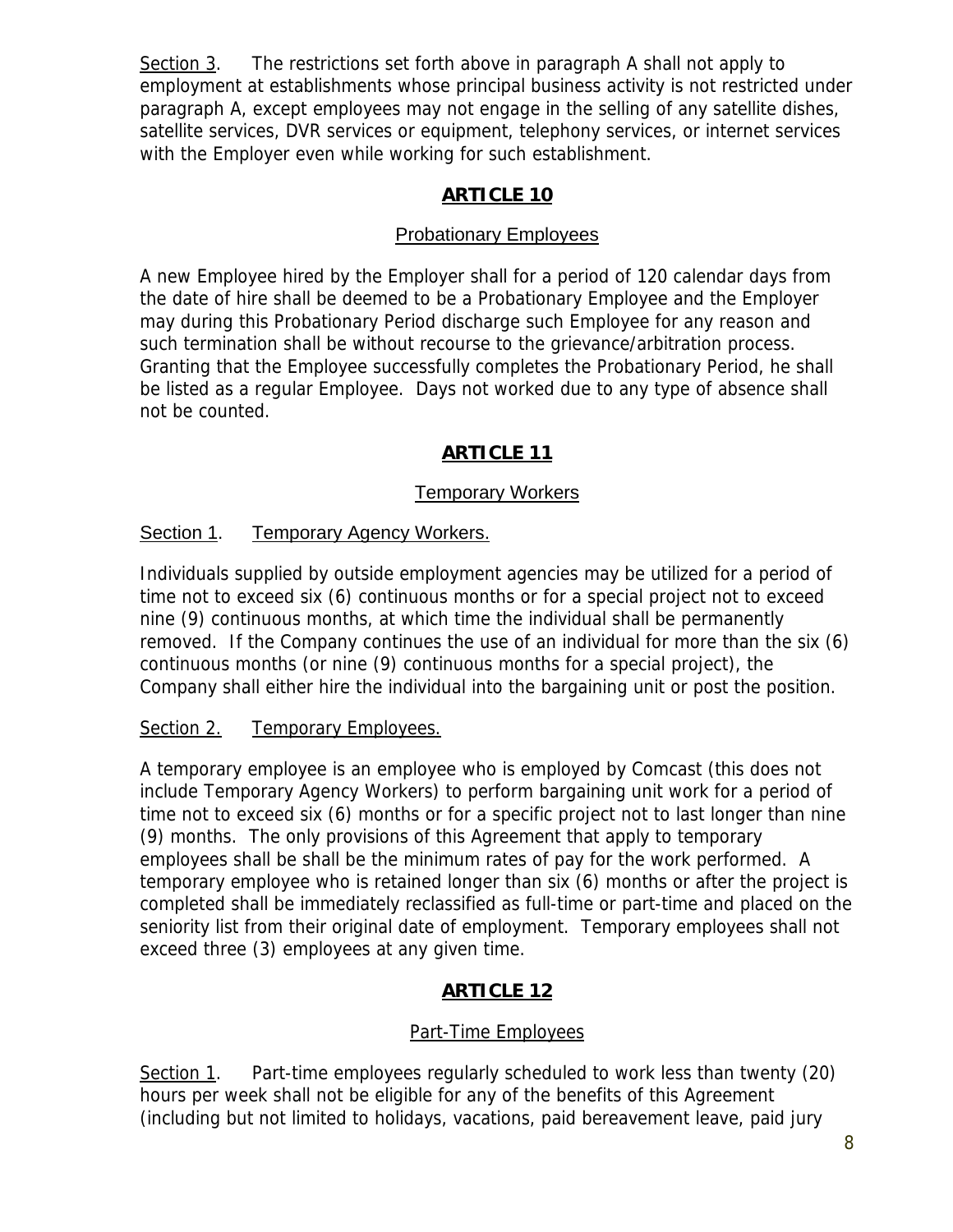duty, flex days, insurance benefits) other than the hourly rate of pay which is set forth in Article 14 of this Agreement They shall, however, be entitled to all benefits required by law. The Company and the Union agree to monitor the purpose and usage of employees in this category.

Section 2. Part-time employees who are regularly scheduled to work between 20 and 39 hours per week, inclusive, shall receive pro-rata benefits, except there shall be no pro-ration of insurance benefits. Insurance benefits will be available to employees in this category on a uniform basis (except for premium costs) with the full-time employees.

Section 3. Part-time employees shall be employed only in the Converter, Test/Repair and Bench Test Classifications. The total number of part-time employees shall not exceed twenty-five percent (25%) of the aggregate number of the full-time employees in all such classifications.

## **ARTICLE 13**

#### Hours of Work

Section 1. The work week for employees will be forty (40) consecutive hours based on eight (8) consecutive hours per day, five (5) consecutive days per week, or four (4) consecutive days of ten (10) consecutive hours per day. Employees shall receive their days off consecutively, except that employees hired after March 1, 2011 shall receive at a minimum 2 consecutive scheduled days off per week. However, nothing in this Article shall be construed as obligating the Company to provide or pay for any minimum number of hours a week or day, except as noted in the case of callin/standby pay, with such exclusion regarding circumstances beyond the Company's control as indicated.

Section 2. The Company shall give an employee no less than five (5) calendar days notice of any changes in the employee's regular work week. This section shall not apply to overtime situations.

#### Section 3.

- a) A regular work shift shall include an unpaid lunch period of either one half (1/2) hour or one (1) hour, as determined by management. Each employee is required to obtain authorization prior to signing out for his lunch period each day.
- b) The established Day shift for any position covered under the Agreement shall have a starting time between the hours of 6:30 a.m. (6:00 a.m. for Line Technicians and Electronic Technicians) and 11:59 a.m. The established Afternoon shift for any position covered under this Agreement shall have a starting time after 12:00 p.m. Midnight shifts for any position covered under this Agreement may be established at the discretion of management with proper notification provided to the Union.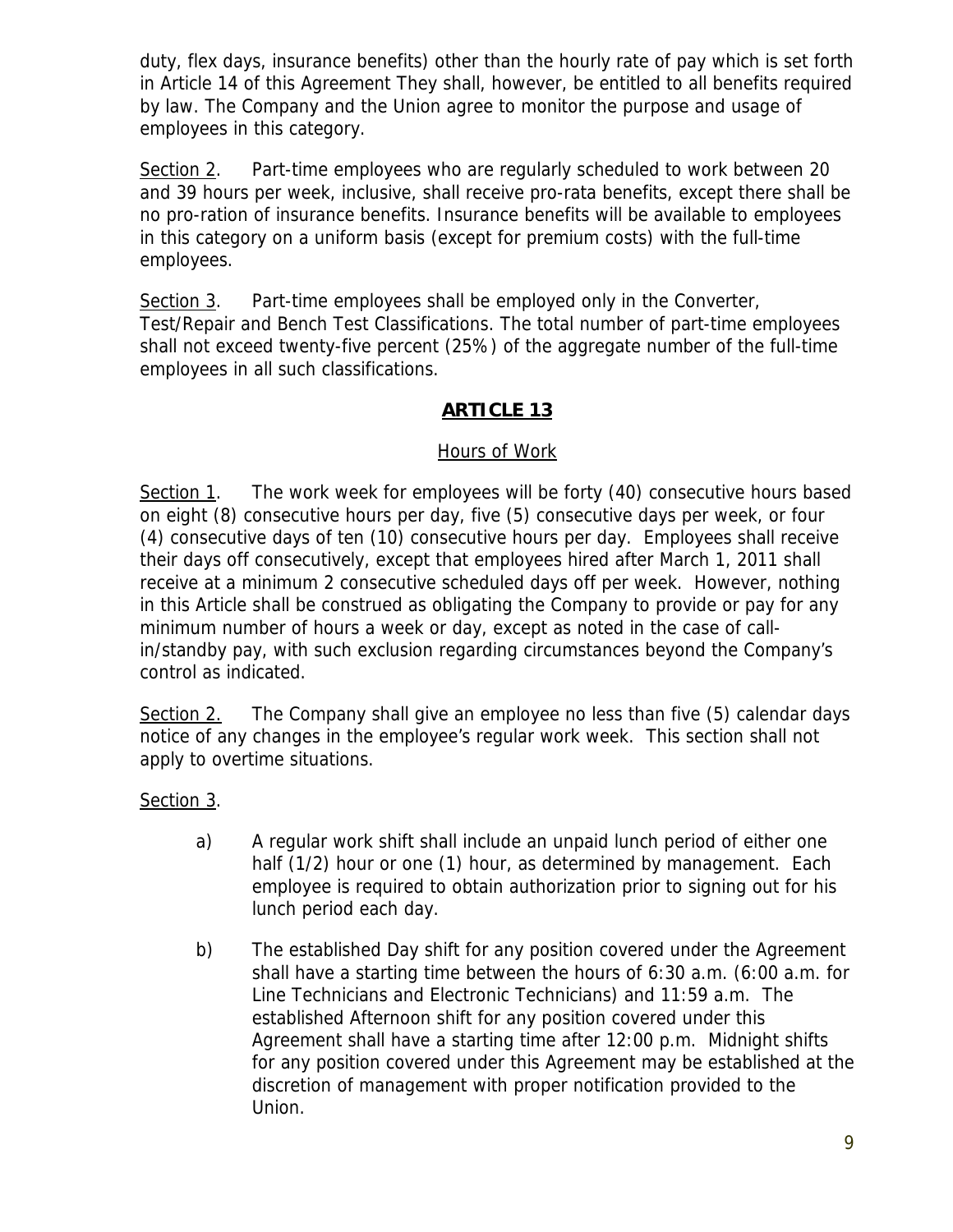- c) All unit employees shall receive one (1) paid fifteen (15) minute break before lunch and one (1) paid fifteen (15) minute break after lunch.
- d) The consecutive scheduled days off for all unit employees shall include a Saturday or Sunday.

Section 4. Notwithstanding the above stated shifts, operating conditions and customer service requirements may require the establishment of additional shifts or changes in hours of current shifts. Any new shifts will be determined by management with proper notification given to the Union.

#### Section 5. Shift/Schedule Assignments

- a. Employees qualified to perform the work shall be identified by management.
- b. Management shall determine the number of employees required on each shift and the classifications affected.
- c. Shift/Schedule assignments shall be made as follows:
	- 1) Employees in decreasing order of seniority shall be given the opportunity to accept the assignment.
	- 2) If all the required openings haven't been filled, management shall ask for volunteers to fill the remaining openings.
	- 3) If all the required openings have not been filled after steps 1 and 2, management shall assign qualified employees in increasing order of seniority starting with the least senior employee affected.

#### Section 6. Report-In Pay.

 Any employee who reports to work at the regular starting time of his shift and has not been advised at least four (4) hours before hand not to report will be guaranteed four (4) hours work or pay at his present pay rate.

Note: Foregoing provision will not apply in the case of emergency

or acts of God such as fire, flood, power failure or work

stoppage by employees.

## **ARTICLE 14**

#### Wages

#### Section 1.

Employees on the payroll as of the date of ratification shall receive the wage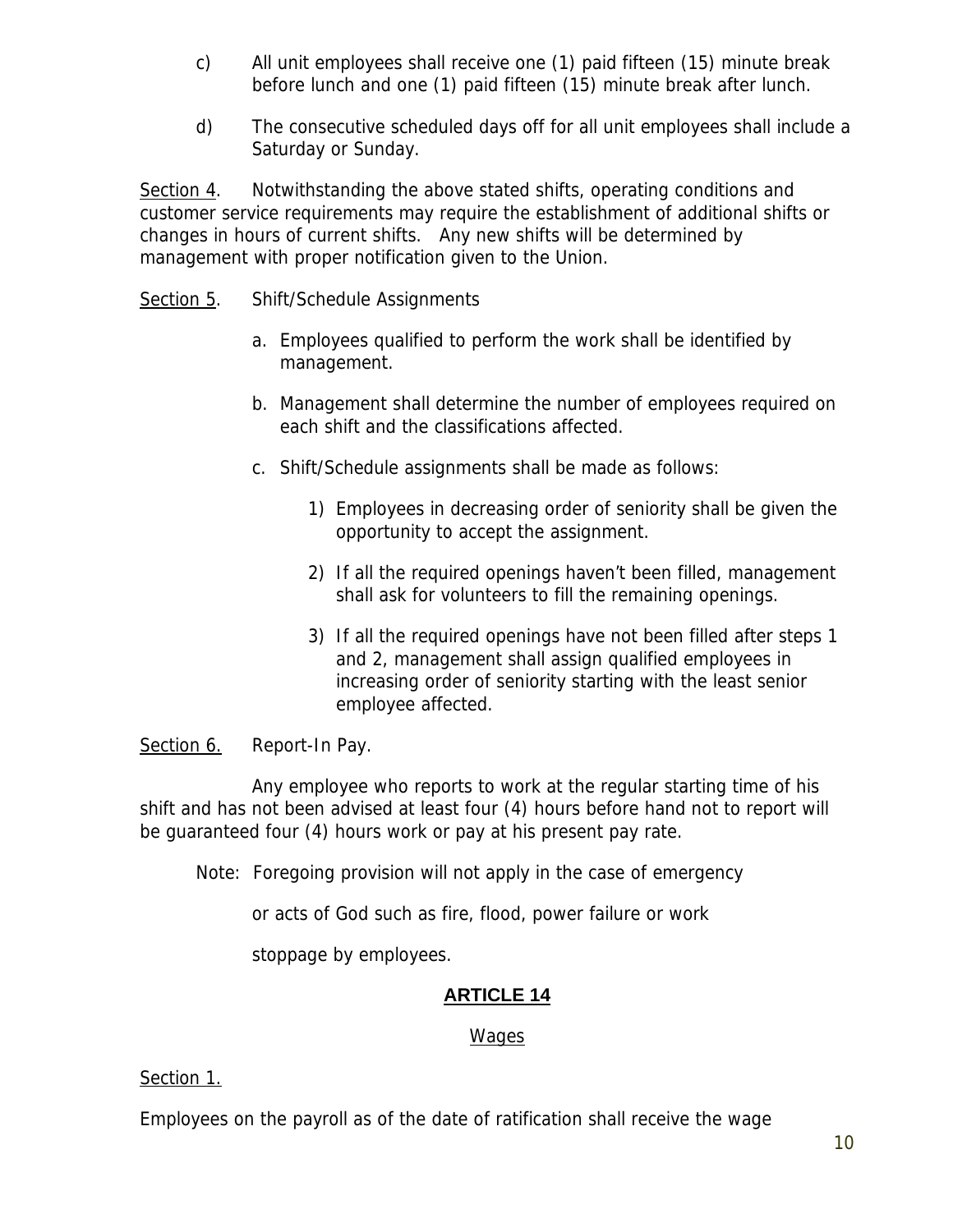adjustments provided in the separate MOA.

Section 2. Employees who are hired after the ratification date of this Agreement or promoted to a new classification during the life of this agreement shall be paid as set forth below:

a. Employees in the classifications of Service Technician, Advanced Service Technician, or Maintenance Technician shall be paid the applicable wage rates set forth in Appendix A. Upon completing all steps in their classification progression, they shall be paid the percentage increases set forth in Section 3 below.

Section 3. All employees identified in the MOA shall receive the following percentage increase added to their base pay on the dates set forth below. The first annual percentage increase is applied after the agreed wage adjustments shown in the MOA have first been applied to the base hourly wage. If an employee has not been at his or her current rate of pay for at least twelve (12) months as of the effective dates of the increased provided below, then the employee shall receive the increase pro-rated for the amount of time the employee has been at their current rate of pay. Such proration shall be calculated by dividing the number of days the employee has been at their current rate of pay by 365.

| Year 1 (4/1/16) | Year 2 (4/1/17) | Year 3 (4/1/18) |
|-----------------|-----------------|-----------------|
| $2\%$ **        | 2%              | 2%              |

Section 4. All employees who are hired after ratification of this agreement and who do not appear in the MOA, and hereafter have been at the top of the progressions set forth in Appendix A for at least twelve (12) months, as of the anniversary date of the contract, shall receive the applicable annual increases set forth above in Section 3.

Section 5. All active employees who were employed on the ratification date for this Agreement shall receive a lump sum payment of one thousand four hundred dollars  $$1,400.00$ ).

\*\* Initial 2% increase is accounted for in the MOA referenced in Section 1.

## **ARTICLE 15**

#### Overtime

Section 1. For work performed in excess of forty (40) hours in any work week, employees shall be paid at the rate of one and one-half (1-1/2) times their regular hourly rate of pay. No employee shall be required to take time off to compensate for overtime that has been worked or is to be worked to avoid the payment of overtime. Time paid but not worked and recoup time shall be deemed time worked for purposes of calculating overtime. In the event an employee actually works on a holiday or on a vacation day, for purposes of determining overtime, he shall be credited with the hours actually worked or eight (8) hours, whichever is more. Overtime shall not be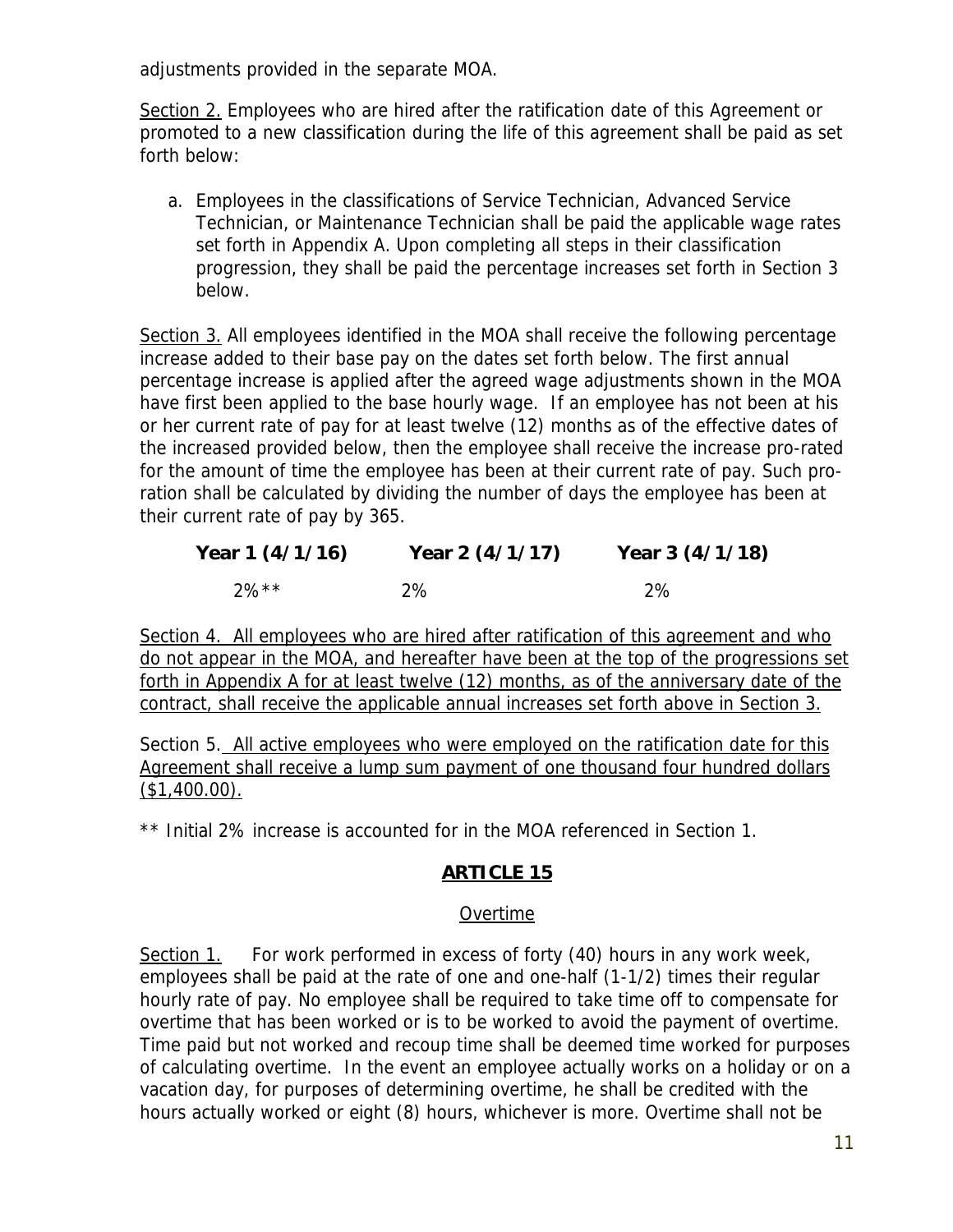worked unless specifically authorized by a supervisor. If a supervisor is unavailable, employees shall notify dispatch that overtime is required. Nothing herein shall be interpreted to limit dispatch in its ability to assign work to an employee. There shall be no pyramiding of overtime or premium pay.

#### Section 2.

1. Subject to Article 13 (Hours of Work), the scheduling of all working hours, including overtime, shall be within the sole discretion of the Employer. The Company shall use its best efforts to schedule work that may be completed within the employee's regular work hours. Employees are expected to work any reasonable amount of overtime requested. The Company will give reasonable consideration to requests to be excused from overtime provided it is requested in advance.

Employees much check in with their supervisor or designee periodically during the day in the time frames established by management. In addition, employees who do not expect to complete all work orders during their shift shall so notify their supervisor or designee within the time frame established by management, which may vary from facility to facility.

2. Except for overtime required to complete daily work assignments which is the responsibility of the employee to whom such work is assigned, overtime work within a classification and location shall be assigned to employees within such classification and location who shall have signed an overtime volunteer list. Such List shall be available on a weekly basis. Employees may place their name on such list each week and may remove their name by notifying their supervisor. Overtime opportunities shall be offered to such volunteers by rotation, commencing in the order of classification seniority. The Employer shall return to the top of such list at the beginning of each week. The Company shall use its best efforts to issue employees their last assignment of the day no less than two (2) hours before the end of their scheduled shift so as to minimize the likelihood that an assignment will commence after the end of their shift.

3. If insufficient volunteers are obtained in this manner, such overtime shall be offered to employees in successively higher classifications who have placed their name on their classification's overtime volunteer list and shall be offered to them in order of seniority on a rotating basis. If an insufficient number of employees in such higher classifications volunteer for such work, such overtime shall be mandated to employees in the classification and location where such work originated, in the inverse order of seniority. When mandating overtime, the Employer shall rotate such assignments among employees (e.g., the least senior employee shall not be mandated to work overtime again until all other employees in the classification and location shall also have been mandated to work overtime). If insufficient employees are obtained to perform the required work, such overtime shall be mandated to employees in successively higher classifications in the inverse order of seniority as described above.

#### Section 3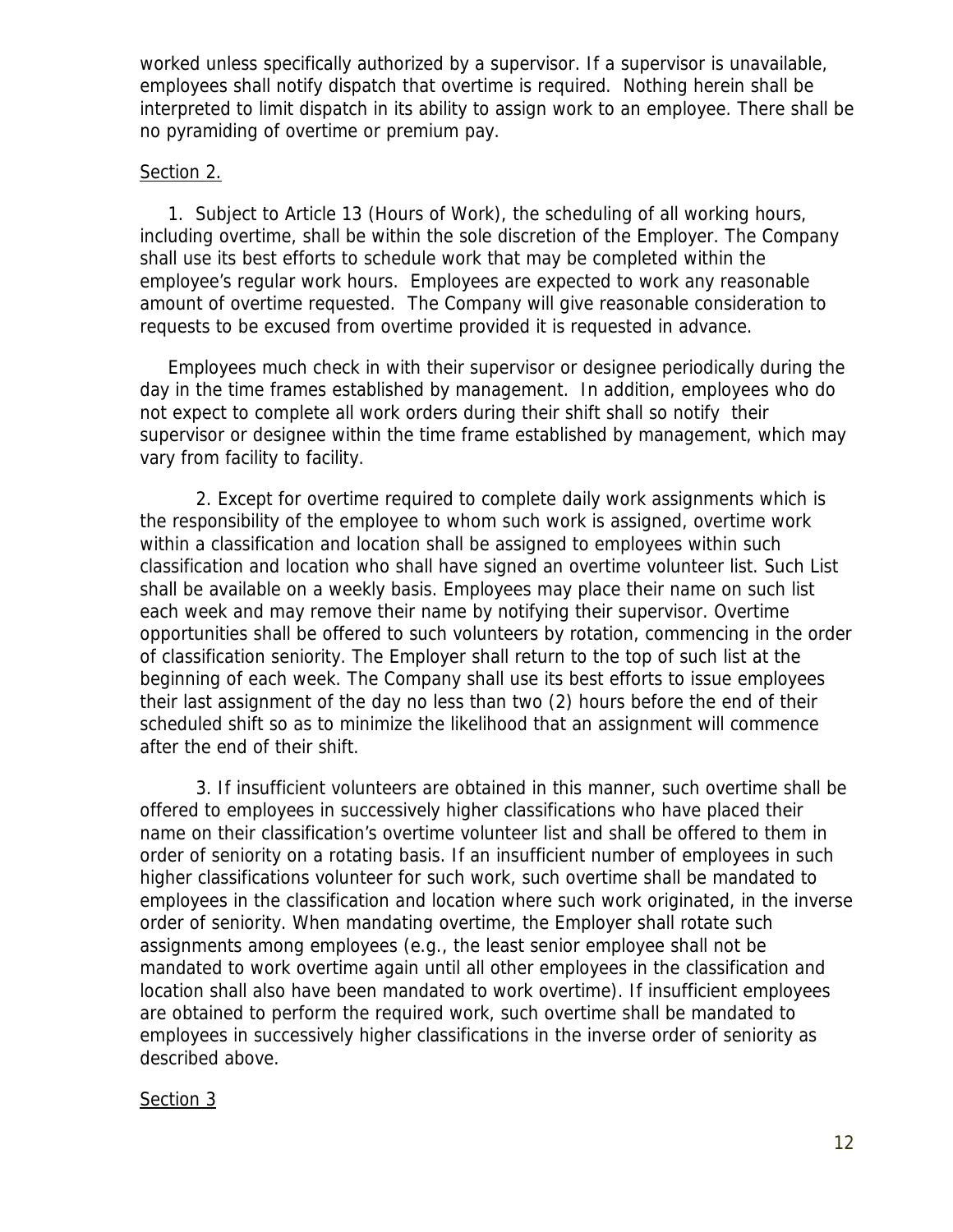The overtime sign up schedule referred to above in Section 2 subparagraph 2 shall provide places where employees may indicate their preferences to work both end-ofday and off-day overtime.

Installers and Service Technicians who sign up for additional off-day work may remove their names, provided they do so at least two (2) weeks prior to the workweek in which they have volunteered to work. Otherwise, if they fail to appear for selected off-day work for the entire shift, the date will be treated like a regularly scheduled work day and may be subject to the attendance policy if applicable.

Employees who sign up for off-day work may not utilize any paid benefit time on a day for which they have volunteered overtime.

The Company will post sign up sheet covering no less than 3 month periods. The sheet will be posted on or adjacent to the Company hallway bulletin board.

## **ARTICLE 16**

#### Standby/Call Out

Section 1. Standby. Qualified employees shall serve on standby duty on a rotational basis, according to seniority, to cover a seven (7) calendar day period. Employee(s) may be assigned less than seven (7) consecutive calendar days by mutual agreement of the employee(s) and management. An employee who is assigned to standby shall make whatever arrangements are necessary which will permit the employee to be reached by telephone or pager. An employee assigned to standby is responsible for fulfilling that duty for the duration unless another qualified employee agrees to take his place with the supervisor's approval. Standby shall be compensated as follows:

- a. Work time will be paid at the applicable overtime rate from the time the employee leaves home until the time the employee returns home.
- b. In addition to compensation for time worked, if any, the employee shall also be paid a minimum of one hour at the applicable overtime rate on regularly scheduled work days, and two hours at the applicable overtime rate on regularly scheduled days off and holidays, for each day of standby duty.
- c. An employee who is required by management to use his own vehicle to respond to a call, shall be compensated for mileage via the most direct route from the employee's residence to the designated area to pick up an assigned vehicle and, after completion of the work, travel via the most direct route from the designated area where the Company's vehicle is dropped off back to the employee's residence.

Section 2. Call Out. The Company and the Union agree that the nature of the service rendered by the Company to the public necessitates the furnishing of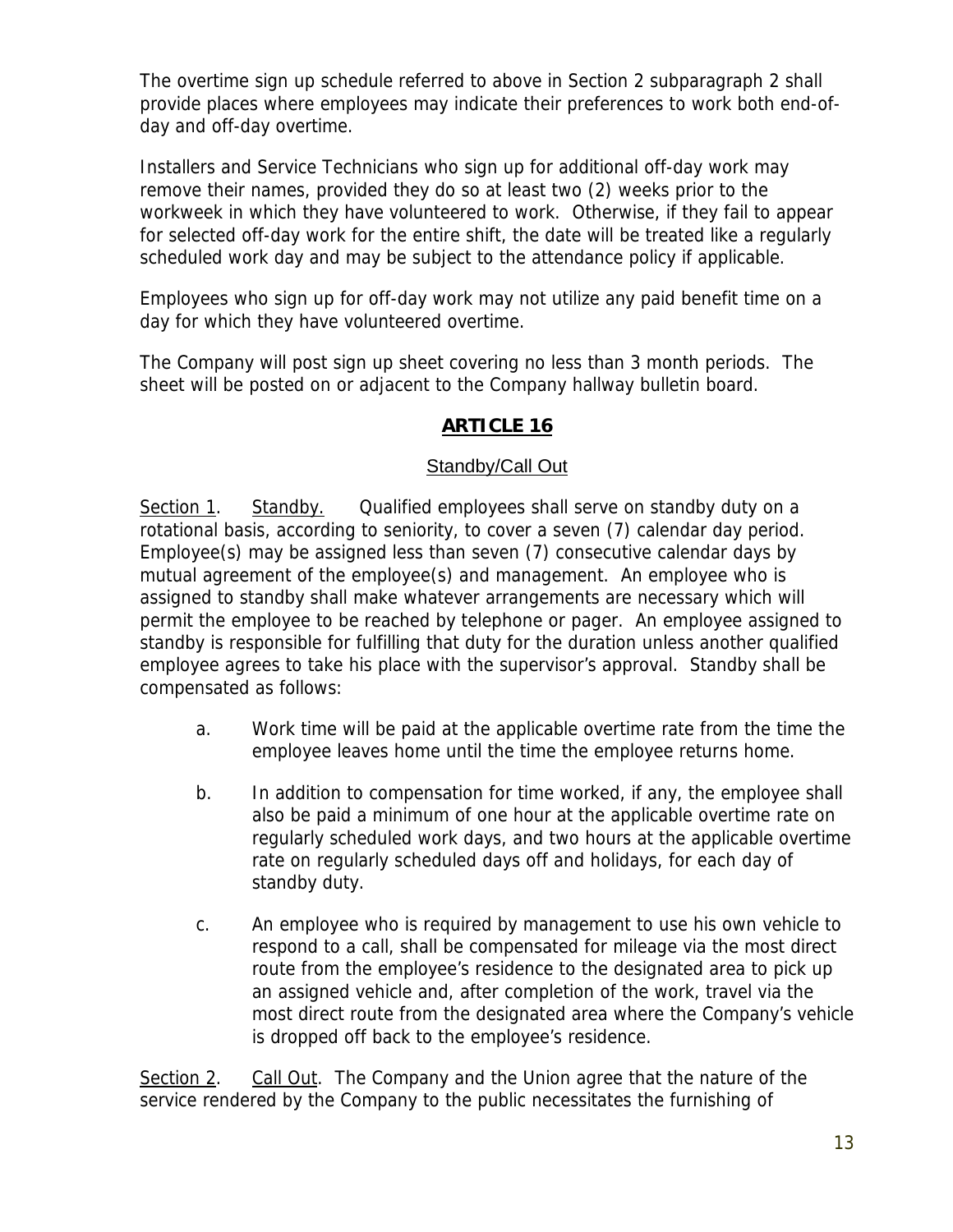continuous regular services which may require the availability of employees at any time.

The Union and all bargaining unit employees recognize the right of the Company to call for their service and require them to come in at any time, day or night. The Company will not call out employees unless it has first utilized available employees on Standby from that reporting facility. Once it has been established that a call out is necessary, the Company will call the employee whose name appears next on the Call Out list and require them to come in. Any employee not assigned to standby or scheduled overtime who is called out after returning home on a work assignment not contiguous with the employee's regular work hours or scheduled overtime, shall be compensated as follows:

- a. Work time will be paid at the applicable overtime rate from the time the employee leaves home until the time the employee returns home;
- b. The employee will receive a minimum guarantee of two (2) hours work or two (2) hours pay at the applicable overtime rate in lieu thereof;
- c. An employee who is required by management to use his own vehicle to respond to a call, shall be compensated for mileage via the most direct route from the employee's residence to the designated area to pick up an assigned vehicle and, after completion of the work, travel via the most direct route from the designated area where the Company's vehicle is dropped off back to the employee's residence.

Section 3. When an employee on standby or call out (as defined herein) is required to work eight (8) or more hours and actually works to within eight (8) hours of his next regularly scheduled shift, the employee shall not be required to report to work for eight (8) hours after the end of such work without loss of pay.

# **ARTICLE 17**

## Shift Differential Pay

Employees assigned to a scheduled weekly shift that commences before 6:00A.M. or ends after 9:00 P.M shall be paid \$1.00 per hour in addition to their regular rate for all hours worked on such shift before 6:00A.M. or after 9:00 P.M. The assignment of overtime hours shall not require the payment of shift differential. Such shift differential shall not be added to sick pay, holiday pay, vacation pay or any other paid leave.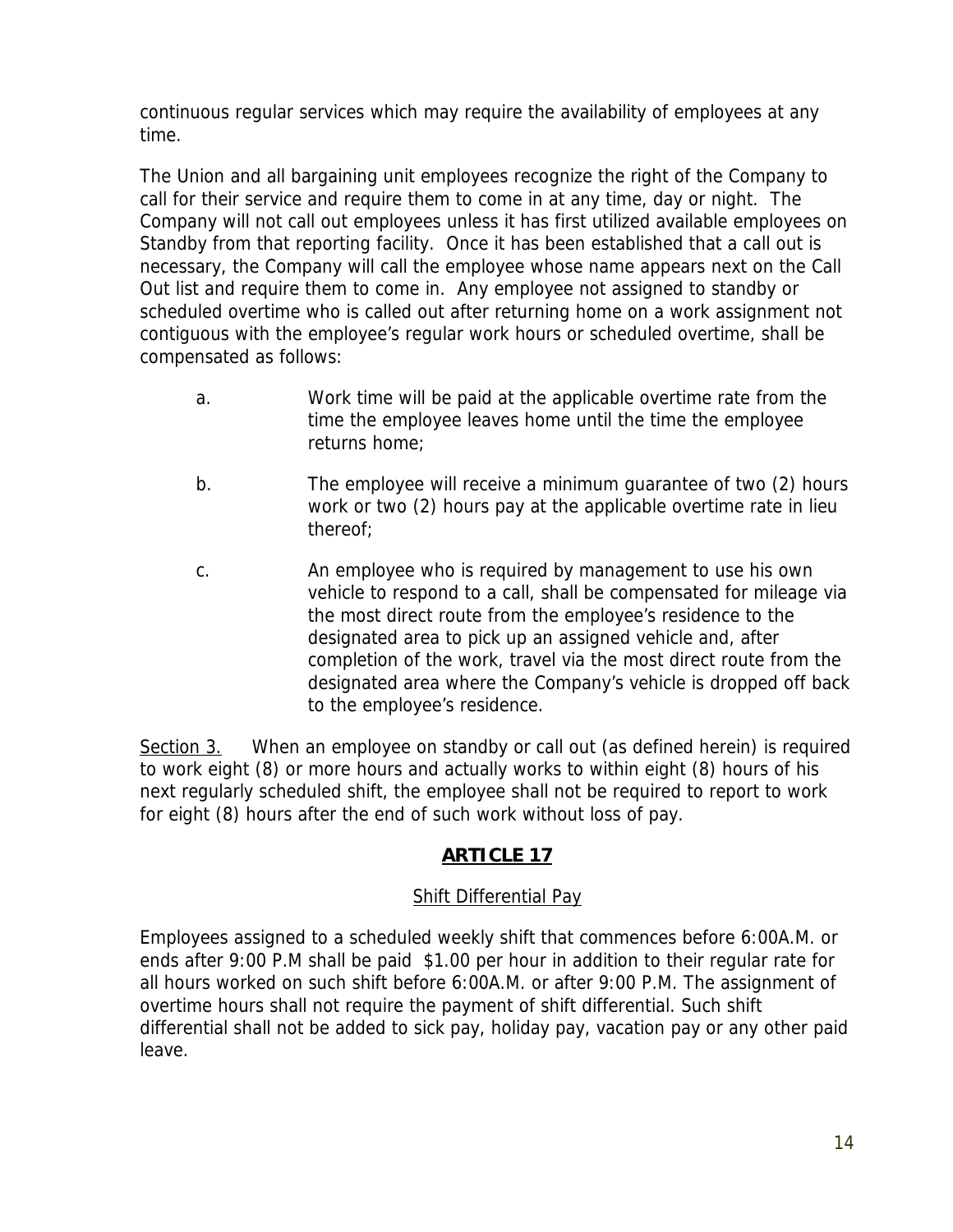#### **ARTICLE 18**

#### Out of Class Pay

Employees temporarily assigned to perform work in a higher-rated classification shall be paid the appropriate rate of pay for the higher classification for all time actually worked in the higher classification. Employees temporarily assigned to work in a lower-rated classification shall not suffer any reduction in their regular base rate of pay for all hours worked in the lower classification.

Pay for time actually worked as referenced above shall mean one (1) hour at the higher rate for the first fifteen (15) through sixty (60) minutes of the assignment and at one half (1/2) hour intervals thereafter.

If an employee performs the work of a higher-rated classification for four and one half (4 ½) hours or more during the course of a shift, such employee shall be paid at the higher rate for that entire shift. If an employee is called out at night and performs the work of the higher-rated classification at any time during the call-out period, such employee shall be paid at such higher rate for the entire call-out period.

#### **ARTICLE 19**

#### Leadperson Assignment

The Company may, if it deems necessary, appoint a qualified non-supervisory employee to act as a "leadperson". Employees who wish to volunteer for leadperson positions may submit their names to the appropriate manager; however, the Company is not required to appoint leadpersons only from among those who volunteer. Seniority shall be a consideration in such an assignment. However, seniority shall not be the governing factor nor shall it prevent the appointment of an employee with less seniority who is better qualified and available for the appointment. A senior employee who is not given a leadperson appointment shall be informed, upon request, why the successful candidate was given such appointment.

While designated as a leadperson, the employee shall receive a differential of 10% in addition to his regular rate. Such differential shall not be included in calculating as employee's flex day, vacation, holiday pay, bereavement leave, or any other paid leave.

The Company may request an employee to train another employee. Training duties will include but not be limited to, instructing the trainee and providing feedback to the supervisor. The employee will receive the leadperson differential for the working hours spent with the trainee.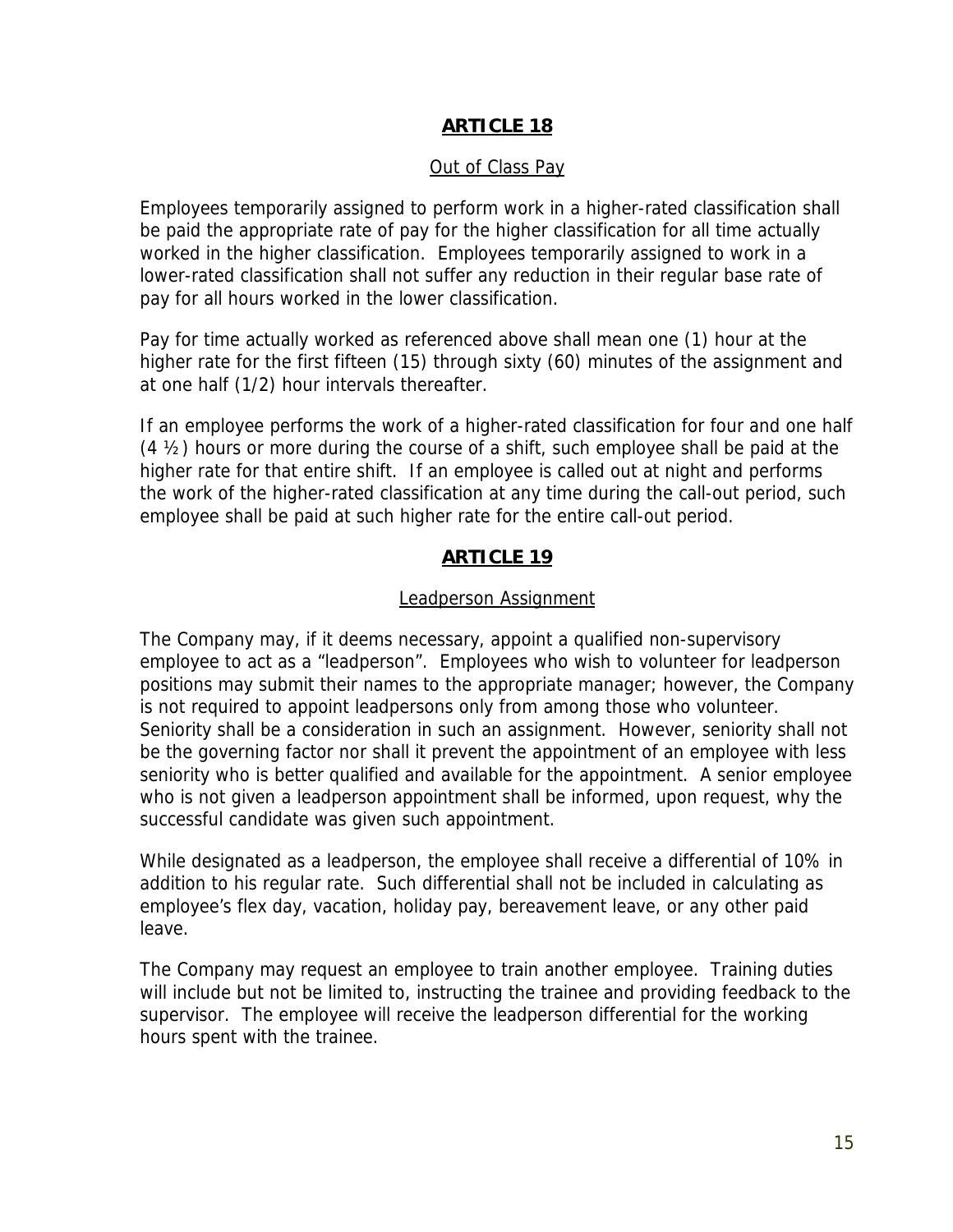## **ARTICLE 20**

## Classification Description

Section 1. The Employer shall develop all job descriptions and determine the classifications for said descriptions. All job descriptions shall be in writing with a complete set of said descriptions retained by the Employer and the Union.

Section 2. Any new job descriptions developed and classified by the Employer or the reclassification of an existing job description by the Employer shall be discussed with the Union. In the event of a dispute over the subject job description or classifications of said descriptions the Employer can implement said job classification.

Section 3. In the event of dispute over the implementation of a new job description or classification, the issue will be subject to the grievance procedure.

## **ARTICLE 21**

## Promotions

Section 1. Except as stated in the next paragraph, Seniority shall prevail on promotions provided the senior employee has the requisite skill and ability to perform the job. Current employees shall be given preference for promotional job vacancies over new applicants for employment provided the current employee has the skills and abilities to perform the subject job.

For the Advanced Service Technician Title, successful candidates who shall be selected from the bargaining unit shall be required to pass necessary written and field tests, meet all requirements for the position and selection shall be based on the past performance of the technician. When all else is relatively equal, slection shall be based on seniority.

Section 2. The Company shall, at its discretion, designate a number of employees in certain job groups who will be offered the opportunity to participate in classroom and/or correspondence training courses which will prepare them to take the requisite test(s) for the next higher level job.

Section 3. Employees will be offered the opportunity to participate in the designated requisite training on the basis of seniority as defined in Article 41 of this Agreement, and must be performing all job duties, including having good attendance at acceptable performance levels meaning having received no discipline at the final written warning level within the preceding 6 month period.

Section 4. At the time an opening is to be filled, those employees who have completed the requisite training, as described in Section 2, will be tested to determine if they have obtained the requisite level of knowledge. Employees who pass the test(s) will be placed on an availability list on the basis of seniority, as defined in Article 41, Each availability list shall be valid for a period not to exceed one (1) year from the date such a list is compiled.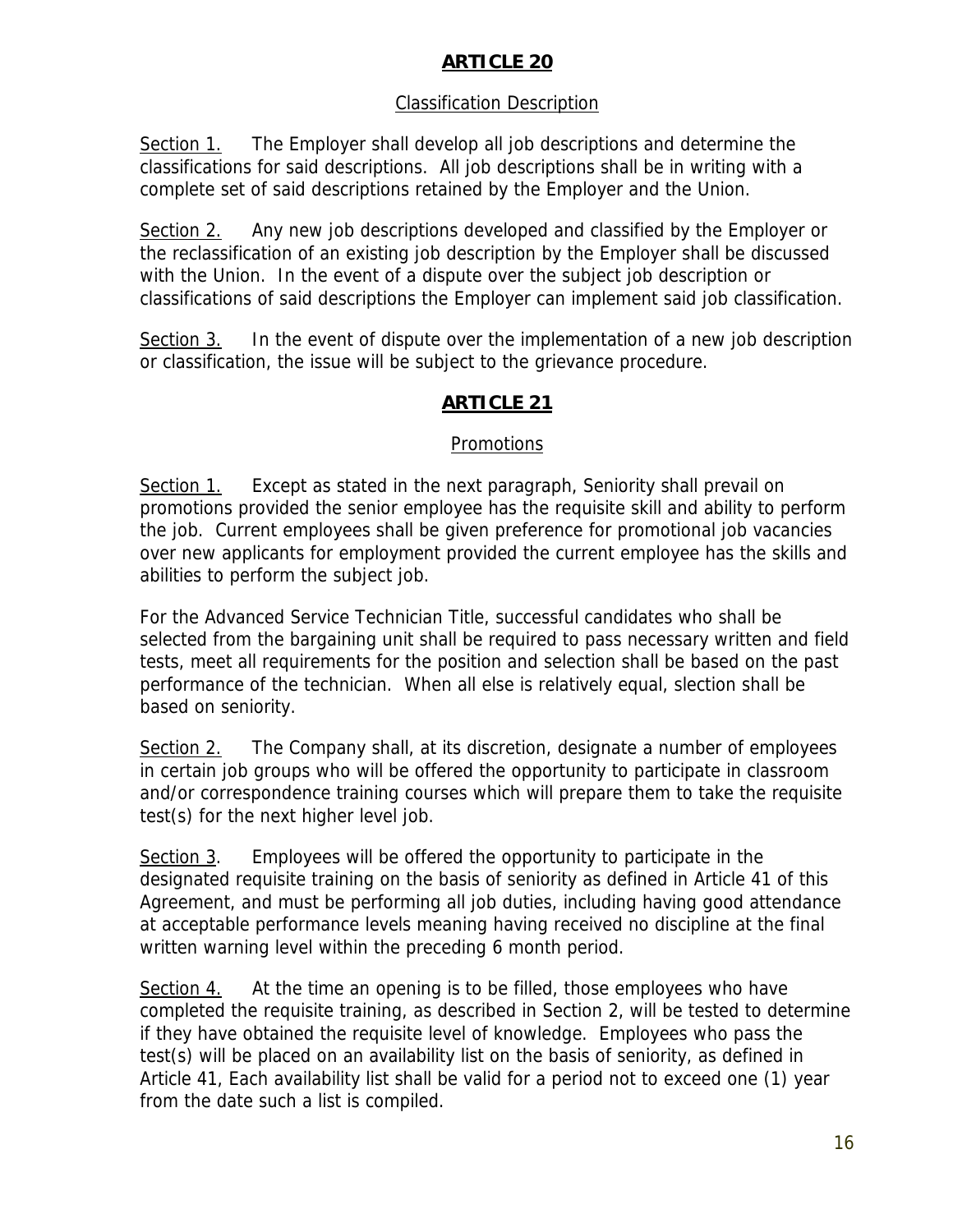## Section 5.

- a) Employees, on the appropriate availability list, will be offered probationary promotions as the subject jobs are filled in accordance with section 1. Employees will be selected in seniority order beginning with the most senior.
- b) Employees, on the appropriate availability list, may be

offered temporary promotion to fill vacancies caused by temporary disabilities or approved leaves of absence. If employees are selected to fill such temporary positions, they will be selected in seniority order beginning with the most senior.

Section 6. Employees who are selected per Section 5 a., shall be in a probationary status for a period not to exceed 90 working days, and shall be evaluated after sixty (60) working days.

Section 7. An employee promoted to a higher classification shall receive a one dollar (\$1.00) per hour wage increase, a 5% increase, or be brought to the minimum rate of pay in the higher classification, whichever is greater.

#### Section 8. a) Employees who fail to meet job performance standards

during the probationary period shall be removed from the subject job at or before the end of the probationary period. When the employee is removed from the job, he shall return to the job held prior to the promotion. The employee's rate of pay shall be reduced to what he was receiving prior to the promotion.

b) Employees who are removed from jobs obtained through temporary promotions shall be returned to the appropriate availability list. Employees who return to an availability list under this Section shall be deemed eligible for promotions under Section 5. a. or Section.5. b., for a period not to exceed one (1) year from the date of return to the subject list. The employee's rate of pay shall be reduced to what he was receiving prior to the promotion.

## **ARTICLE 22**

#### **Time and Travel**

Section 1. The Employer shall have the right to designate the method of travel to be used in all instances while on Company time, except that no employee shall be required to use his or her own vehicle without consent.

Alternatively, the Employer may, at its sole discretion, allow all employees in eligible classifications to park Employer vehicles at the end of the workday at their residence or at designated locations at or in close proximity to the system office to which the employee customarily reports each day. If an employee and his residence meet the requirements of the Comcast Home Garaging and Home Dispatching policies and volunteers to park their vehicle at their residence and/or are home dispatched, these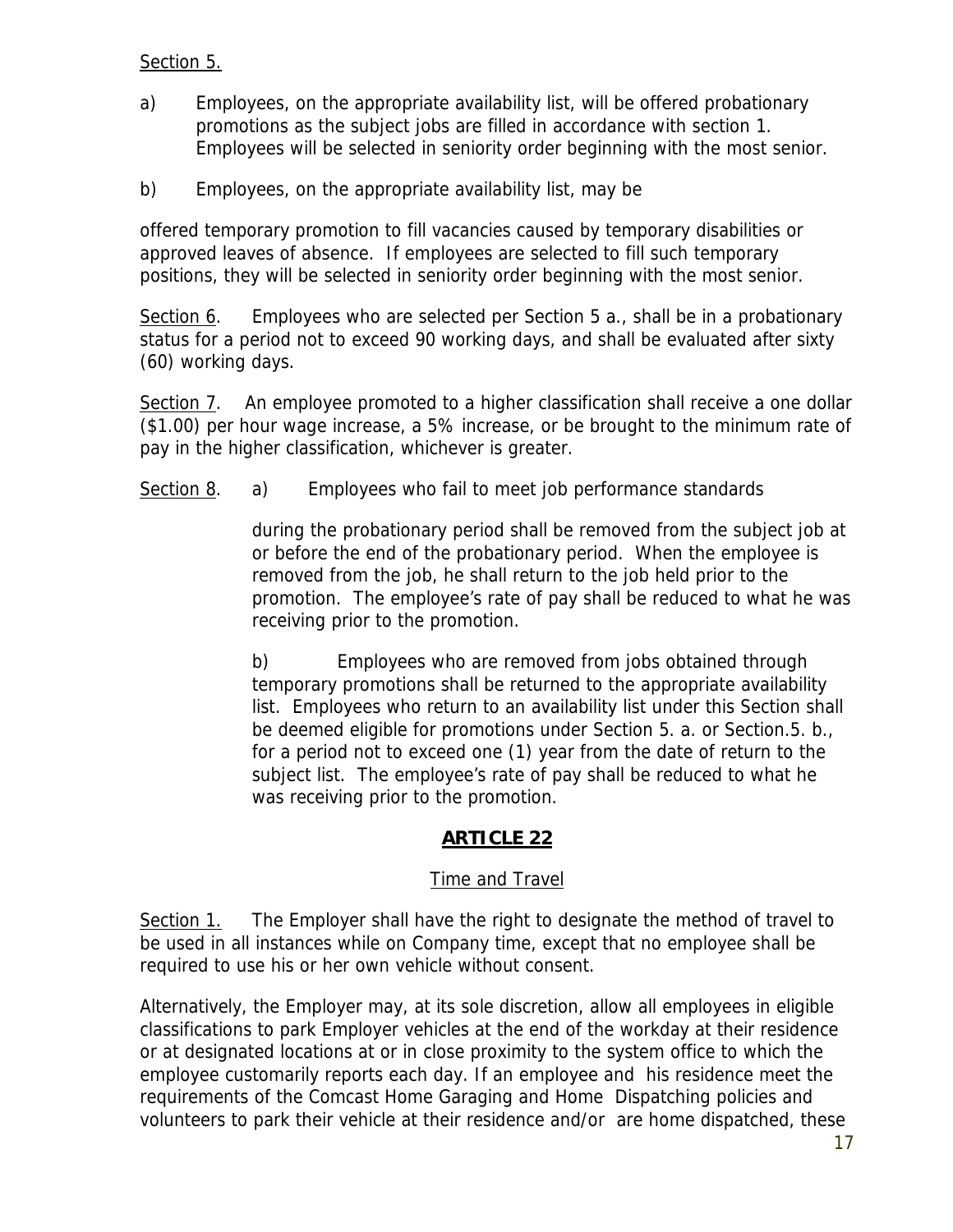policies will be followed both as to defining "work time" and as to employee responsibilities. The Employer may discontinue home garaging and/or home dispatching at any time without bargaining with the union, but must give thirty (30) days notice before it changes the requirement as to where employees must park the vehicles and/or home dispatching.

Section 2. It is understood that the Company is not responsible for any traffic fines resulting from vehicular moving violations, nor for parking violations where the employee used misjudgment in parking, while operating the Company's vehicles or the employee's own vehicle when used for Company authorized business purposes. Any driver of a Company vehicle must notify the Company immediately of any equipment or vehicle safety malfunctions. Traffic fines for equipment malfunctions and/or vehicle stickers are the responsibility of the Company.

Section 3. Any employee who drives a Company vehicle or the employee's own vehicle while on Company authorized business must possess and maintain a valid driver's license.

Section 4. Any Company vehicle may be used only for a Company authorized business purpose and must not be used for personal business except incidental personal business in connection with standby, call-in and daily travel to and from work. Only authorized employees of the Company will drive or ride in any Company vehicle.

Section 5. The Company agrees to reimburse employees the then-current IRS standard for mileage allowance when an employee is authorized to use his or her personal vehicle on Company business and submits the appropriate Company-supplied expense report (showing mileage and tolls) to the Company.

Section 6. The Employer may request that the employee file with the Employer mileage reports giving the mileage reading of the vehicle at the start and finish of each day's work.

Section 7. The employee shall report to the shop or job site unless otherwise notified.

Section 8. Employees shall not be required to work outside the geographic jurisdiction of this Agreement. This does not include training.

Section 9. Employees attending training shall receive the following compensation in connection with their travel to the training facility:

- a. Employees who first report to their work facility to retrieve and drive a Company vehicle to the training facility shall be paid for all hours driving the Company vehicle to and from the training facility.
- b. Employees directed to drive their own vehicle and report directly to the training facility shall be reimbursed at the then-current IRS mileage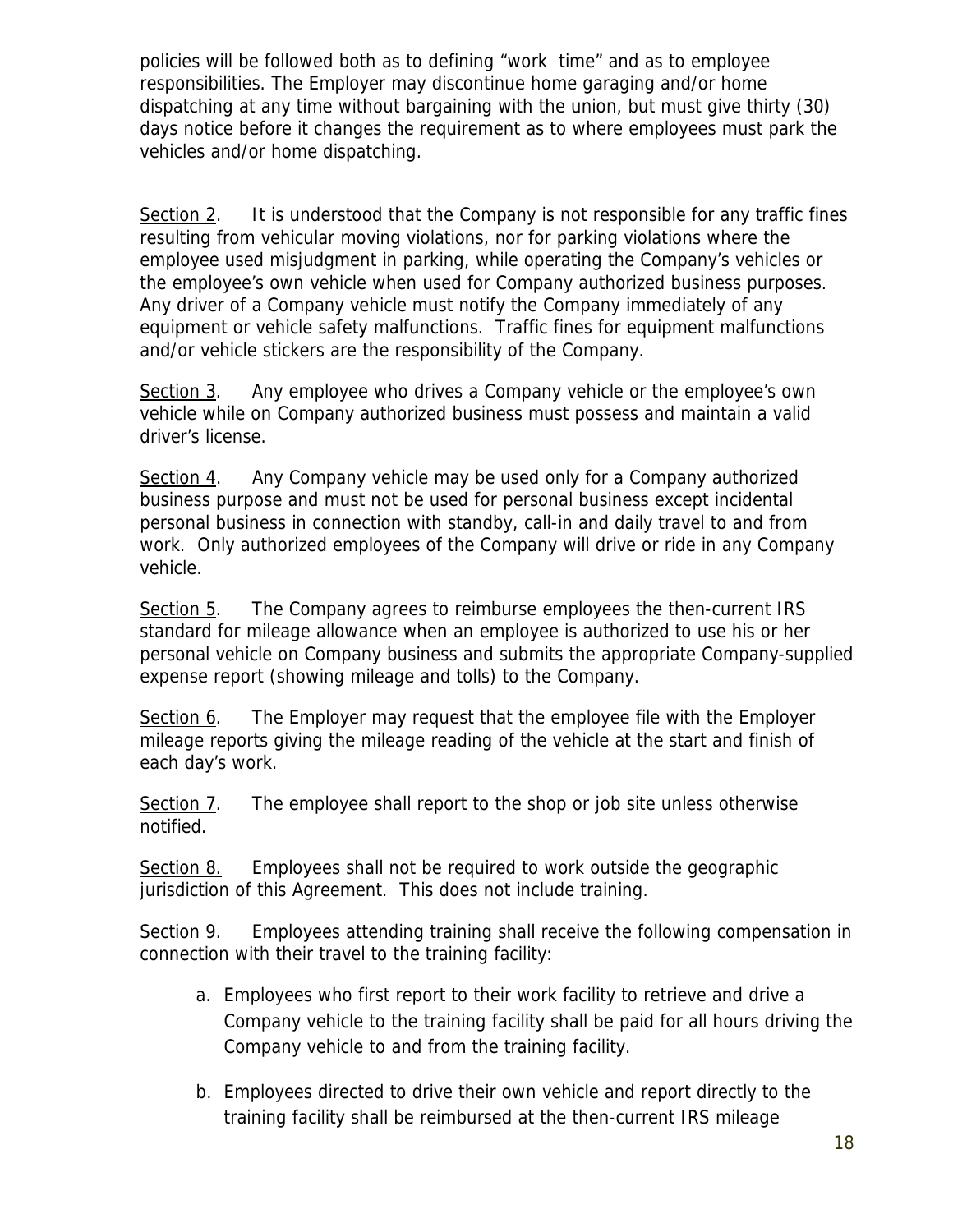allowance only for those miles traveled in excess of miles normally traveled to their work facility. The employee shall submit an expense report on a Company-supplied form.

c. Except as provided above, employees attending full-day training shall not be paid for travel time nor reimbursed for mileage; provided that if employee travel time or expenses are compensable under federal or state law, nothing in this agreement shall be construed to be a waiver of those rights.

Section 10. On board positioning systems (OBPS) installed in Company vehicles is a tool to assist employees in providing timely customer service and efficient utilization of Company vehicles. It is understood that the Company may utilize OPBS data concerning vehicle speed, location and idle time for disciplinary purposes inaccordance with Article 39. It is understood that employees will not be disciplined for excessive idle time situations involving extreme weather.

## **ARTICLE 23**

#### Uniforms, Boots and Tools

Section 1. Uniforms. The Employer may require employees to wear Employer uniforms during work hours and in work areas and employees shall not be permitted to substitute other clothing for the uniform clothing that is provided. Uniform clothing may include, but is not limited to, work shirts, hats, and coats. The Employer may designate some of the uniform items as optional (such as hats or jackets), but if an item of that type is worn, it must be the uniform item provided by the Employer, however non-uniform hats may be worn in the Employer's facility as long as they do not contain anything inflammatory, derogatory or offensive but may not be worn in Employer trucks or in front of Customers. Items worn by the employee that are not provided by the Employer (i.e.: pants) must be professional in appearance, free of rips and tears, and must be clean. Should the Employer require employees to wear uniforms, the Employer shall provide said uniforms to each employee. Employees shall sign a receipt for all uniforms received and will be responsible for care of same and return to the Employer upon request. Uniforms worn out shall be replaced upon return to the Employer.

Employees shall not wear any button, pin, sticker advertisements, insignia, or logos except those provided by the Employer. Employees also shall not be permitted to alter or add to their uniform clothing in any way (including for example, by the alteration, removal, or covering of Company insignia or logos or the addition of patches, embroidery, writing or other adornment). However, employees may wear one (1) pin no larger than two (2) inches in diameter that signifies their Union affiliation so long as the pin does not cover the Employer's logo and/or insignia and is not inflammatory, political, derogatory or offensive in nature. If the employee is a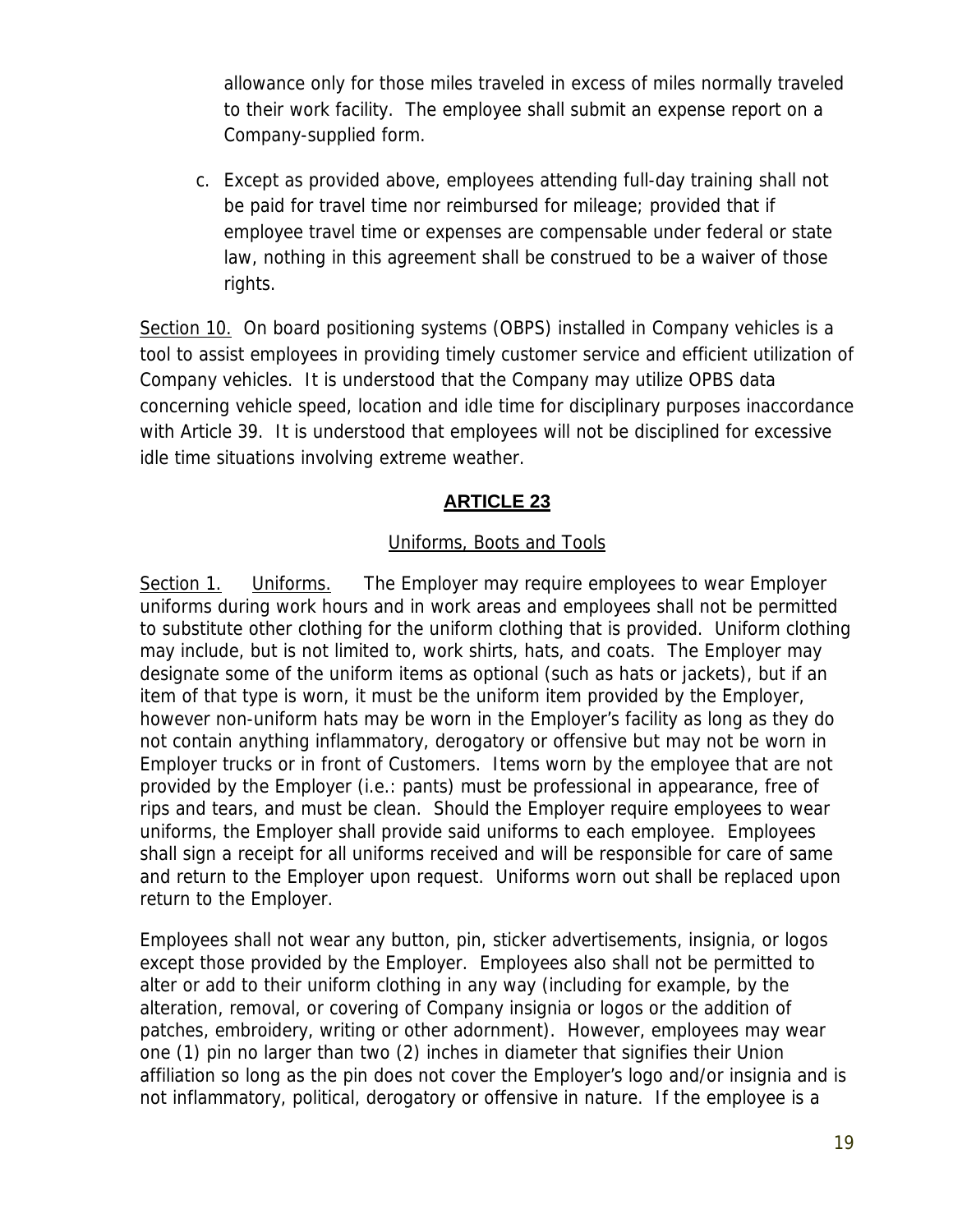Union steward, he or she may also wear a "Union steward" pin of the same or smaller size so long as the steward pin does not cover the Employer's logo and/or insignia.

Section 2. Boots. Regular full-time employees shall be eligible to participate in the Safety Boot reimbursement plan (policy) provided by Comcast Cable in the Greater Chicago Market for all of its non-Union employees under the same terms, conditions and eligibility requirements of such plan which may be changed at the sole discretion of the Employer from time to time. The Employer may add, delete or modify the Safety Boot reimbursement plan (policy) without the necessity of reopening this Agreement or engaging in collective bargaining with the Union as long as the changes are not different than those made to the plan (policy) for other nonrepresented employees in the Greater Chicago Market.

## Section 3. Tools.

- A. The Employer will furnish each employee necessary and required tools. The proper care and maintenance is the responsibility of the employee. Employees must ensure that tools are properly maintained and secured at all times. Employees will sign a receipt for all tools and equipment received and will return them to the Employer upon request. The Employer will replace a tool or piece of equipment that becomes unusable through normal wear and tear. The Employer shall provide lockable vehicles or other secure location for the storage of tools and equipment issued to employees.
- B. The parties agree that tools are costly and that it is important for employees to properly care for them. The loss or abuse of tools and equipment may result in discipline. Lost, misplaced or damaged tools must be reported immediately to the supervisor/manager.
- C. The nature, type and selection of all tools and equipment shall be subject to the Employer's sole discretion.

## **ARTICLE 24**

#### Vacations

Section 1. Employees shall accrue vacation hours in the Company's accrual program on the following basis: employees with one (1) year of service will accrue two (2) weeks of annual vacation. Those with five (5) years of service will accrue three (3) weeks of annual vacation. Those with ten (10) years of service will accrue four (4) weeks of annual vacation.

Section 2. By the first of October of each year, the Company shall notify the employees and the Union of the number of employees who can be allowed to take a vacation during any given work week. The Company will also provide the names of those employees who are at risk of losing their rights to continue accruing vacation, and the date during that calendar year on which such employees will maximize their accrual and keep the employees so apprised. The Company will expect the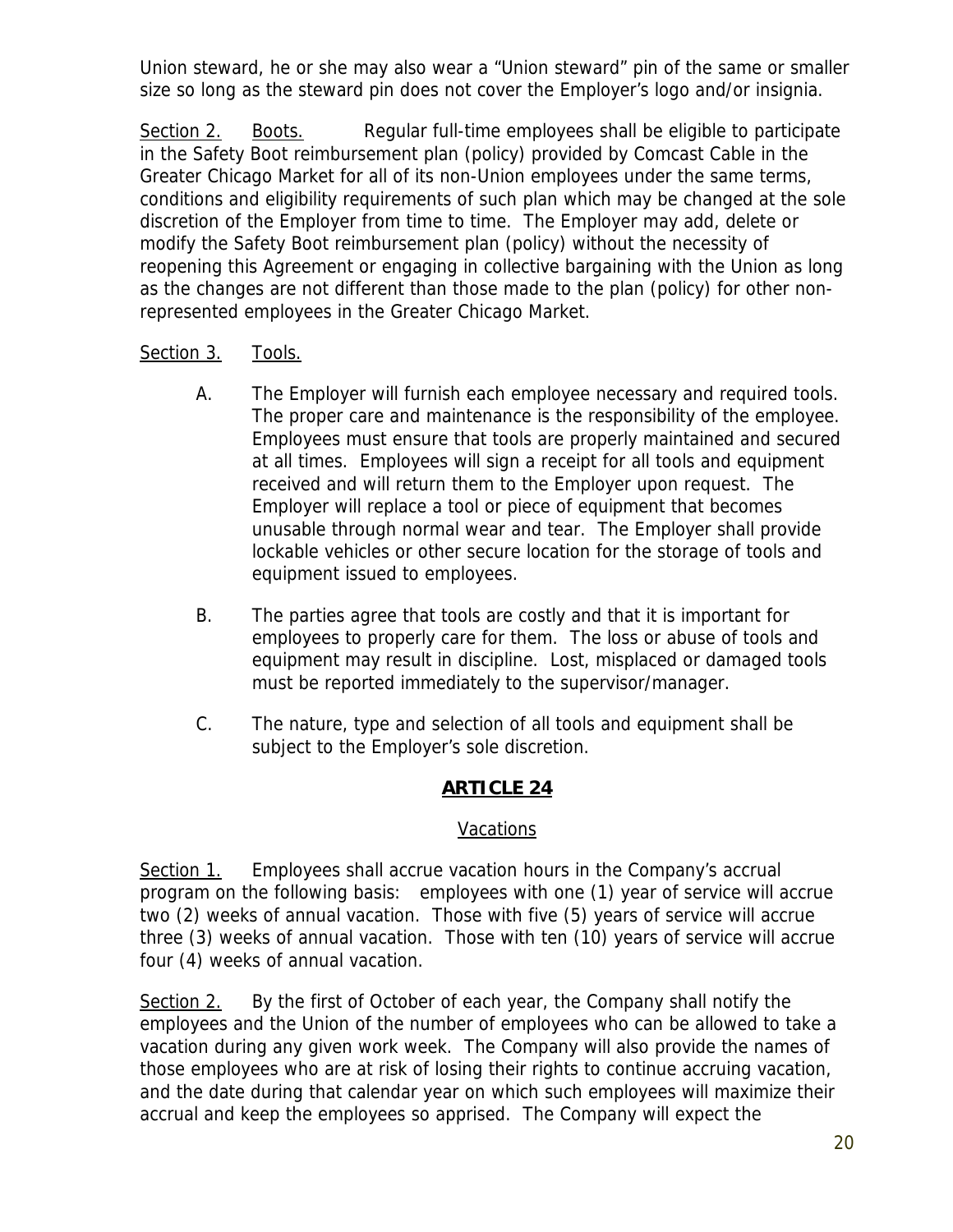employees to request their vacation weeks in writing no later than November 1. The Company will then develop the vacation schedule, taking into consideration work and force requirements, the employee's written request, and seniority. Employees who do not submit a written request to the Company by November 1, may select their vacation on a "first come" basis from the remaining vacation weeks available after the written requests of other employees have been approved. Employees should endeavor to make such requests as far in advance as possible. After an employee has selected a vacation period and it has been approved by the Company, such vacation period shall not be changed unless by mutual agreement between the employee and the Company.

 The Company shall post the vacation schedule where it can be reviewed by all employees no later than December 1. The vacation year shall run from January 1<sup>st</sup> through December 31<sup>st</sup> for scheduling purposes.

 Vacation pay for regular employees shall be forty (40) hours times the employee's base hourly rate, plus applicable shift differential. Employees normally scheduled less than forty (40) hours per week shall be computed on the average hours worked per week in the preceding six (6) month period times the employee's base rate, plus applicable shift differential, at the time of the vacation.

 After the vacation schedule has been posted, if the Company opens up extra vacation time as a result of an employee's leaving the work group, and employee's changing his vacation period, or additional vacation time being added at the Company's discretion, such extra vacation time will be made available as follows: The Company will post the extra vacation time for at least five (5) working days so that eligible employees may request such time by signing the posting. When two or more employees bid for the same period, seniority shall be the governing factor.

Section 3. A week of vacation shall mean a period of seven (7) consecutive days including Saturdays, Sundays, and holidays.

Section 4. Employees who are eligible for two (2) weeks of vacation, may, at their option, and in accordance with the present vacation scheduling practice, schedule a one (1) week portion of such vacation one day at a time. Employees should endeavor to make such requests as far in advance as possible. Supervisor approval of such requests will be made based on the number of open slots and/or the operational needs of the Company. Employees eligible for more than two (2) weeks of vacation may schedule up to two (2) weeks one day at a time. Scheduling of day at a time vacation time will be done only after full weeks' vacation have been approved.

#### **ARTICLE 25**

#### Holidays

All regular full-time employees covered by this Agreement who have completed their probationary period of employment shall receive eight (8) hours at their regular hourly rate although no work is normally performed on the following ten (10) holidays or days celebrated in lieu thereof: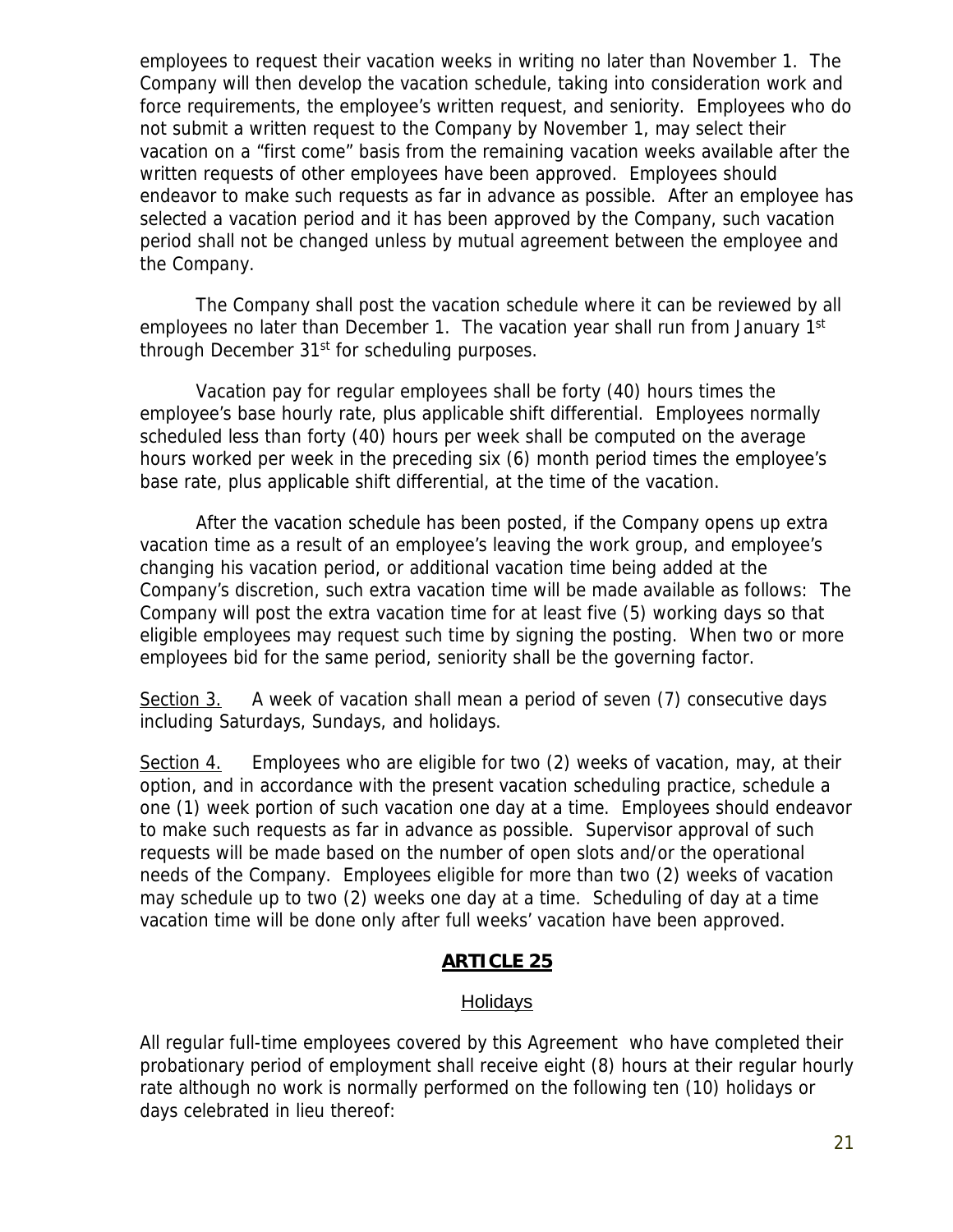New Year's Day (8 hours) Martin Luther King, Jr. Day (8 hours) Memorial Day (8 hours) July Fourth (8 hours) Labor Day (8 hours) Thanksgiving Day (8 hours) Christmas Day (8 hours)

The three (3) remaining holidays can be scheduled by the employee after obtaining prior supervisory permission. In order to be eligible for and receive holiday pay, an employee must work both the scheduled day before and the scheduled day after the holiday, unless on approved paid leave.

An employee scheduled to work on a contractual holiday shall receive one and onehalf  $(1 \frac{1}{2})$  times his regular rate of pay for all hours worked in addition to the holiday pay.

Employees working 10-hour days will receive eight (8) hours holiday pay for each holiday and have the option to utilize paid benefit time for the remaining two (2) hours or take it unpaid.

## **ARTICLE 26**

#### Flex Days

Section 1. Non-probationary employees regularly scheduled to work forty (40) hours per week shall be given sixty-four (64) hours to be utilized for flex days per calendar year. Non-probationary employees regularly scheduled to work less than forty (40) hours per week shall be given a pro-rated number of flex days/hours based on their regularly scheduled number of hours. Flex days may be utilized in two-hour increments.

Employees working 10-hour work days shall have the option to take a full flex day for which eight (8) hours are paid and two (2) hours are unpaid, or for which all ten (10) hours are paid.

Section 2. The flex day calendar year begins October  $1<sup>st</sup>$  and ends September  $30<sup>th</sup>$ . Employees who finish their probationary period during this specified calendar year shall receive a pro-rated number of flex days.

Section 3. Employees using their flex days shall be paid their regular straight time rate of pay not to exceed eight (8) hours per day or ten (10) hours per day, to a maximum of sixty-four (64) hours, in the case of any employee assigned to a four (4) day – ten (10) hour shift.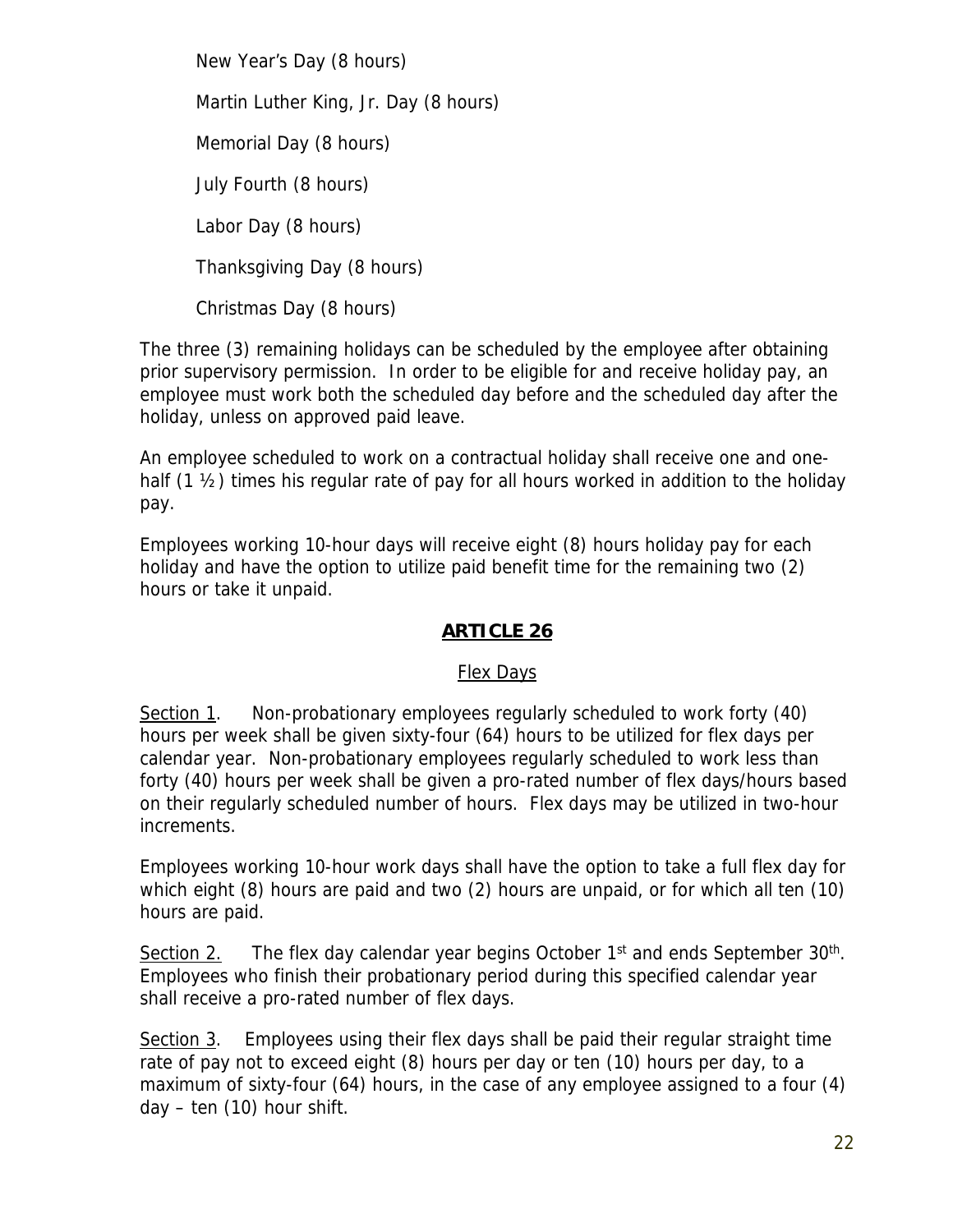Section 4. Flex days can be taken as scheduled or unscheduled time off, but are not considered an excused absence for holiday purposes unless previously scheduled and approved by your supervisor. Unscheduled flex days taken on the first scheduled workday before and/or after a holiday will result in a loss of holiday pay.

Section 5. In the event that a flex day is taken as unscheduled time off, the employee must report the absence at least thirty (30) minutes prior to the beginning of the shift to his or her immediate supervisor or to any other supervisory or management official. In cases when the absence is reported over the telephone, the employee has the responsibility for obtaining the name of the person to whom the absence is reported. Absences shall not be reported by fellow employees, friends, neighbors or other persons except where circumstances reasonably prevent the employee from reporting his or her absence personally. The failure to comply with the requirements of this provision may result in discipline. If an employee uses three (3) or more consecutive unscheduled flex days, the Company may require a doctor's note or documentation of a personal emergency necessitating the time off.

Section 6. An employee may receive up to a maximum of \$1,000 (gross) for unused flex days after the end of the flex day calendar year. The amount the employee receives for unused days is based on the employee's base wages in the flex day calendar year. If an employee is laid off, quits, or is discharged from the Company before September  $30<sup>th</sup>$  of the flex day calendar year, the employee is not eligible to receive payment for any unused flex days. Recalled employees receive a pro-rata complement of flex days upon their return to active duty. If the employee is not an active employee on September 30<sup>th</sup>, the employee will not receive payment for unused flex days until the employee returns to active status.

 Flex days shall be paid as used. Flex days may not be carried over from one flex day calendar year to another.

## **ARTICLE 27**

#### **Bereavement**

Section 1. Non-probationary employees shall be granted up to three (3) days paid leave at regular straight time rates of pay as compensation for actual work days lost because of the death of an employees' immediate family member: Employee's spouse, same sex domestic partner, parent, parent-in-law, step-parent, grandparent, sibling, sibling-in-law, step-sibling, child, step-child, grandchild, legal guardian or ward (including those of a spouse or same sex domestic partner). There shall be no payment of bereavement pay in lieu of the employee actually taking the bereavement leave. The employer may require proof of death.

Section 2. Employees must inform their supervisor as soon as possible that bereavement leave is needed. Typically, this leave occurs immediately before and/or after the funeral service.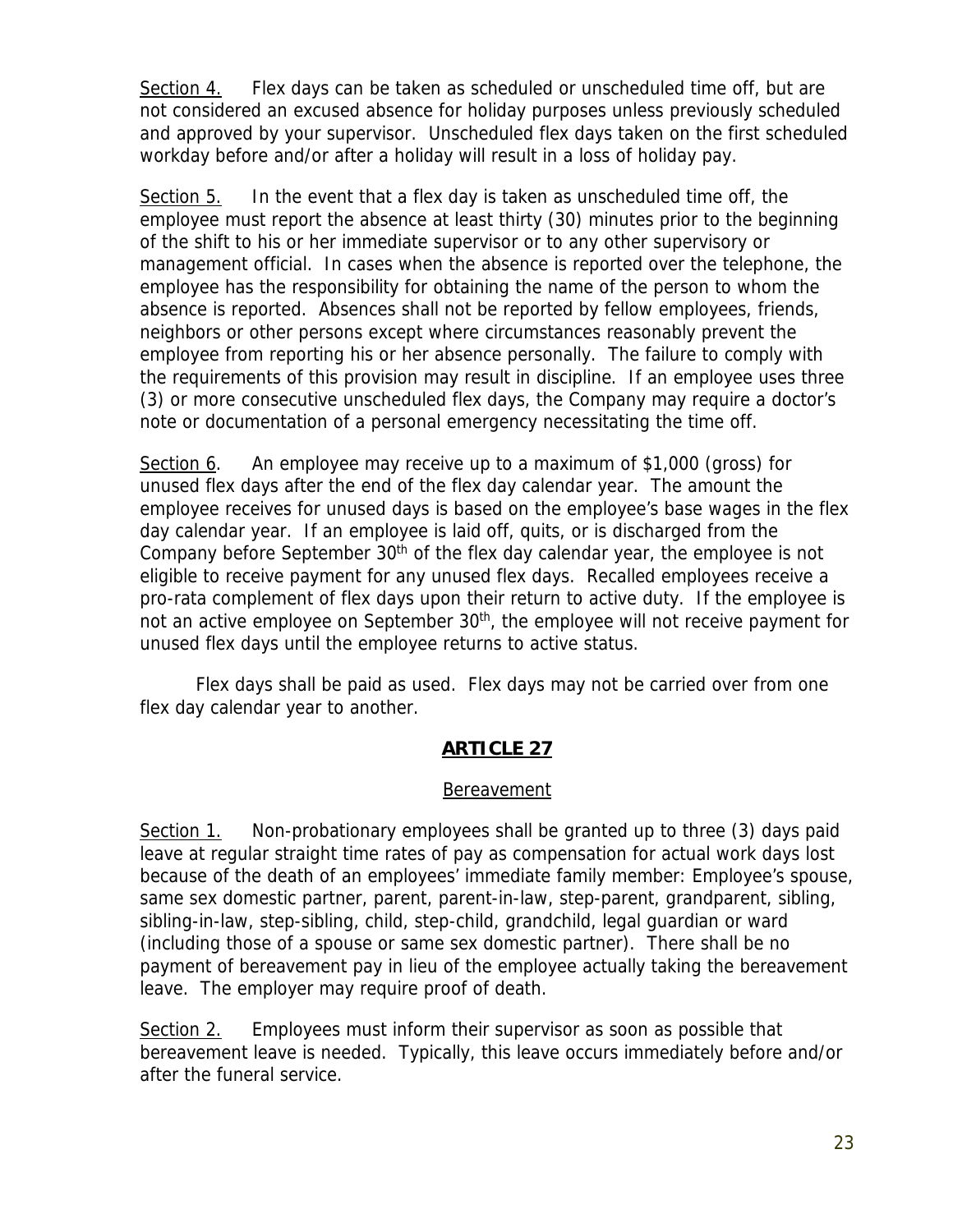Service 3. An employee shall not be entitled to bereavement leave if, at the time of death, the employee is on a leave of absence, layoff or is otherwise not actively at work for the employer.

Section 4. An employee who wishes to attend the funeral of a friend or relative who is not included within the definition of "immediate family" as set forth above, may be granted an unpaid leave of absence for that purpose. The employee may also request accrued time off, not to exceed one (1) day, to attend the funeral of a friend or a family member outside their immediate family.

## **ARTICLE 28**

#### Jury Duty Pay

Whenever a regular employee is summoned for Jury Duty Service, the Employer shall pay the difference between the Jury Duty Pay and the employee's regular basic wage rate provided the employee give two (2) weeks notice to the Employer. The Employer will pay a maximum of two (2) weeks, except as required for longer periods by court directive.

## **ARTICLE 29**

#### Voting Time

Section 1. In conformity with the laws of the State of Illinois, regular employees who are legitimately registered voters will be granted time off to vote at national elections. The Employer will not pay for the time necessary to vote. The employee is required to apply for such absence at least twenty-four (24) hours prior to election day. The Employer may specify the hours for such absence and request proof that the employee voted.

Section 2. An employee appointed to serve as a Judge or Clerk of Election whose service necessitates absence from assigned Company duty within the employee's standard weekly work schedule, may be excused for such absence consistent with the needs of the business.

#### **ARTICLE 30**

#### Leaves of Absence

Section 1. Employees who have completed six (6) months of continuous service with the Employer may be granted an unpaid leave of absence not to exceed one hundred fifty (150) calendar days in the sole and exclusive discretion of the Employer. During such leave, the employee shall not forfeit any accrued seniority provided he reports to work at the expiration of such leave and has not engaged in any regular full or part-time work for any other employer unless approved in writing, in advance, by the Employer. An employee on such leave shall not be entitled to any benefits under this Agreement.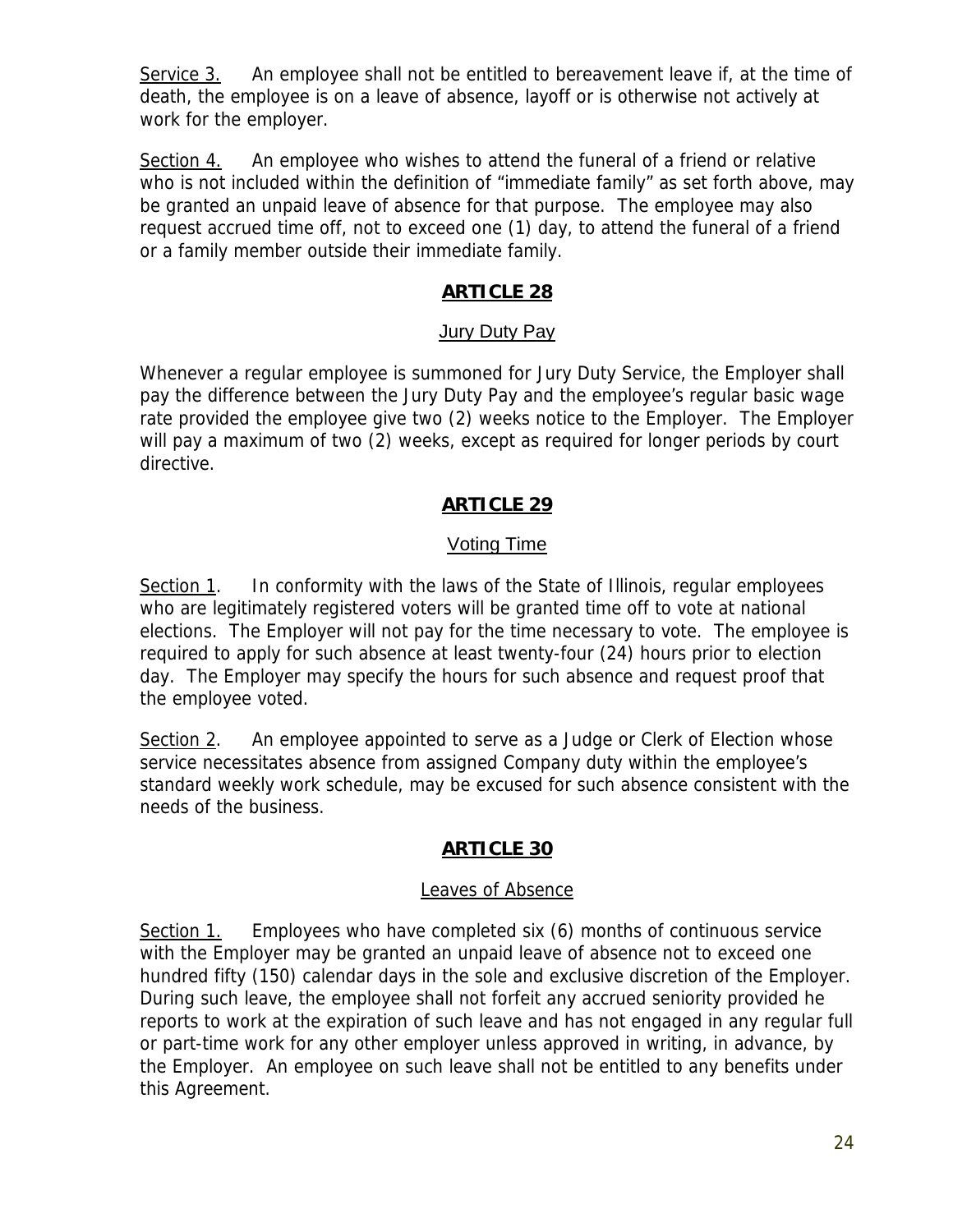Section 2. During the first thirty (30) days of a Personal Leave of absence, an employee may continue his health, dental, term life insurance, AD&D and long-term disability insurance by paying the standard monthly contribution for such Comcast benefits. Thereafter, such benefits may be continued only if the employee pays the employee and employer portions of such insurance premiums. During such Personal Leave of absence, the employee may also continue any voluntary insurance benefits.

Section 3. Family and Medical Leave will be implemented for bargaining unit members and will comply with provisions of the Family and Medical Leave Act.

## **ARTICLE 31**

#### Military Leave

Bargaining unit employees shall be covered by the same Military Leave Policy as the non-Union employees of the Employer in the Market, under the same terms, criteria and eligibility. The Company shall have the right to add to, delete, or modify such policy unilaterally and in its sole discretion, without any obligation to bargain, provided that such changes are uniformly applied to unit and non-unit employees in the Market in the same classification.

## **ARTICLE 32**

#### Insurance Benefits

Section 1. Regular full-time employees shall be eligible to participate in the group medical, dental, life, flexible spending accounts, accidental death and dismemberment, short-term and long-term disability insurance plans provided by Comcast Cable in the Greater Chicago Market for its non-Union employees in accordance with the terms, conditions and eligibility requirements of such Plans and as they may be changed at the sole discretion of the Employer from time to time. The Employer reserves the right to change insurance carriers and to alter, modify or amend the terms and conditions and eligibility requirements of the Plans (including but not limited to, changes in benefits and the payments by employees for such insurance) or terminate the Plans in its sole and exclusive discretion. The Union shall be notified in writing of all such changes in the Plans. In the event the Employer terminates any or all of the above-referenced plans pursuant to this Section and thereafter sponsors a new plan or plans, such plan or plans shall be offered to employees covered by this Agreement on such terms and conditions as offered to non-unit employees. Such new plan or plans shall be subject to the provisions of this Article.

Section 2. It is expressly agreed that neither the Employer's decision to change, modify, amend or terminate the aforementioned insurance plans shall be subject to the Grievance and Arbitration provisions of this Agreement or release the Union or its members from the obligations imposed by Article 7 (No Strike).

Section 3. Employees will receive additional benefits listed below on the same terms and conditions as non-represented employees in the Greater Chicago Region.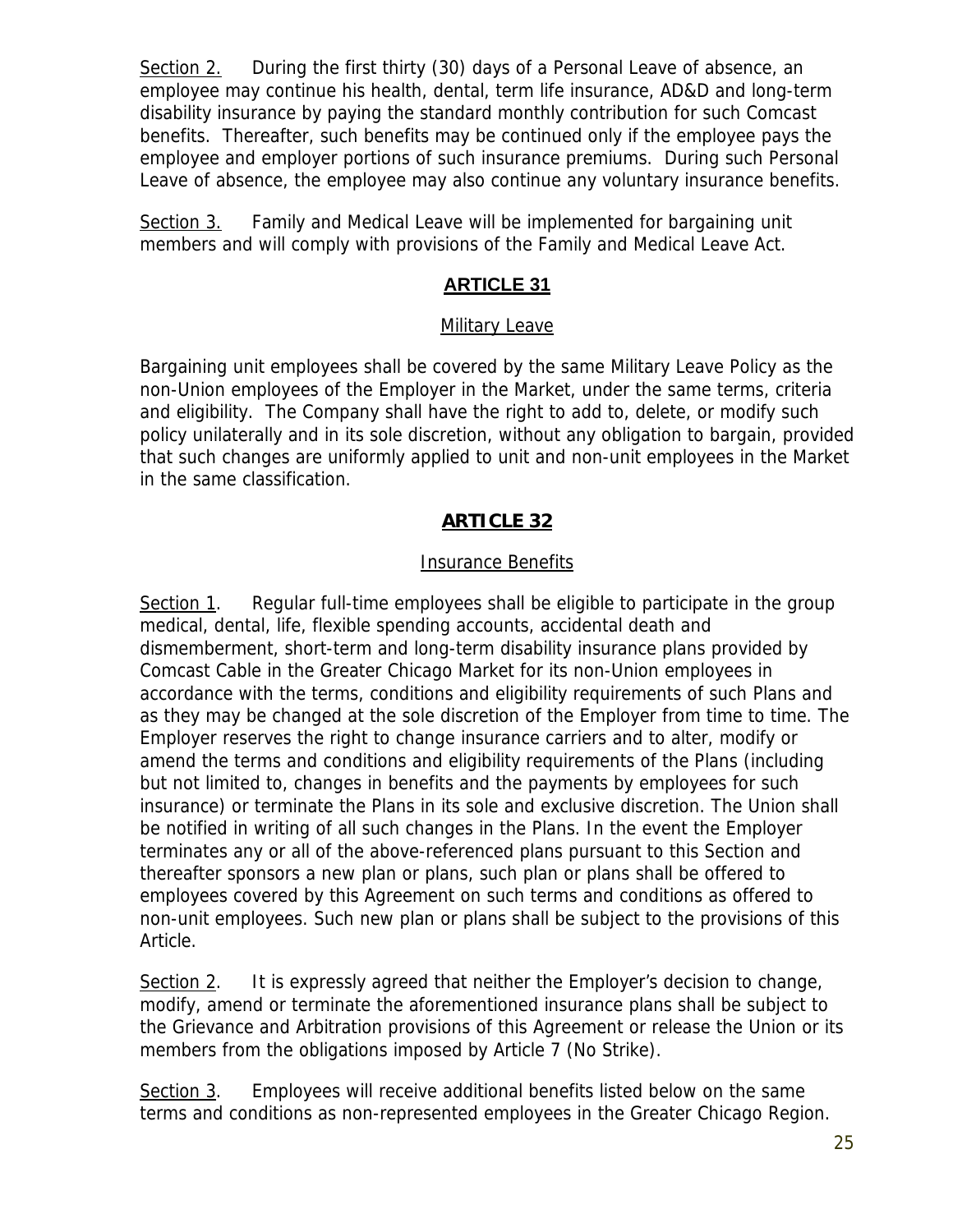The Company may add, delete or modify any and all of these benefits without the necessity of reopening this Agreement or engaging in collective bargaining with the Union provided it does so to all other non-represented employees within the Greater Chicago Region: Adoption Assistance; Comcast ESOP; Employee Referral Plan; Life/Accidental Death and Dismemberment Insurance; Business Travel Accident Insurance; Flexible Spending Accounts; Automobile Insurance; Homeowners Insurance; Pet Insurance; and Legal Services.

Section 4. Regular full-time employees covered by this Agreement shall be entitled to participate in the Comcast Post-Retirement Healthcare Stipend program under the same terms and conditions that the Employer provides all non-exempt, nonbargaining unit personnel in the Greater Chicago Market as such plans or benefits may be amended from time to time. The Union shall be notified in writing of any changes. The Employer may add to, delete from, eliminate, or modify all aspects of such plans or benefits without the necessity of reopening this Agreement or engaging in collective bargaining with the Union as long as the changes are not different than those made to such plans or benefits for other non-represented employees in the Greater Chicago Market.

## **ARTICLE 33**

#### Employee Courtesy Services

Active, non-probationary employees within this bargaining unit shall be eligible for the same Company services as active non-unit employees, in the classification, in the same market in which they are employed, under the same terms, criteria, and eligibility. The Employer shall have the right to add to, delete, or modify such benefit unilaterally and in its sole discretion, without any obligation to bargain, provided that such changes are uniformly applied to active unit and non-unit employees in the same market in the same job classification.

## **ARTICLE 34**

#### Retirement Plan

Regular full-time employees shall be eligible to participate in the 401(k) plan provided by Comcast Cable in the Greater Chicago Market for all of its non-Union employees under the same terms, conditions and eligibility requirements of such Plans and as they may be changed at the sole discretion of the Employer from time to time. Regular full-time employees shall also be eligible to participate in other retirement plans, if any, that are provided by Comcast Cable in the Greater Chicago Market for all of its hourly-non-Union employees under the same terms, conditions and eligibility requirements of such plans and as they may be changed at the sole discretion of the Employer from time to time. Nothing herein, however, shall require the Employer to offer employees the opportunity to participate in legacy plans, plans which are no longer accepting new participants, or plans which the Employer maintains or offers to employees at certain locations as a result of an acquisition or merger. The Employer may add, delete, or modify plan(s) without the necessity of reopening this Agreement or engaging in collective bargaining with the Union as long as the changes are not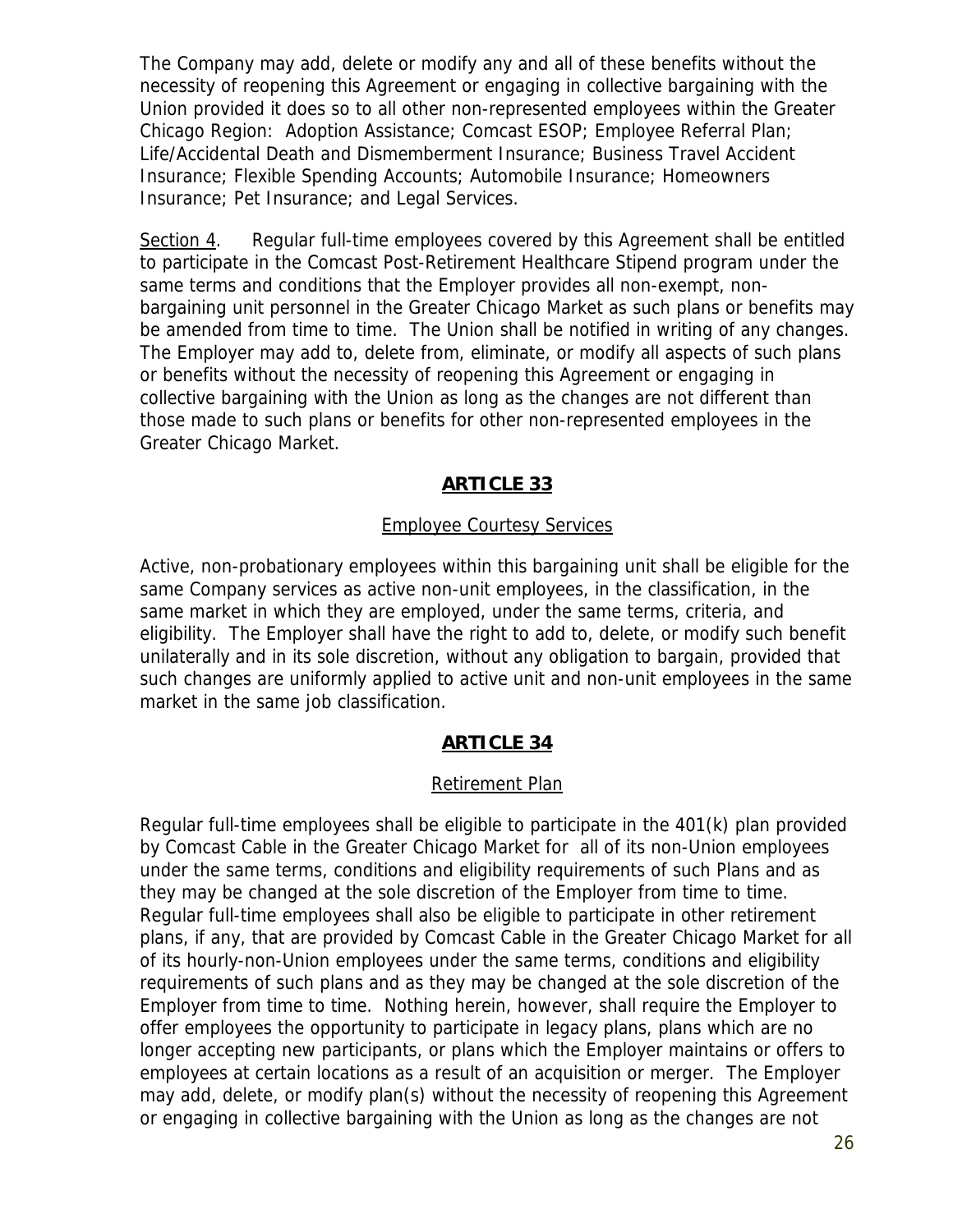different than those made to the plan(s) for other non-represented employees in the Greater Chicago Market.

## **ARTICLE 35**

## Tuition Reimbursement

Regular full-time employees shall be eligible to participate in the Tuition Reimbursement plan (policy) provided by Comcast Cable in the Greater Chicago Market for all of its non-Union employees under the same terms, conditions and eligibility requirements of such plan which may be changed at the sole discretion of the Employer from time to time. The Employer may add, delete or modify the Tuition Reimbursement plan (policy) without the necessity of reopening this Agreement or engaging in collective bargaining with the Union as long as the changes are not different than those made to the plan (policy) for other non-represented employees in the Greater Chicago Market.

## **ARTICLE 36**

#### Incentive Programs

Except as otherwise provided in this Agreement, the Employer has the sole and complete discretion to adopt, implement, modify and terminate incentive, commission and bonus programs and the Employer shall not be required to negotiate with the Union regarding the adoption, implementation, modification or termination of such programs; nor shall the Union have recourse to the grievance and arbitration provisions of this Agreement regarding same.

Notwithstanding the foregoing, the employees of the bargaining unit shall be offered the same Chicago Region-wide and Chicago Area-wide incentive programs under the same terms and conditions as the non-represented employees.

## **ARTICLE 37**

#### Employee Assistance Program

Bargaining unit employees shall be eligible to participate in the Employee Assistance Program (EAP). The Employer reserves the right to change EAP providers and to alter, modify or amend the terms and conditions and eligibility requirements of the EAP, including but not limited to change in benefits and the payment by employees for such service or terminate the EAP in its sole and exclusive discretion. The Union shall be notified in writing of all such changes in the EAP. The benefits and payments under the EAP shall be no less than those provided to the Employer's non-bargaining unit employees.

# **ARTICLE 38**

## **Training**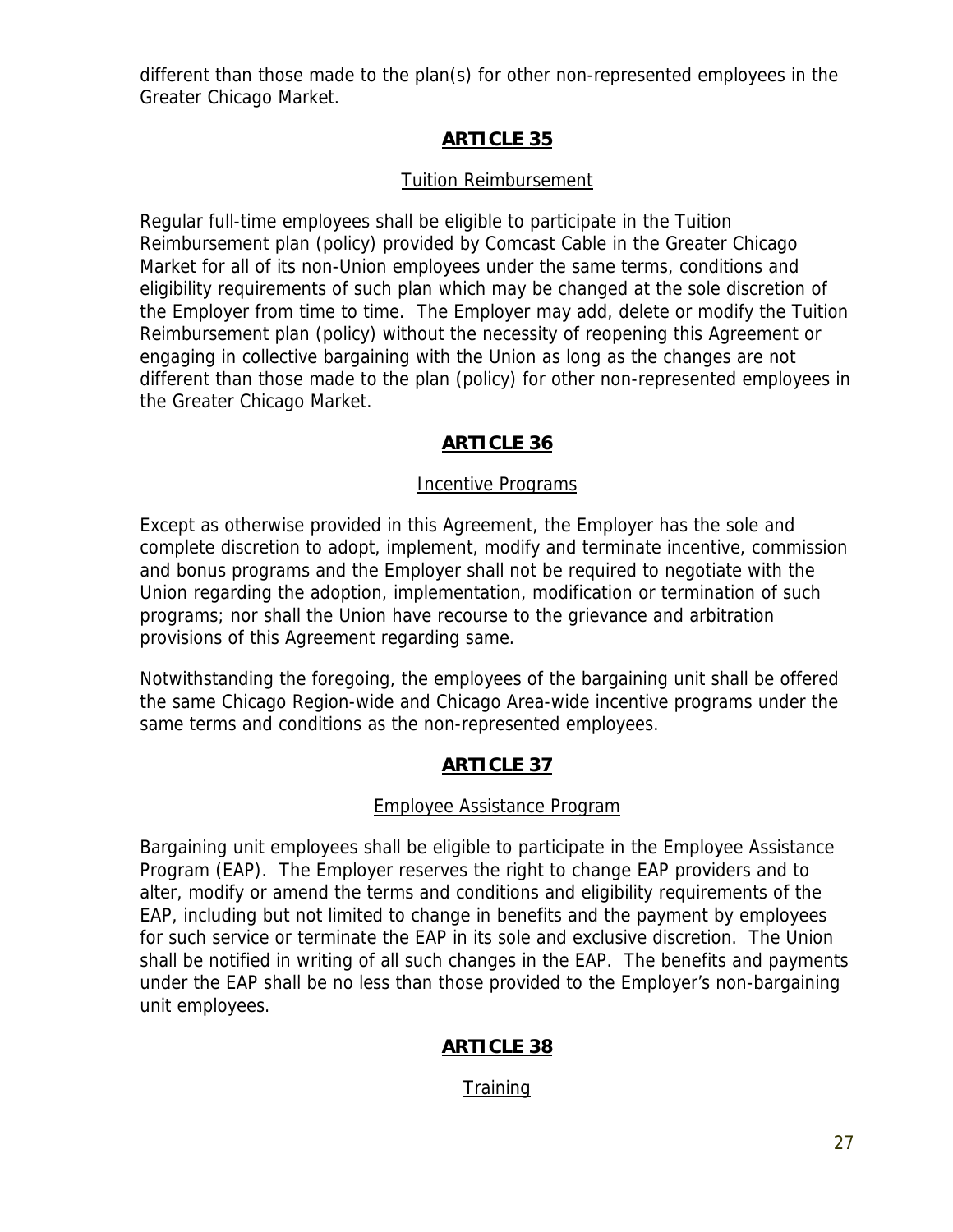Section 1. Newly-hired technical employees shall be given training in the performance of their duties and shall not, for the period of the first two (2) to five (5) weeks of employment be assigned to work alone.

Section 2. Each technical employee (excluding probationary and temporary) covered by this Agreement will be allowed a minimum of twenty-four (24) hours of training, annually, on Company time during the life of this Agreement. Training topics and areas shall be determined by Management and will be generally directed to develop the skills and abilities of Comcast employees. Areas of training are intended to include customer service, sales, Comcast product knowledge, job safety, job knowledge, vehicle, tool and equipment usage as well as technology applications including personal computers.

Section 3. The Company will give training to employees in order of seniority. Where volunteers are solicited, all employees will be given notice. The most senior volunteer will be trained first and the least senior volunteer trained last.

## **ARTICLE 39**

## Discharge, Discipline & Suspension

Section 1. The Employer shall have the right to maintain discipline and efficiency of its operations. It shall have the right to discipline, suspend or discharge an employee for just cause. Just cause for discipline up to and including discharge shall include but not be limited to:

1. Carrying, possessing or being under the influence of intoxicants or unlawful drugs while on or off the Employer's premises during working hours (including meal periods and break times), during the actual performance of work on standby or while in an Employer vehicle at any time.

2. Failure to notify the Employer of the use of prescribed or over-the-counter drugs which demonstrably interfere with the ability to perform work.

3. Carrying, possessing or transporting any firearm, knife or other weapon during work hours (including break times and overtime assignments), and during the actual performance of work on standby, or at any time on the Employer's premises, or when in an Employer vehicle. As used herein, the term "weapon" shall not include pocket knives or any work tool.

4. Unauthorized use or possession of an Employer vehicle or any other Employer property or equipment.

5. Carrying unauthorized passengers in an Employer vehicle.

6. Making unauthorized modifications or alterations to an Employer vehicle.

7. Revocation or suspension of driver's license or non-insurability under the Employer's automobile insurance liability policy; provided that driving a vehicle is a job qualification and condition of employment for a given job classification.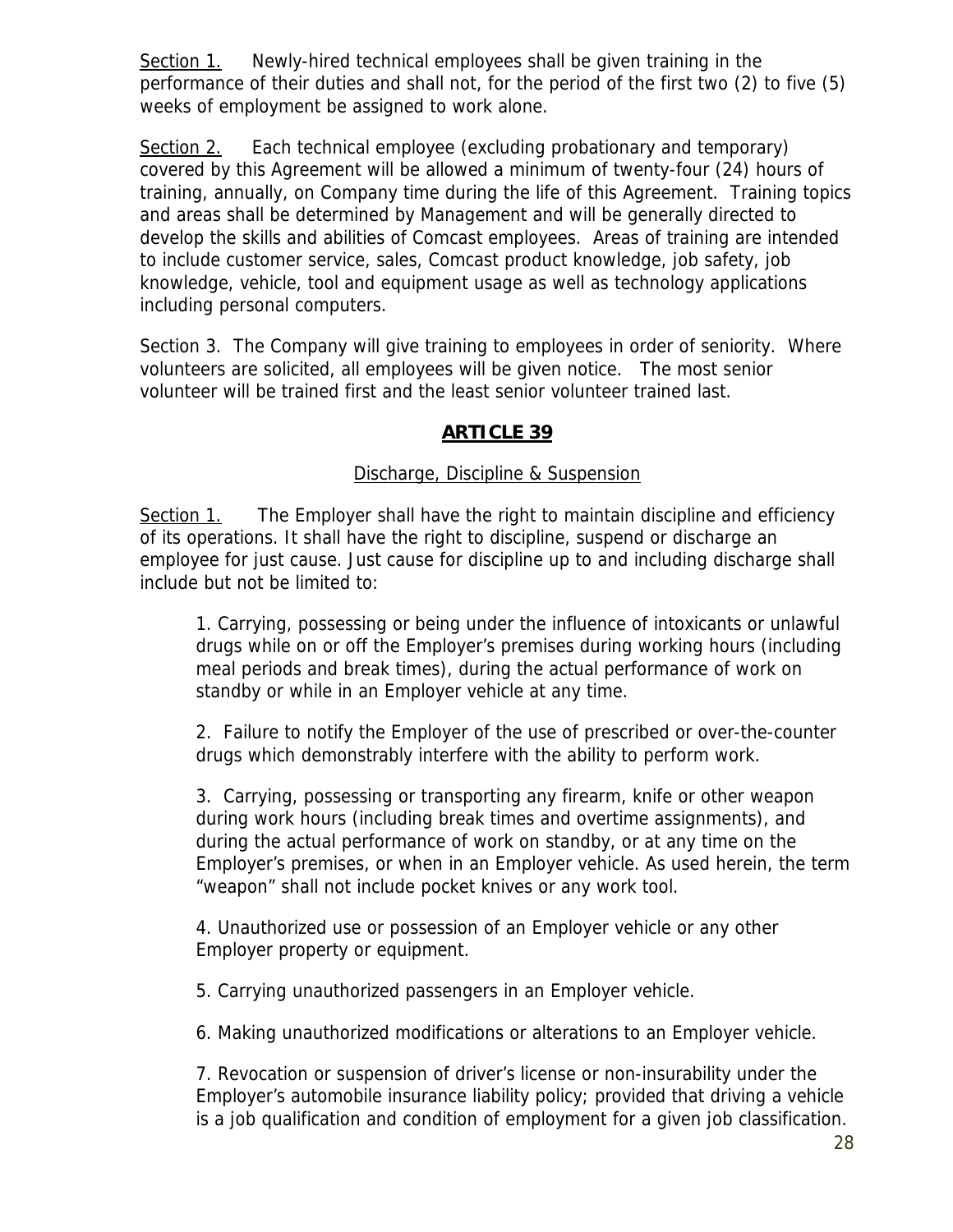8. Engaging in or aiding and abetting others to engage in the theft of the Employer's CATV services or equipment.

9. Theft of any property from the Employer at any time on or off the Employer's property or from a subscriber.

10. Falsification of employment application, service reports, work orders, time sheets, time cards, driving records or other Employer records.

11. Fighting with or assaulting a representative of management, fellow employee or subscriber while on duty (including meal periods, break periods, overtime assignments and standby) or a representative of management or subscriber at any time if such altercation arises out of a work related event.

12. Obtaining a leave of absence or paid sick leave under false pretenses.

13. Conviction of any felony involving drugs, any felony or misdemeanor involving sexual assault or for any felony involving theft regardless of where such unlawful conduct occurred.

14. Deliberately abusing or damaging equipment, vehicles, property or material owned by the Employer or a customer.

15. Failure to notify the Employer of suspension or revocation of driver's license or conviction of a moving violation resulting from operation of an Employer vehicle whether or not on work time, provided that driving a vehicle is a job qualification and condition of employment for a given job classification.

16. Taking employment elsewhere during a leave of absence without Employer permission.

17. Taking unauthorized breaks or meal periods.

18. Taking breaks or meal periods in excess of the time expressly provided for in this Agreement without Employer authorization.

19. Using profane or abusive language to a subscriber, rudeness or discourtesy to a subscriber while on work hours.

20. Insubordination or intentionally failing or refusing to perform assigned work or orders, subject to any contractual limitations on scheduling.

21. Carelessness, including violation of the Employer's safety rules, endangering the safety of oneself or others or endangering the Employer's property or equipment .

22. Careless, reckless or negligent operation of an Employer vehicle.

23. Conviction of a moving violation while using an Employer vehicle.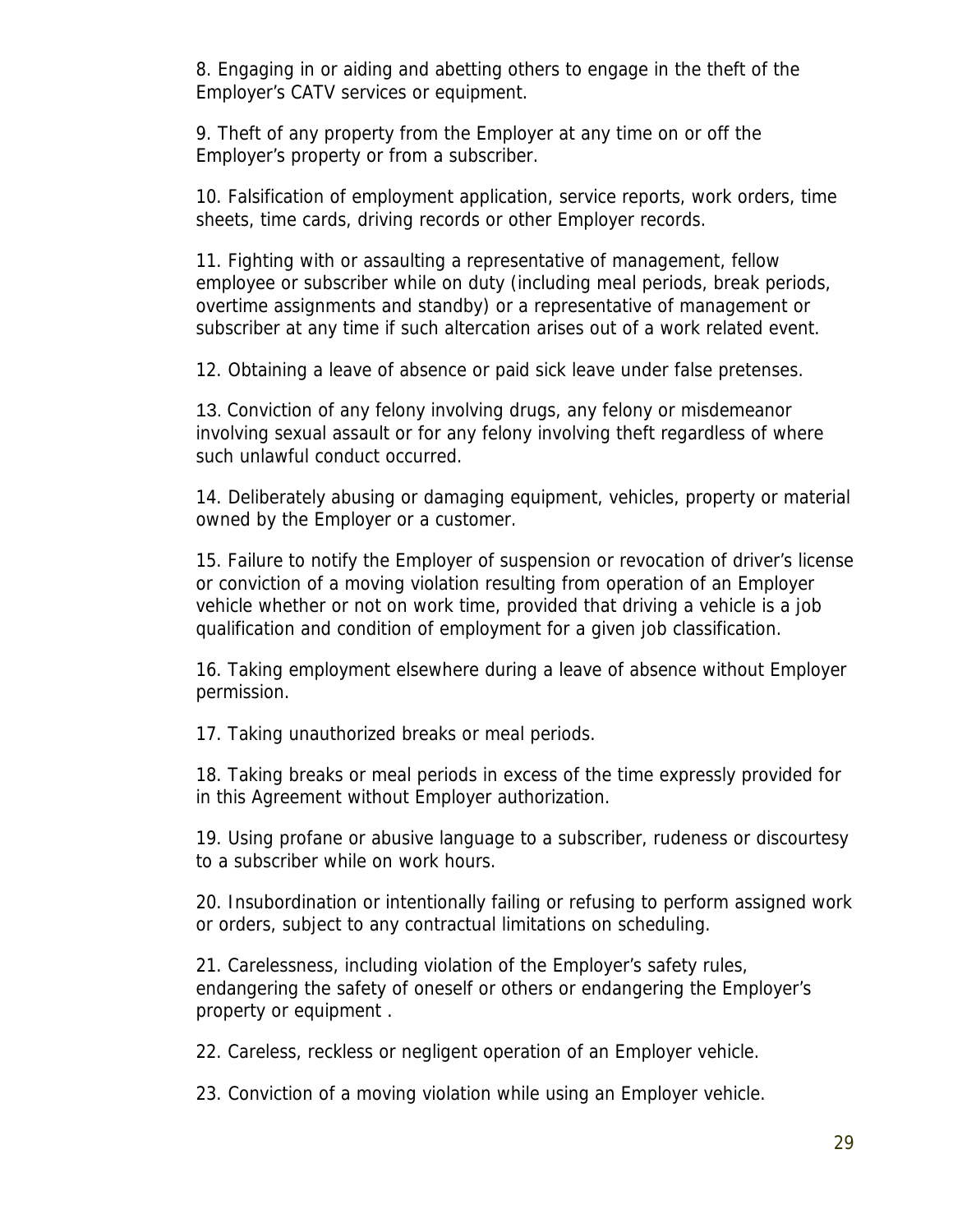24. Failing to submit to supervision timely reports of personal injuries which affect employee work performance or of accidents involving Employer vehicles or equipment to the Employer.

25. Sexual or racial harassment, or threats of violence orally or through Company e-mail to co-workers or subscribers.

26. Sleeping during an employee's actual work hours.

27. Leaving an assigned work area during actual work time without supervisory authorization.

28. Failure to comply with reasonable standards regarding quality or quantity of work.

29 Smoking in unauthorized areas of the Employer's facility.

30. Failure to report to work in uniform.

31. Failure to display employee identification when on Employer property at any time or during work hours.

32. Improper use of communication devices, use of profanity while using communication devices.

33. Failure to report to work without notice to the supervisor or manager.

34. Loss or theft of tools or vehicle due to employee negligence.

None of the aforementioned are intended to supersede any written language within this Agreement.

Section 2. All discipline must be issued within two (2) weeks of the date that management becomes aware of the alleged conduct that may result in the discipline. This period may be extended up to two (2) additional weeks if written notice is provided to the Union's Business Representative before expiration of the initial twoweek period. If an employee is absent from work on the last day of the applicable two-week period, the Company may issue the discipline no later than the employee's first day of return to work.

Section 3. In any investigatory meeting or interview, or in any meeting in which discipline is to be imposed, upon request by the employee, a Steward shall be allowed to attend. The Steward shall not interfere with the conduct of such meeting. Nothing in this section limits the employee's or the Union's rights under law.

Section 4. The Employer shall promptly notify the Union of any written warning, suspension or discharge of a non-probationary employee. Time limits as set forth in Article 45 shall start to run upon receipt by the Union of the disciplinary notice.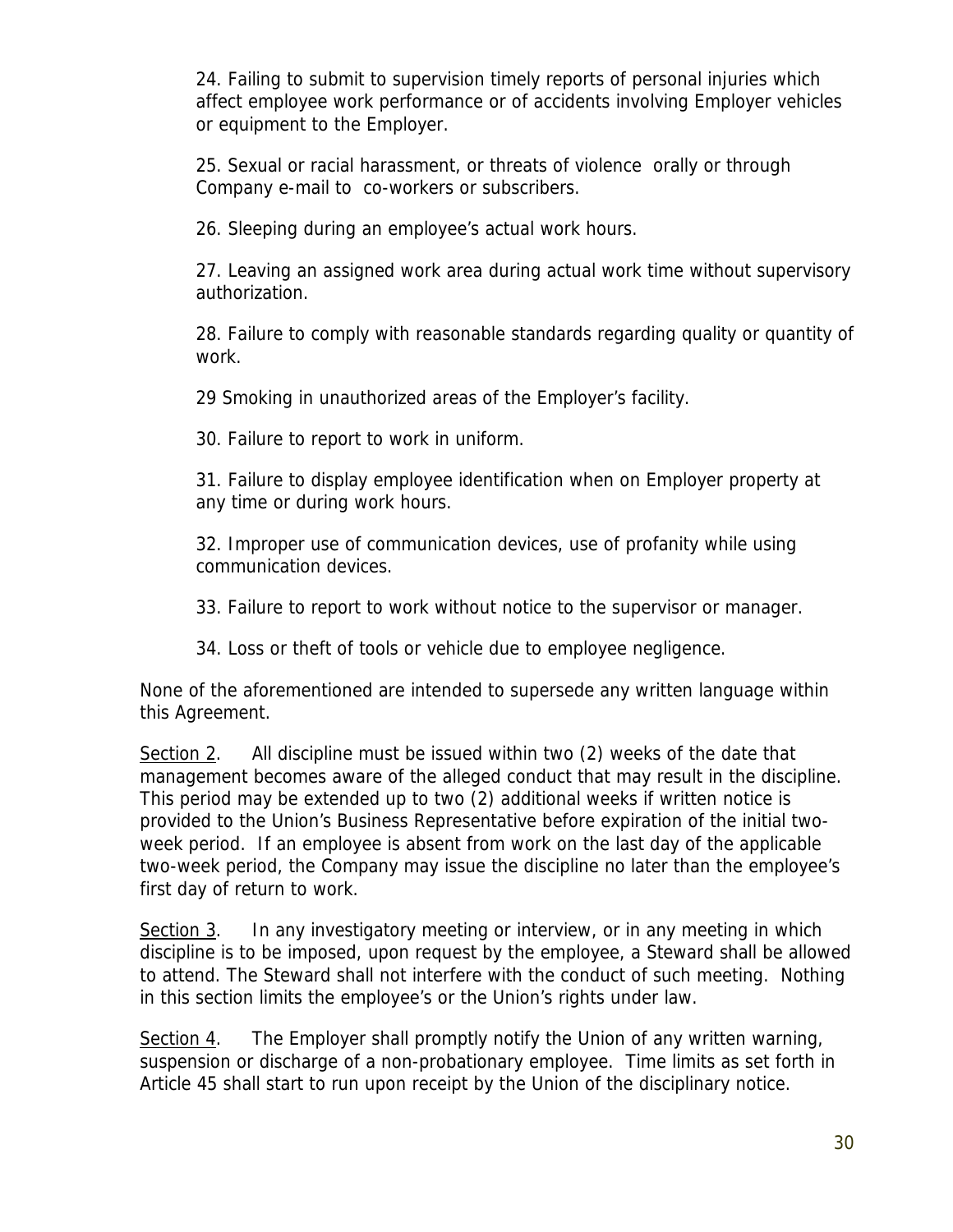Section 5. The Union may, within ten (10) calendar days of notification as described in Section 4 above, request a Union/Management Review Board be convened relative to the dismissal of a non-probationary employee. Such request by the Union must be made to the office of the Director of Human Resources or designee. A Union/Management Review Board shall constitute the third step of the grievance procedure.

- a. The Board will meet within twenty-one (21) calendar days from the Union's request for such meeting. The Union will advise the dismissed employee that he has a right to attend this meeting. It is intended by the parties that the employee will attend the meeting except in unusual circumstances. The purpose of the Board meeting will be to review the facts that are available concerning the dismissal, to permit the employee (or in the employee's absence or request, the Union) to present any facts which the employee believes should be brought to Management's attention when considering the matter. Upon request, information relevant to the Union's investigation shall be provided to the Union within three (3) business days (Monday through Friday) prior to the Management Review Board meeting.
- b. If, after the meeting of the Board, the Company indicates that the dismissal shall stand, any grievance involving the dismissal shall be deemed withdrawn within thirty (30) calendar days after the date of the dismissal meeting, unless the Union elects to advance the matter to impartial arbitration as provided in Article 45.
- c. Time periods may be extended by mutual consent.

Section 6. Progressive discipline will be followed under normal circumstances in order to facilitate corrective action by the employee. Discipline for non-safety violations shall become void and not considered for progressive discipline after 12 months.

Discipline for safety violations (employee misconduct that could directly lead to injury to the employee or others) other than the Vehicle Accident policy shall become void and not considered for progressive displine after 18 months.

## **ARTICLE 40**

#### Performance of Bargaining Unit Work by Non-Unit Personnel

#### Section 1. Unit Work.

Except as otherwise provided herein, unit work shall be performed only by unit personnel during the life of this Agreement.

Section 2. Non-bargaining unit employees

The Union and the Copany agree that if the Company maintains a minimum headcount in the bargaining unit of sixty-eight (68) employees (including at least 12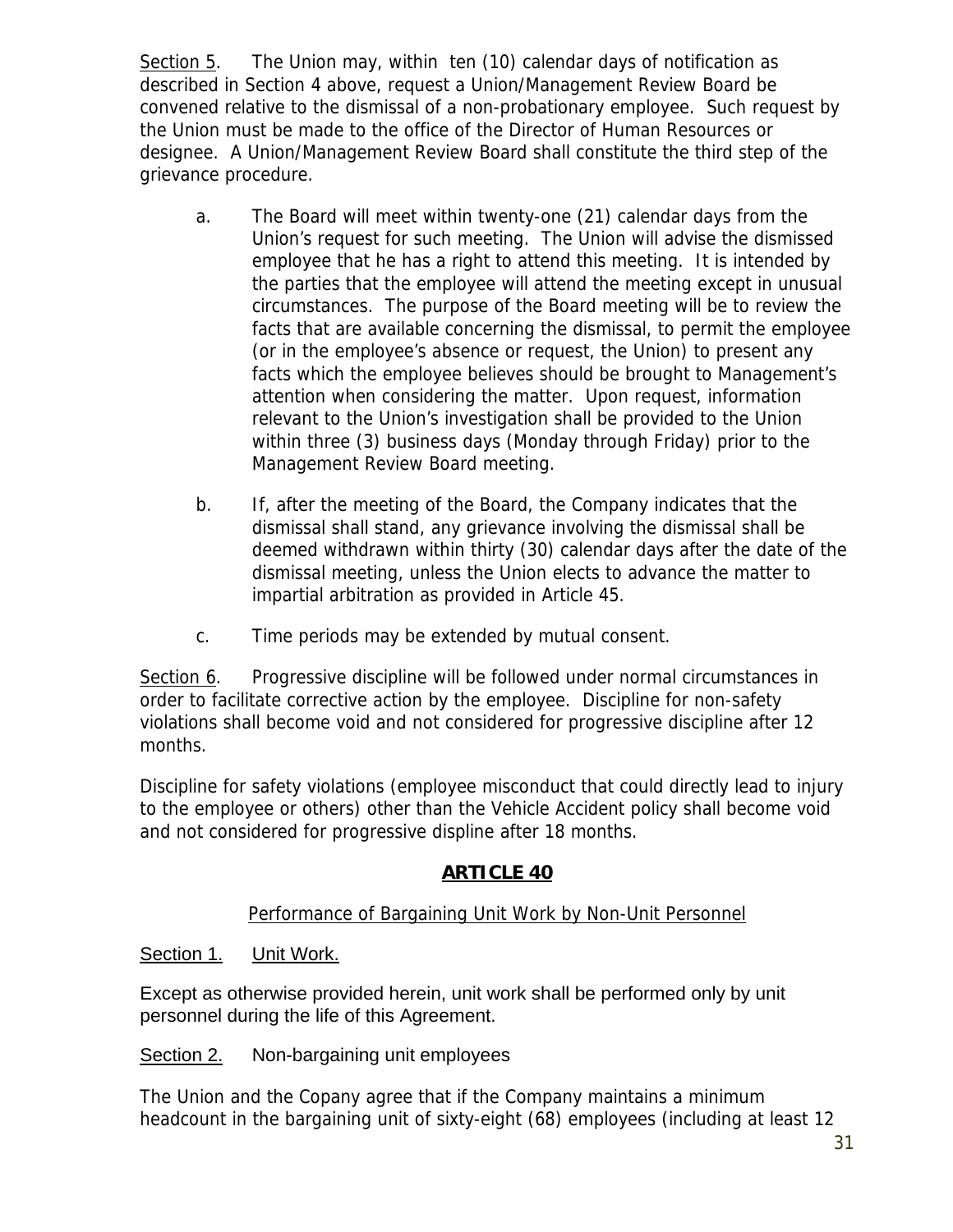Maintenance Technicians), the Company may utilize non-bargaining unit employees in Cortland's customary geographic service area without the Union asserting exclusive jurisdiction.

#### Section 3. Performance Of Unit Work By Supervisors, Management Or Engineering Personnel.

Supervisors, management and engineering personnel may perform unit work in cases of 1) emergencies (including but not limited to irate customers and "must do's") ; 2) when available unit personnel are not capable of performing the required work; and 3) training. Non-unit employees may perform unit work in cases of emergencies involving widespread system failures and/or acts of God. Supervisors, management and engineering personnel may also perform unit work when qualified personnel are not available to do the required work during their regular working hours due to other work assignments or employee absences. Nothing herein shall be construed as restricting the performance of dispatch, direct customer contact functions, computer data entry and computer data retrieval work by supervisors, managers, engineering personnel and/or other non-unit employees provided the performance of such work by supervisors, managers, engineering personnel and other non-unit employees does not result in the layoff or reduction of regular hours of work of bargaining unit employees.

#### Section 4. Performance Of Unit Work By Subcontractors.

 The Employer may subcontract work customarily performed by unit employees as it deems warranted provided, however, that such subcontracting shall not proximately result in the layoff or the reduction of the regular work day or regular work week of unit personnel in the department and/or classification in which such unit work is being subcontracted. The Employer shall not subcontract unit work of employees if employees on layoff are qualified to perform such work, provided that notwithstanding the foregoing, the Employer may subcontract MDU pre-wire, new build, rebuild and system upgrade work.

#### **ARTICLE 41**

#### Seniority

Section 1. After the one hundred twenty (120) calendar day probationary period, the seniority date of each regular employee shall be the original day of employment by the Company that has not been severed by reason of any of the provisions of Section 6 of this Article.

Section 2. All new employees shall be considered on probation for the first one hundred twenty (120) calendar days of employment and shall have no seniority rights. During this probationary period, the Company shall have the right to transfer, lay off or discharge a probationary employee without the Union filing any grievance pertaining thereto.

Section 3. An employee covered by this Agreement who is transferred to a supervisory position outside of the bargaining unit shall retain his seniority in the unit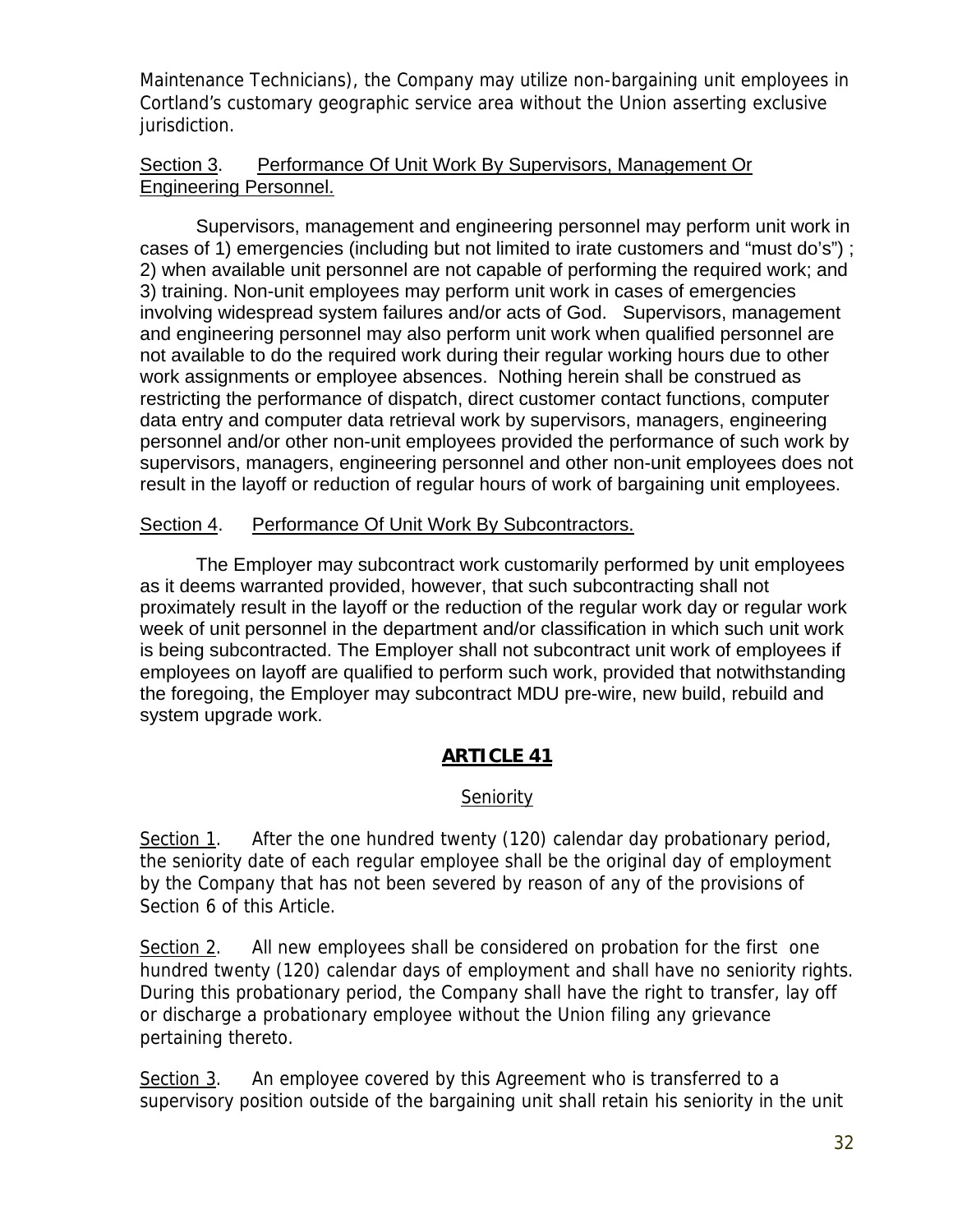as of the date of transfer. While employed in a supervisory position outside of the bargaining unit, the employee shall not accumulate seniority in the bargaining unit.

Section 4. The Union Business Manager or his Agent may, at any time request a seniority list including the wage rates of all employees represented by the Union and/or a summary sheet of a designated payroll period listing hours worked and wages paid.

Section 5. For the purpose of this agreement, seniority will be defined as the continuous regular full-time service with the Company and/or its subsidiaries commencing from the initial date of hire. Length of seniority for benefit purposes only will be pro-rated for any leaves of absence that exceed thirty (30) days unless protected under the Family and Medical Leave Act.

Section 6. An employee's seniority rights shall be terminated upon occurrence of any of the following events:

- a. When an employee voluntary quits his job.
- b. When an employee has been discharged for just cause.
- c. Absent more than three (3) working days without notifying

the Employer, unless it can satisfactorily be proven to the Employer that it was beyond the employee's control to notify the Employer.

d. Exceeding leave of absence without notification to the

Company presenting good cause.

- e. Working for another Employer while on leave of absence. (This does not apply for absence due to layoff or Union activity.)
- f. Engaging in sales, installation or service work other than that assigned by the Employer, or using Employer property such as tools, parts, equipment or transportation for other than Company business.
- g. Layoff for a continuous period in excess of one (1) year, or in excess of two (2) years for employees with five (5) or more years of service.

Section 7. Seniority shall apply to layoffs, recalls (as provided in Article 42), vacation scheduling, start times, and shift preference in selection of day, evening or night shift; however, the Company reserves the right to assign and maintain on all shifts a sufficient number of employees who possess the skills and knowledge to properly perform the work to be done.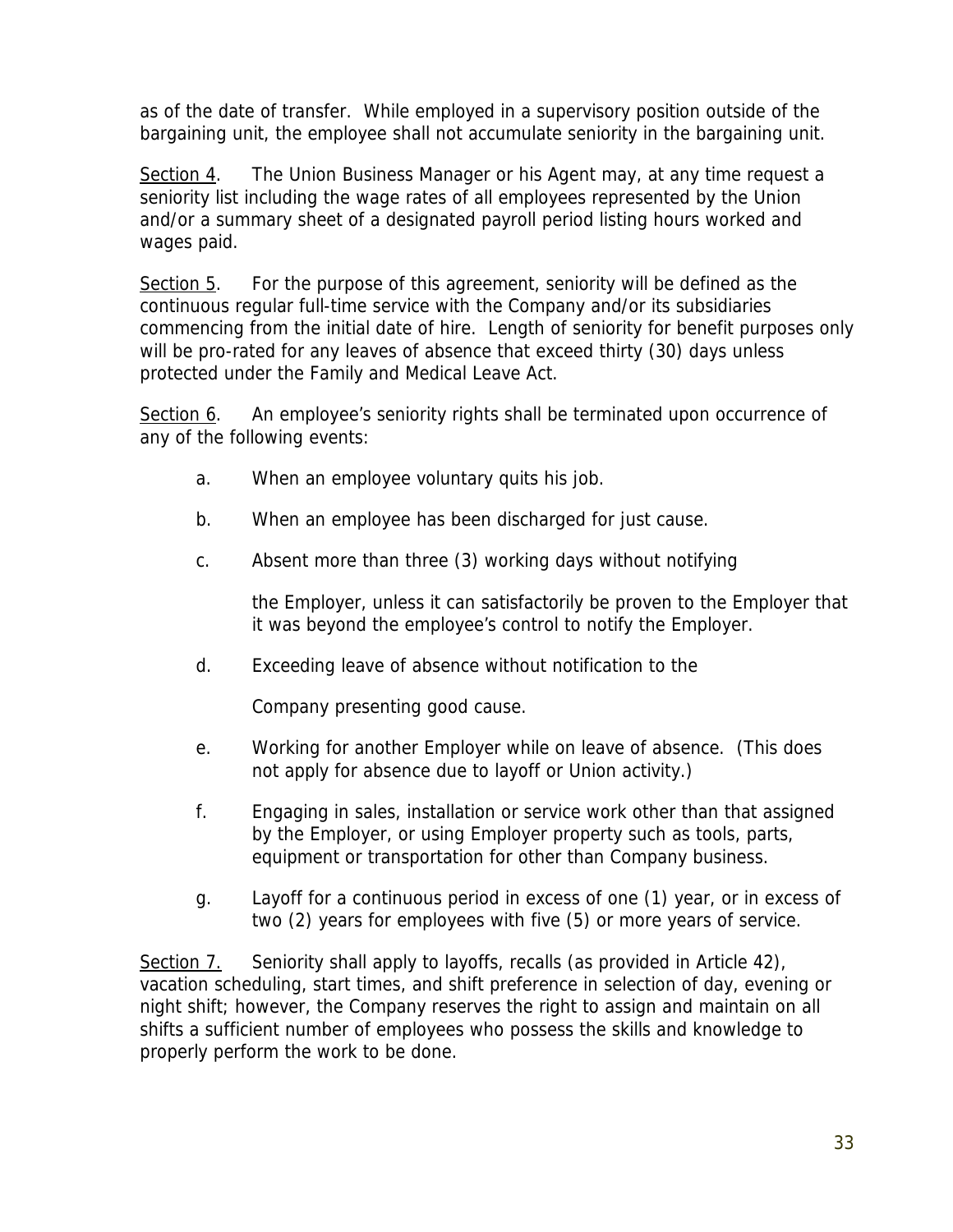## **ARTICLE 42**

#### Layoffs and Recalls

#### Section 1. Layoff Procedure.

Should it become necessary for the Employer to reduce its work force, the Employer shall provide the Union with prior notification and the layoffs shall be effectuated from the applicable classification in which the overstaffing exists. Layoffs shall be effectuated within the classification and location in which overstaffing exists by unit seniority as follows:

1. Probationary employees within a job classification shall be laid off first without regard to their individual periods of employment, followed, if necessary, by part- time employees.

2. If further layoffs are required, the full time employee with the least unit seniority within the classification affected shall be laid off, followed, in ascending order, by the next least senior employee in the affected classification. Employees who are to be laid off shall have the right to bump into a lower paying classification within their facility if they have the seniority over employees in the lower classification and have the ability to perform the work.

The Employer shall provide at least one (1) week advance written notification of layoff to the full time non- probationary employee initially scheduled to be laid off within a department. In the event no notice or less notice is provided, the Employer shall pay the difference, at straight time rates of pay not to exceed eight (8) hours per day or ten (10) hours per day in case of employees assigned to a four (4) day ten (10) hour shift, between the days of actual notice provided and the one (1) week notice required to a maximum of forty (40) hours.

#### Section 2. Recall Procedures.

1. Non-probationary employees on layoff shall be recalled to fill available vacancies for which they are qualified in the reverse order of layoff (i.e., the last to be laid off, the first to be offered recall). He shall be paid at his prior wage rate at the time of layoff plus any contractual wage increases, if any.

2. Employees shall be notified of recall by certified or registered mail or telegram addressed to the employee's last reported address on file with the Employer. Copies of the recall notice shall be simultaneously sent to the Union. Within five (5) calendar days of delivery of such notice, the employee must give telephonic notice of his intent to return to work and must actually report to work within fourteen (14) calendar days of delivery of said notice unless such time period is extended by mutual agreement of the Employer and employee. Recall notices not delivered by the post office because of an employee's absence from home, refusal to accept delivery, or incorrect address resulting from the employee's failure to advise the Employer of the correct address, shall be deemed delivered as of the date initial delivery was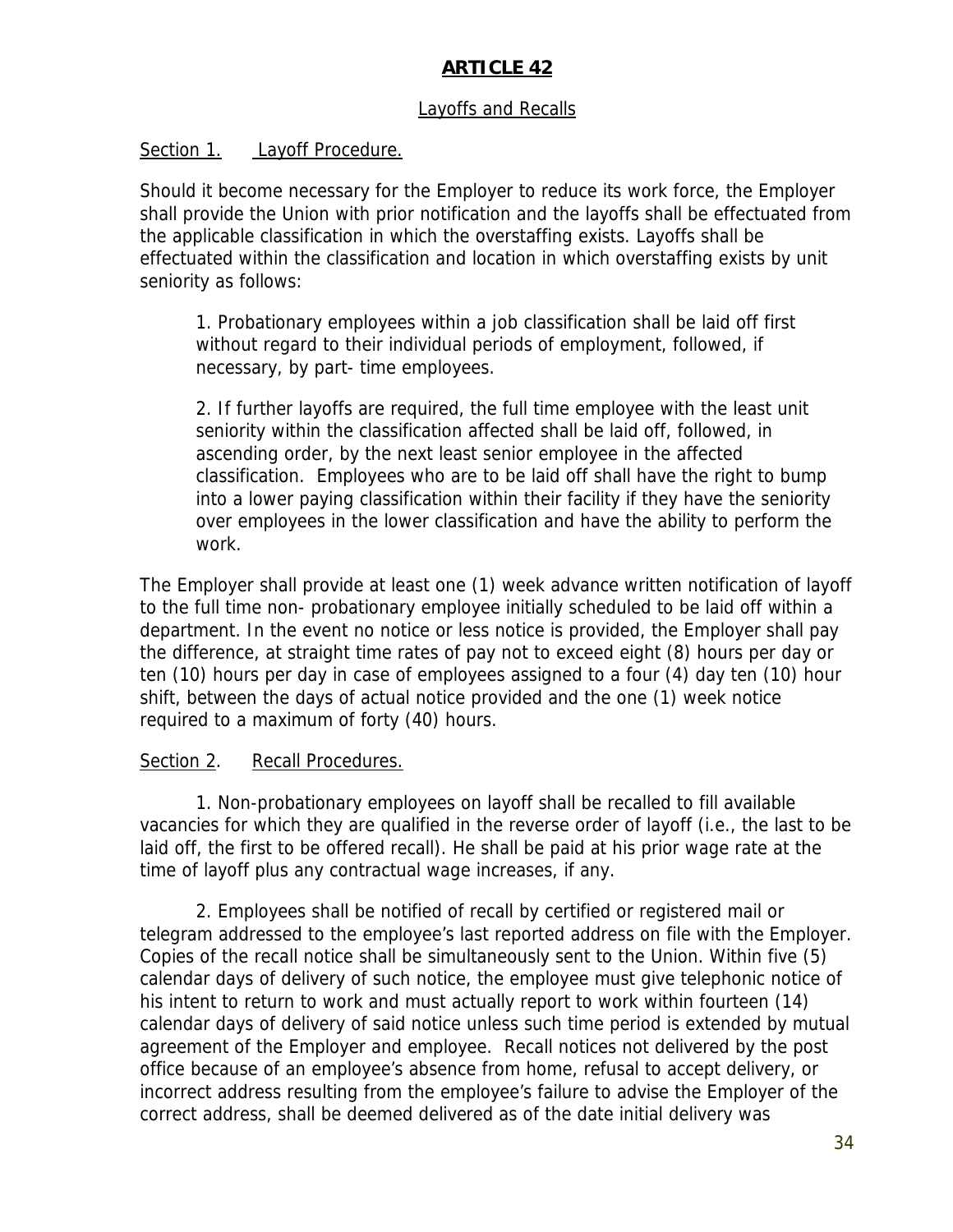attempted by the post office. In the event an employee fails to comply with the requirements of this provision he shall be deemed to have voluntarily resigned from his employment with the Employer.

3. To expedite rehiring, more than one (1) employee may be notified of an opening, but priority shall be given to employees pursuant to the seniority list. In such event, employees shall be required to report to work within fourteen (14) days of an actual offer to return to work. In the event of emergency, employees may temporarily be recalled out of seniority until such time as the most senior qualified employee is available and can report to work. In such event, employees shall be advised that they have been recalled out of seniority.

#### Section 3. Severance Pay.

An employee who is laid off for an indefinite period shall continue to receive as severance benefit his or her regular base pay (excluding all premium and differential payments) pursuant to the schedule below. Such severance benefits shall be discontinued in the event the employee is recalled prior to the exhaustion of severance benefits:

| <b>Total Service With Employer</b> | Number of Weeks' Pay |
|------------------------------------|----------------------|
| Less than one year                 | $\Omega$             |
| One year                           | 1                    |
| Two years                          | 2                    |
| Three years                        | 3                    |
| Five years                         | 4                    |
| Ten years plus                     | 5                    |

#### **ARTICLE 43**

#### Steward

Section 1. The Company shall recognize the right of the Union to appoint up to four (4) shop stewards, one of which shall be the chief steward (no more than one (1) per shift, unless all shifts are covered). The Company agrees that choice and removal of these stewards is a function of the Local Union but both stewards must be selected from the current employee roster of full-time employees of the Company who are members of the bargaining unit.

Section 2. The Local Union agrees to furnish the Company with a list of its stewards, and shall furnish the Company with a notice, in writing, of any new appointment or change in its stewards, prior to the date they are to be recognized as representatives.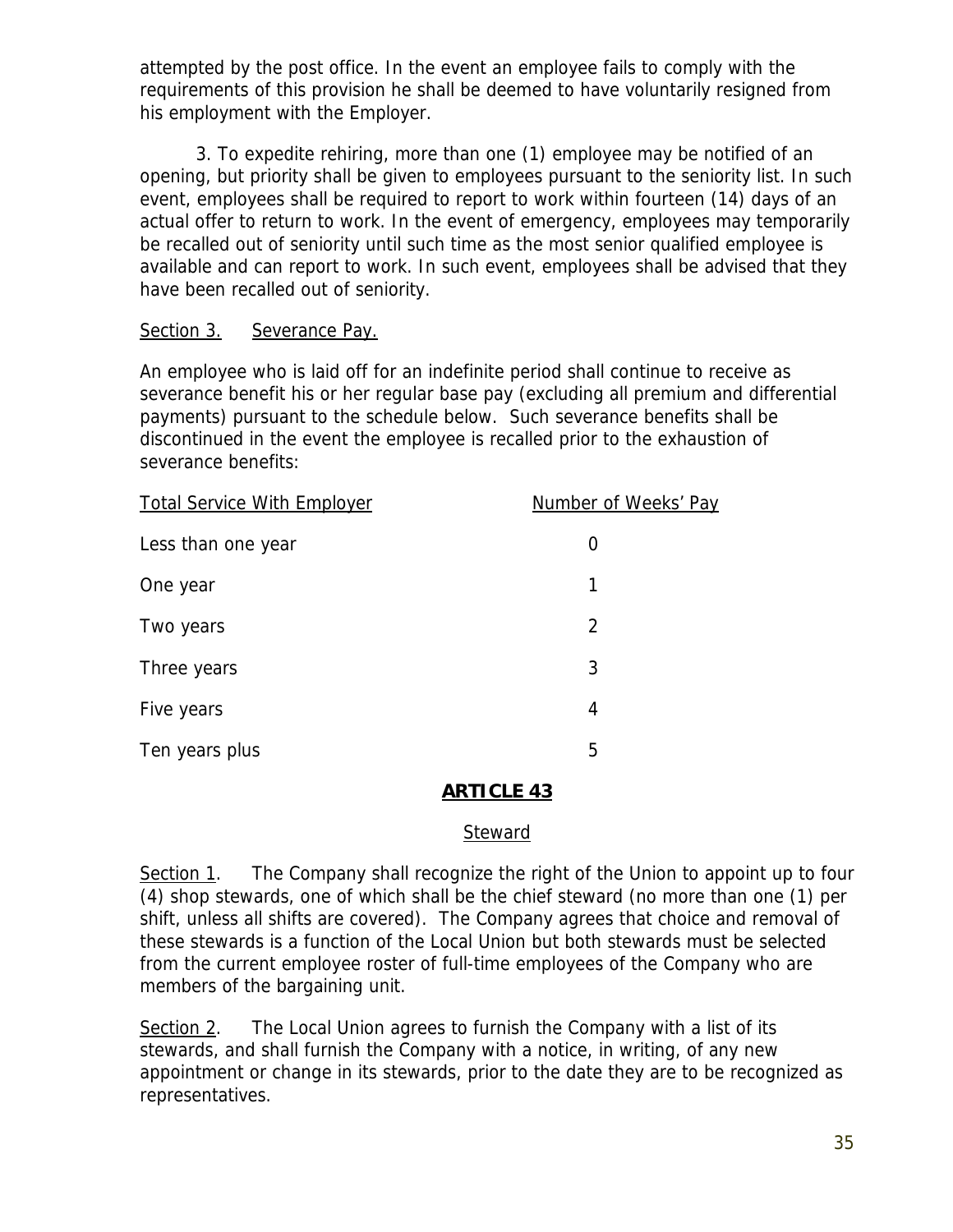- Section 3. For the purpose of this Agreement, Union business is defined to mean:
	- a. Investigation of a problem concerning rates of pay, wages, hours of employment, or other conditions of employment.
	- b. Attendance at a meeting with one or more representatives of Management for handling or adjustment of grievances or for the purpose of collective bargaining.
	- c. Absence to conduct Union business away from the work area.

#### Section 4. Conduct of Union Business

- a. All stewards will be permitted to leave their places of work to conduct Union business as defined in Section 3 above, after receiving permission from their immediate supervisor. When, however, it is inconsistent with production demands, the supervisor will make the arrangements for the Local Union representatives to leave work, as promptly as possible. If it deems necessary, the Company may assign another employee to the job assignment of the steward during his/her absence. For Union related leaves of absence that require absence from the workplace for a full day or more, the steward will use his or her best efforts to provide two (2) weeks' notice under this section. Time spent on Union business shall be considered time worked for the purpose of calculating overtime.
- b. The Union agrees that all meetings with the Company will be scheduled during the normal hours of work, and that any employee attending a meeting with the Company held outside his regular working hours shall receive no compensation from the company for time spent at such meetings.
- c. The Union agrees that there shall be no payment to any Union Member while on Union business away from the work area.

Section 5. Employees may request the presence of a steward if they have reasonable grounds to believe that disciplinary action may occur during a meeting with a management representative. Stewards will be represented by the chief steward, with the chief steward being represented by another shop steward.

Section 6. Each employee, new to the bargaining unit, will be introduced by a Supervisor to the appropriate Union Steward, and the Union Steward will have up to twenty (20) minutes on Company time to confer privately with the employee. Such shall occur within one (1) week of the employee reporting to the work facility, but in no event more than thirty (30) days after hire.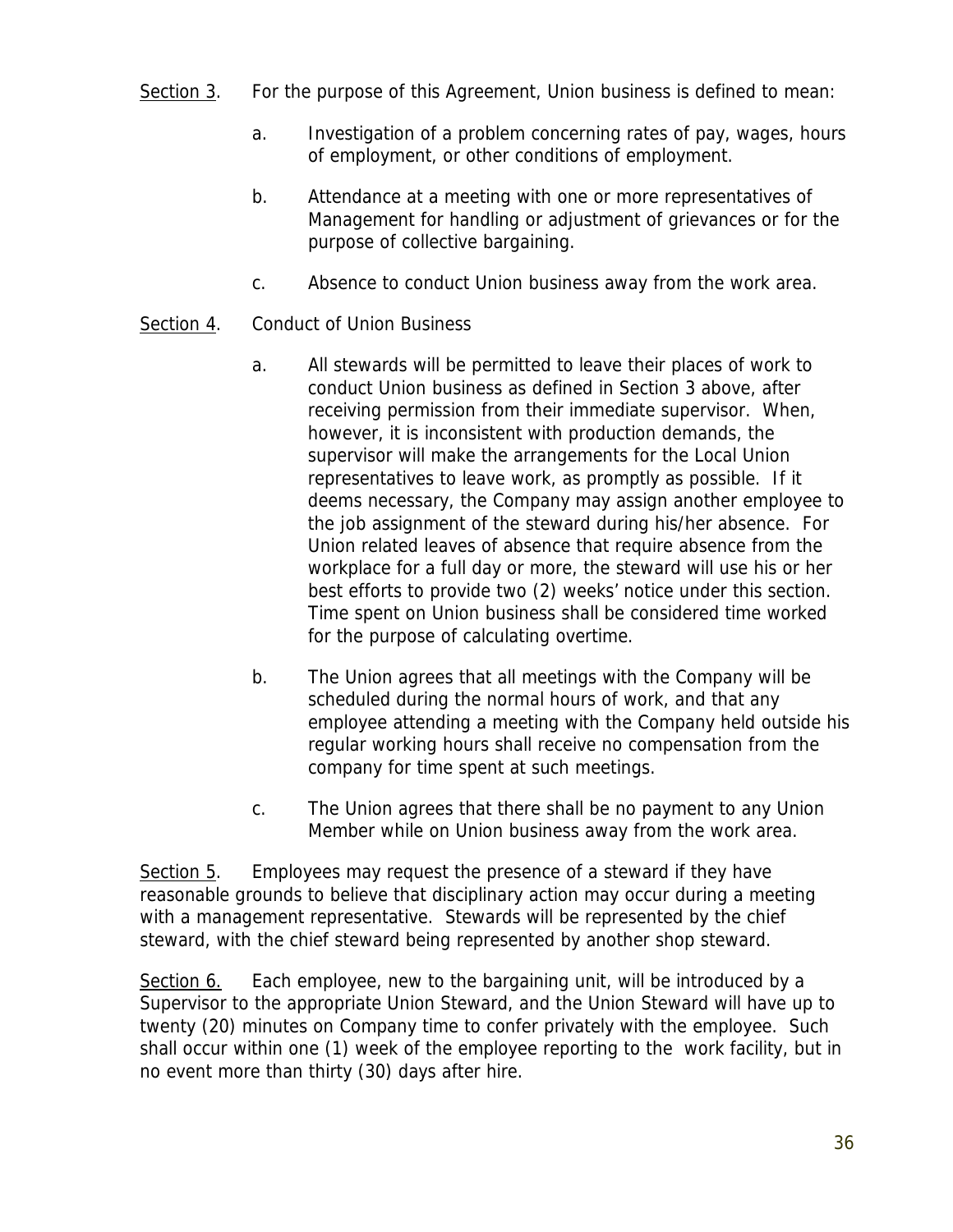## **ARTICLE 44**

## Access to Employer Facilities by Union Representative

Section 1. The Union's Representative may visit and have access to the plant facilities and/or other properties covered by this Agreement at reasonable times during regular business hours for the purpose of investigating grievances, attending grievance meetings with management and/or conferring generally with management officials pertaining to the terms and conditions of this Agreement. In addition, should the Union Representative desire to conduct Union business with unit employees, he may do so only on the employee's non-work time and in non-work areas. Notwithstanding the foregoing, the Union shall not conduct general membership meetings in the Employer's facilities or parking lots.

Section 2. Prior to his/her arrival at the Employer's facility, the Union Representative shall either telephone or write the Manager or his duly authorized designee with respect to the date, time and expected duration of such visit. Such notification shall take place to later than 5 p.m. the night before such visit.

Section 3. The Union Representative shall immediately announce his presence to the counter clerk, receptionist or other designated person, as the case may be, and request that he notify the appropriate management official of his arrival.

Section 4. During the course of such visit, the Union's Representative shall so conduct himself as not to interfere with the operations of the office or other work areas within the Employer's premises.

# **ARTICLE 45**

## Grievance and Arbitration Procedure

Section 1. All complaints, disputes, controversies, differences or grievances by and between the Union and the Employer and/or between unit employees and the Employer, involving the interpretation, application or performance of this Agreement shall be settled, determined, adjusted and processed in accordance with the procedures set forth in this Article.

## *STEP 1*

Any employee or group of employees and/or the Steward having a grievance shall present same to the Supervisor or designee, in writing, within ten (10) calendar days of the event giving rise to the grievance, or within ten (10) calendar days after the employee (s ) should reasonably have known or become aware of the facts or circumstances giving rise to the grievance, whichever is later. The grievance shall specify the facts giving rise to the grievance, the Article of this Agreement allegedly violated and the remedy sought. A grievance meeting with the Supervisor or designee shall be held within ten (10) calendar days of the, presentation of the grievance. The Supervisor or designee shall answer the grievance within ten (10) calendar days of the meeting.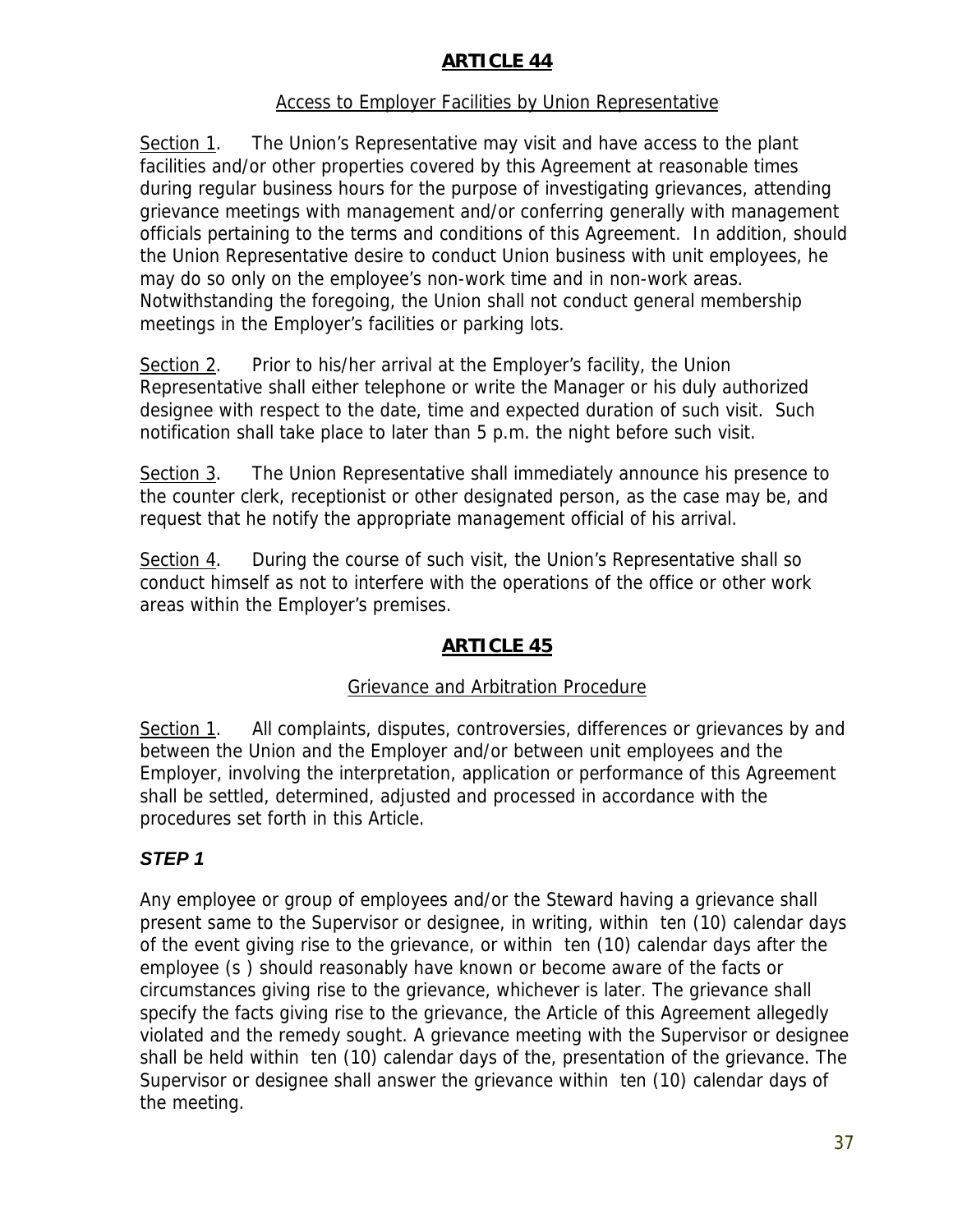# **STEP 2**

If the grievance is not satisfactorily adjusted in STEP 1, it may be submitted to the Manager or his designee. In order to be timely filed, the written grievance must be submitted to the Manager or his designee within ten (10) calendar days after receipt of the denial notification in STEP1. Within ten (10) calendar days after the submission of the written grievance in STEP 2, the Union area/chief steward shall schedule a meeting with the Manager or his designee in an effort to adjust the grievance. Such meeting shall take place within ten (10) calendar days. The Manager or his designee shall answer the grievance in writing within ten (10) calendar days after the meeting. The Union's Business Representative may file a grievance concerning a dispute that affects the entire bargaining unit. Such grievance shall be submitted directly to the Technical Operations Manager or his/her disgnee within fourteen (14) calendar days of the incident leading tothe dispute.

## **STEP 3**

If the grievance is not satisfactorily adjusted in STEP 2, it may be submitted to the Director of Human Resources or his designee. In order to be timely filed, the written grievance must be submitted to the Director of Human Resources or his designee within ten (10) calendar days after receipt of the denial notification in STEP 2. Within ten (10) calendar days after the submission of the written grievance in STEP 3, the Union's Business Representative or his designee shall schedule a meeting with the Director of Human Resources or his designee in an effort to adjust the grievance. Such meeting shall take place within ten (10) calendar days. The Director of Human Resources or his designee shall answer the grievance in writing within ten (10) calendar days after the meeting. If the Employer chooses to file a grievance, such grievance shall be filed at Step 3 with the Union's Business Representative within ten (10) calendar days of the incident or with ten (10) calendar days after the Employer should reasonably have known or become aware of the facts or circumstances giving rise to the grievance, whichever is later.

Section 2. If the grievance is not satisfactorily adjusted in STEP 3, the Union or Employer may submit the grievance to the American Arbitration Association (hereinafter called "AAA"), for binding and final resolution in accordance with the rules and regulations of the AAA. In order to be timely filed, the Union or Employer demand for arbitration must be submitted to the AAA and to the Employer's designee or the Union Business Representative in writing within thirty (30) calendar days after receipt of the denial notification in STEP 3. Failure of the grieving party to request the picking of an arbitrator within 30 calendar days after receipt of the AAA list shall result in the forfeiture of the grievance. Failure of either party to strike arbitrators within 30 calendar days after receipt of the AAA list shall result in the grievance being sustained or denied as appropriate. In addition, failure of the grieving party to request dates for arbitration within 30 calendar days of the selection of an arbitrator shall result in the forfeiture of the grievance.

#### Section 3.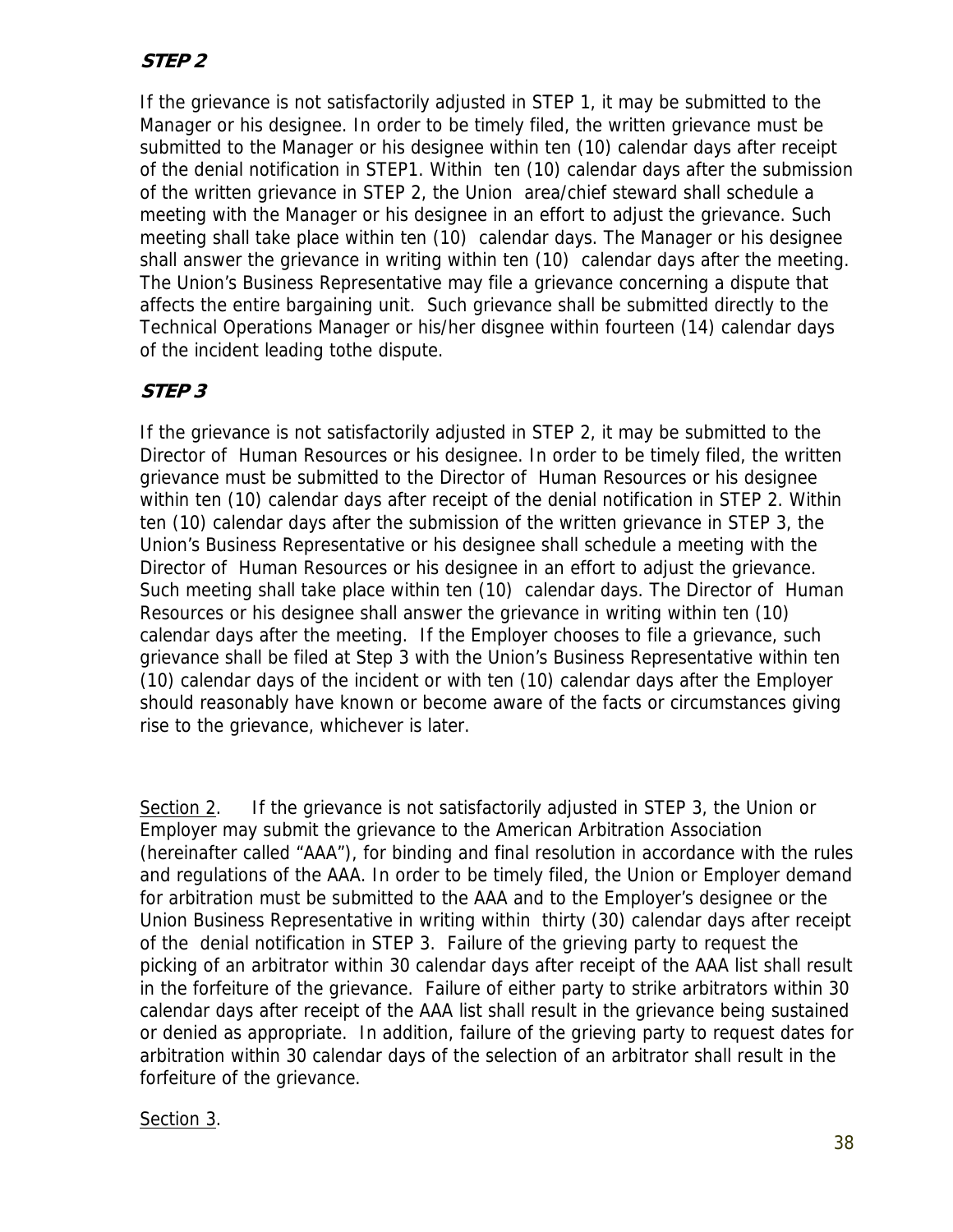1. The time period shall be calendar days. (If the expiration date falls on a Saturday, Sunday or contractual holiday, the expiration of the time period will occur on the next calendar workday.) The time periods shall, where applicable, be calculated as of the postmark, facsimile confirmation, or hand delivery date of written correspondence. Such time periods shall be extended if the requesting party makes such request prior to the expiration of the time period. The length of extension shall be determined by mutual agreement of the Employer and the Union.

2. The failure of the aggrieved employee(s) , Union, Employer to file a grievance initially, to process a grievance in any of the Steps in the grievance procedure thereafter and/or to submit the grievance to arbitration in accordance with the express time limits provided herein shall automatically constitute a waiver of the grievance and bar all further action thereon.

3. The failure of the Employer to so respond or meet within the foregoing time limits shall be deemed a denial of the grievance as of the expiration date of the applicable adjustment period. The Union's time to appeal the denial of a grievance at any step of the grievance procedure shall be tolled until such time as it receives a written response to the grievance.

Section 4. The arbitrator's sole function shall be to interpret this Agreement and the relevant provisions thereof in connection with the specific issue(s) properly presented to him/her for resolution within the written terms of this Agreement. The arbitrator's award, not inconsistent with the terms of this Agreement, shall be final and binding upon the parties hereto and unit employees. The arbitrator has no authority or power whatsoever to add to, delete from, disregard or to alter any of the express provisions of this Agreement or supplements made a part thereof or to establish or change any existing wage schedule or existing classification.

Section 5. In any arbitration of a grievance involving the discipline, suspension or discharge of an employee, the arbitrator shall be empowered to sustain or deny the grievance in whole or in part and may award or deny reinstatement with or without back pay. In any event, should the arbitrator sustain a grievance involving the discipline, suspension or discharge of any employee, any award of back pay shall be offset and reduced by any interim earnings and unemployment compensation insurance collected by the grievant. Moreover, the grievant shall be under a continuing obligation to mitigate his/her damages.

Section 6. The cost of the arbitration, including the fees and expenses of the arbitrator, the charges of the AAA and the cost of the transcript where mutually agreed upon, shall be borne equally by the parties. Each party shall pay any fees, wages or expenses of its own representatives and witnesses for time lost and the cost of the transcript where there is no mutual agreement to order it. In the event of mutual agreement by the Union and Employer to postpone or cancel a scheduled arbitration, costs shall be borne equally by the parties. If a party cancels or postpones a scheduled arbitration, with approval of the arbitrator, the party seeking the cancellation or postponement shall incur the cost of the arbitration cancellation fees, if any.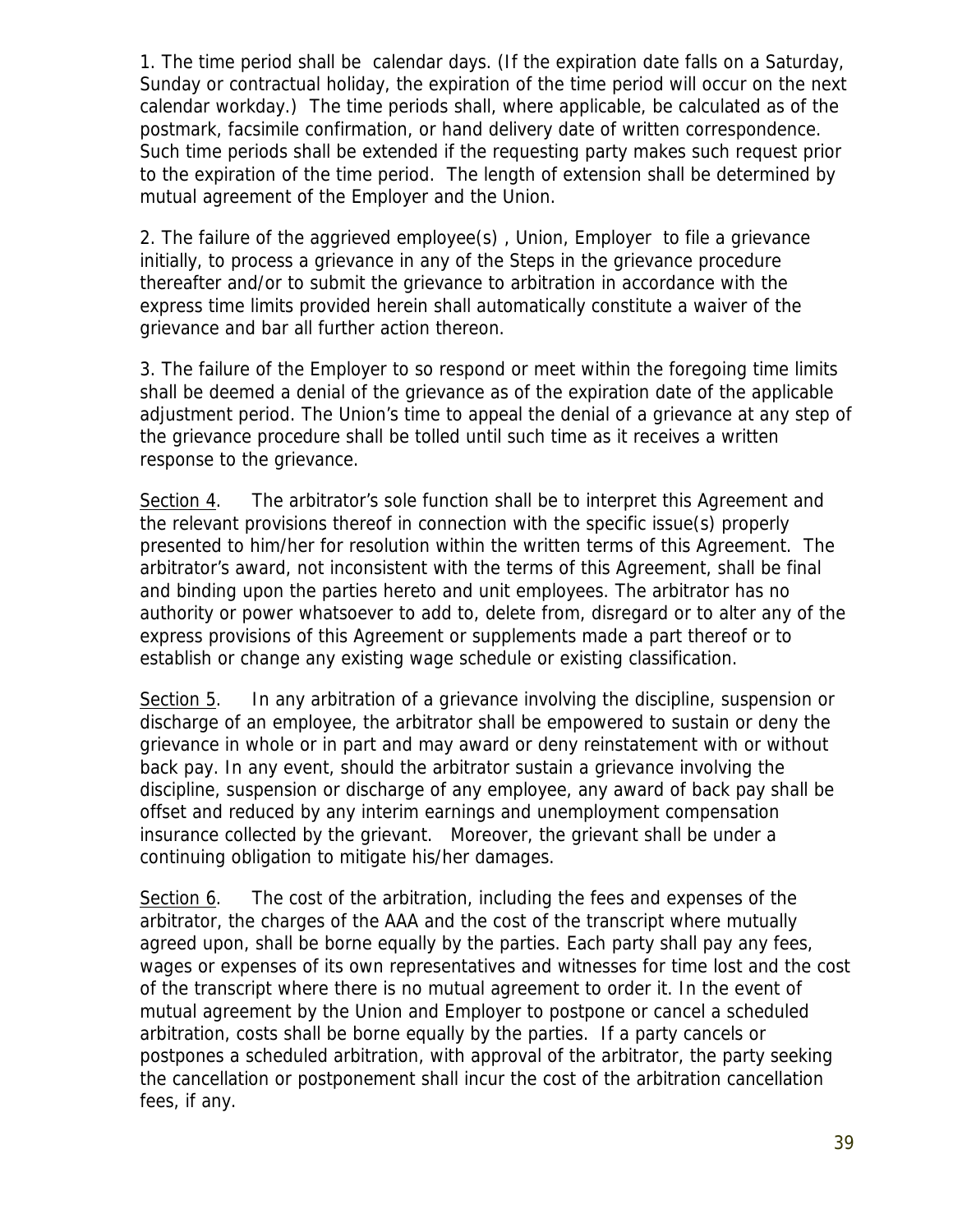## **ARTICLE 46**

## Drug Testing

Section 1. Employees covered by this Agreement shall not be subject to random drug or alcohol tests. Employees may be subject to urine, blood, hair sample and/or breath analysis for the purpose of discovering whether an employee is using, under the influence of or otherwise impaired by drugs or alcohol under the following circumstances:

1. Observations by not less than two supervisors and/or managers that the employee is exhibiting erratic, irrational or unsafe behavior, slurred speech, disorientation, or signs of marked personality changes or paranoia, or the smell of alcohol on the employees person.

2. A pattern of accidents resulting in property damage.

3. A preventable accident resulting in injury to the employee or others requiring professional medical treatment.

4. A preventable accident resulting in property damages in excess of \$500.00.

5. Any accident involving an occupied Employer vehicle or personal vehicle when used on Employer business regardless of preventability or fault.

Failure to submit to such examinations or any attempt to tamper with or falsify or alter test results shall constitute just cause for discharge. Anonymous tips shall not constitute a reasonable basis to test.

Section 2. Employees tested pursuant to Section 1. 1, 2, 3, 4 or 5 or following a vehicle accident in which the employee was in the bed or bucket of the vehicle and who test positive shall be immediately discharged. (For purposes of blood alcohol levels, 0.04 blood alcohol shall be deemed a positive test result. Employees who test positive for alcohol but below 0.04 blood alcohol, shall be subject to appropriate discipline). If a breath analysis test for alcohol is available at the collection center, the employee shall have the option of taking such test. If the breath analysis indicates a positive result, the employee shall be required to undergo a blood alcohol test.

 Employees who voluntarily self identify as having a drug and/or alcohol abuse problem prior to entering a test facility for testing under Section 1, shall be given the option of rehabilitation. Employees who self-identify are subject to disciplinary action for the preventable accident and/or property damage up to and including a final written warning. If an employee self identifies, the employee shall be subject to random testing during the period of rehabilitation and for two (2) years following the completion of a rehabilitation program. A positive result based on a random test or a second positive test at any time during an employee's career shall constitute just cause for immediate termination.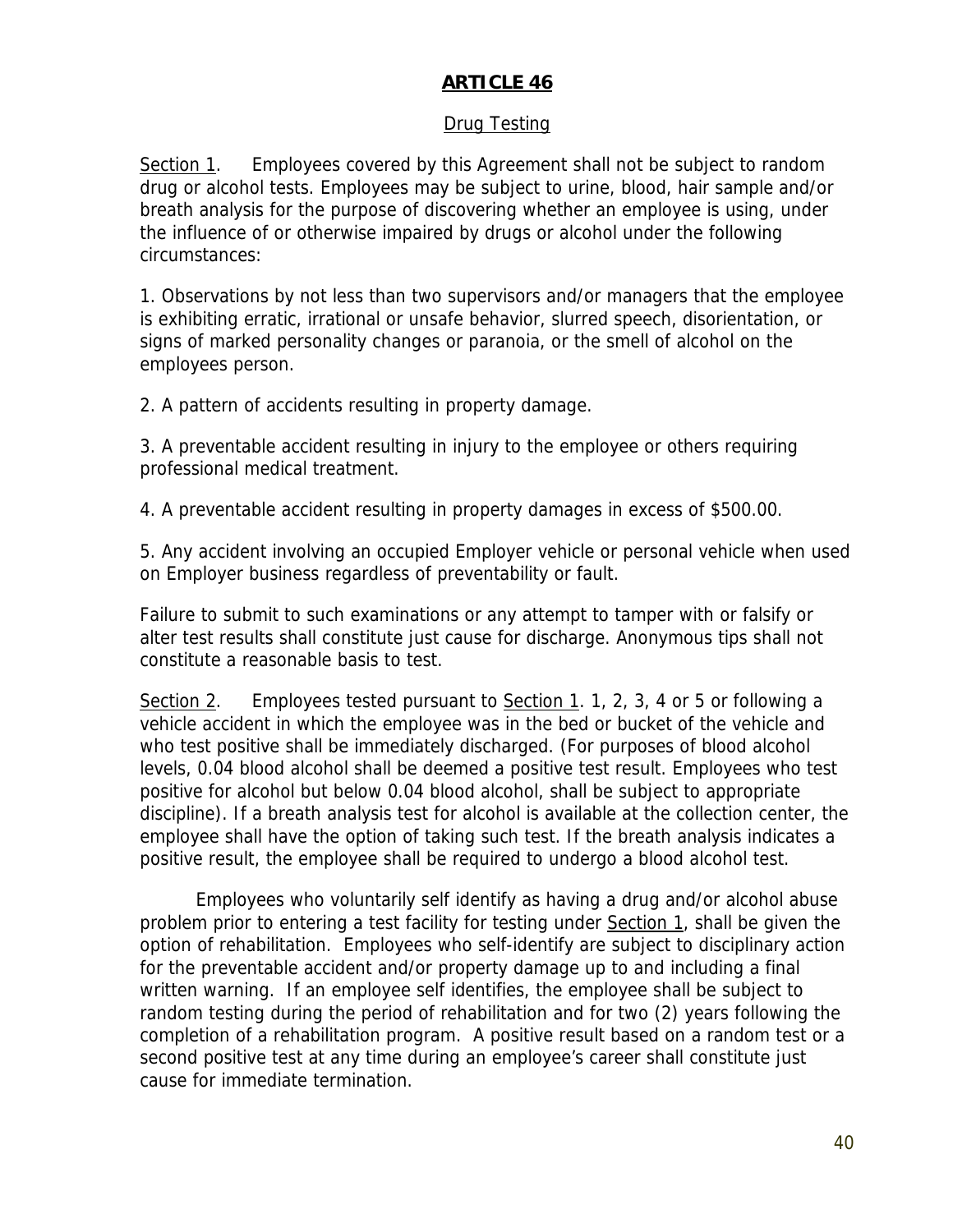Section 3. All urine specimens shall initially be subject to an initial screen using an EMIT-type analysis. All positive results from an initial screen shall be confirmed via gas chromatography-mass spectrometry techniques. No specimen shall be identified as positive except upon receipt of the results of the confirmation test. The Union shall be provided with a copy of all positive test results.

Section 4. In the event of a positive test, the employee shall at his own expense, have the right to have a portion of his original sample retested by a laboratory certified by the U.S. Department of Health and Human Services. If such retest is negative, a third portion of the original sample shall be sent to a third DHHS certified laboratory. The conclusion of the third laboratory test shall be determinative.

Section 5. Absent an employee's voluntary consent, an employee's participation in a rehabilitation program will be held in confidence unless disclosure becomes necessary during the course of a grievance or arbitration proceeding. In any event, no information obtained through a rehabilitation program will be used against an employee or adversely affect the employee.

Section 6. An employee directed to take a drug test for any of the reasons set forth in Section 1 above shall be informed of the reasons for such test.

Section 7. All costs and expenses associated with substance abuse testing, except as provided in Section 4 shall be paid by the Employer. All time spent complying with the testing procedure will be on paid time.

Section 8. To permit the Employer to adequately monitor compliance with the rehabilitation policy of this Article, employees undergoing rehabilitation or treatment for substance abuse will be required to authorize the evaluation or treatment provider to release information to the Employer regarding recommendations for treatment, dates of treatment, whether the employee is complying with the recommended treatment or rehabilitation program, whether the employee has completed the program and the employee's ability to perform his/her job. The failure of an employee to successfully complete a rehabilitation program shall result in discharge.

Section 9. If an employee's substance abuse test is negative, no adverse inference shall be made from the Employer's requirement that he undergo drug testing.

Section 10. An employee directed to take a drug and/or alcohol test pursuant to Section 1. 1, 2, 3, 4 or 5 shall have an opportunity to confer with a steward prior to taking the test provided a steward is readily available within two (2) hours. The steward shall have the ability to discuss the appropriateness of the drug/alcohol test with management, but shall not otherwise interfere with the decision of management to test.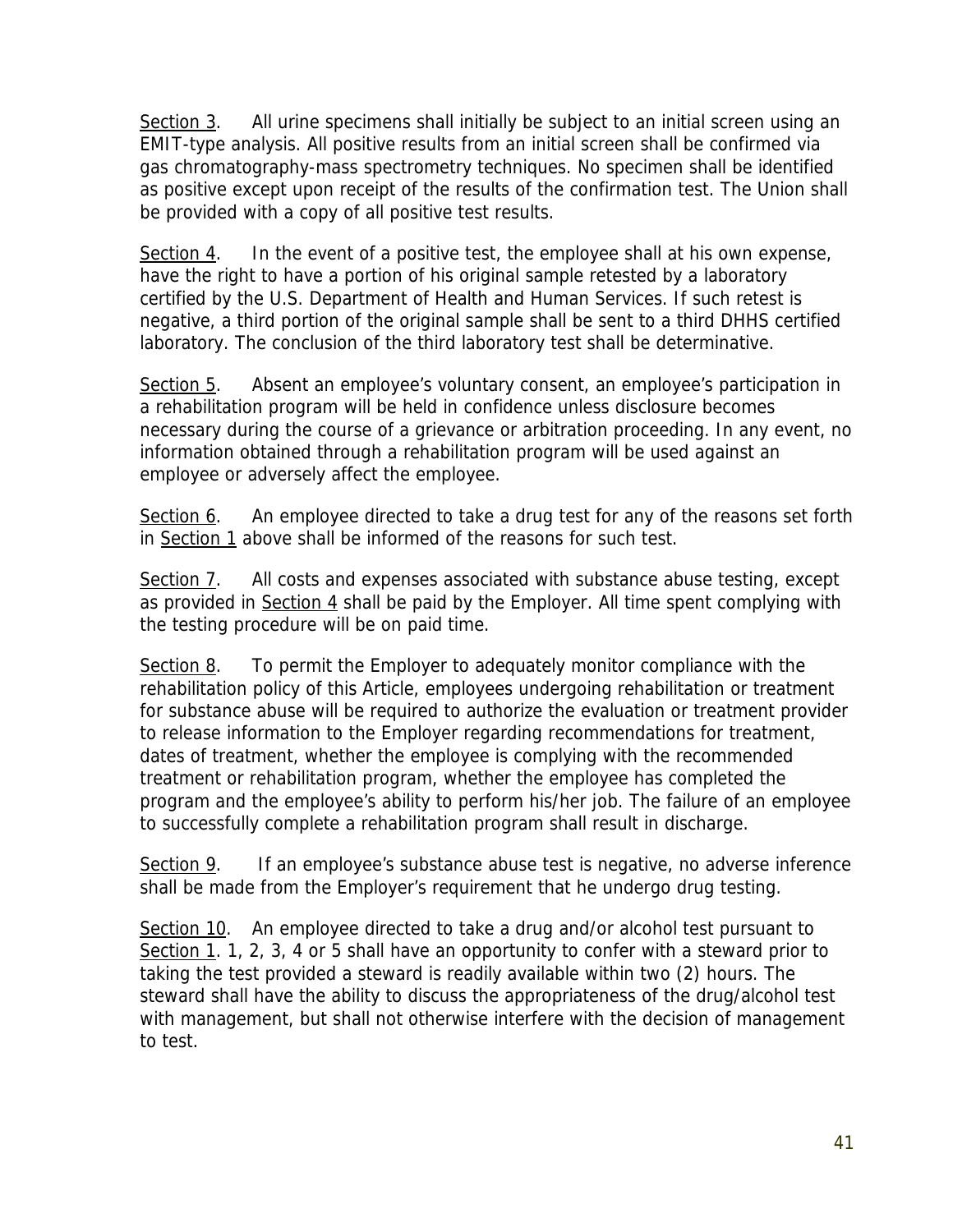## **ARTICLE 47**

#### Safety

Section 1. Employees injured during working hours shall report the injury immediately to their supervisor. Employees seriously injured shall be taken to the nearest hospital or medial offices. Employees are protected by Workmen's Compensation, as provided in the State of Illinois statutes, in the event of accidents or death occurring in the course of employment. It is necessary that the employee notify his immediate supervisor as soon as possible of the injury and in no event should he delay notification longer than twenty-four (24) hours. The notice requirement in this Article does not limit any rights under Illinois Workers Compensation law.

Section 2. The Employer shall make reasonable provisions for the safety of employees in the performance of their work. The Union shall cooperate in promoting the realization of the responsibility of the individual employee with regard to the prevention of accidents. Employees shall not be required to work in the field when their health and safety may be jeopardized.

Section 3. The Employer shall keep first aid kits available at the employee's facility and on all Company vehicles.

Section 4. The Employer shall continue its practice of furnishing such safety devices necessary to perform a particular job safely and the Employer shall promptly repair or replace any such equipment found to be unsafe.

Section 5. The Company shall notify the Union and provide them with documentation which is provided to O.S.H.A. as soon as practicable of any on the job accident involving serious injury (as defined under O.S.H.A. regulations) or death and the Union shall have the rights to investigate such accident. In cases of serious injury (as defined under O.S.H.A. regulations) or death, the Company shall provide the Safety Committee with a summary report of the incident.

Section 6. A Safety Committee will be established. It is the objective of the Committee to identify subjects of mutual concern and to increase communication and awareness of safety issues between the parties. The Committee shall consist of 2 bargaining unit members appointed by the President Business Manager of the Union or his designee, along with 2 representatives appointed by the Company. The Committee shall endeavor to meet monthly, but in no event shall they meet less than once per quarter. The Committee may, with mutual agreement of the members, not unreasonably denied, invite outside persons to attend for the purpose of providing the Committee with information. The Safety Committee may make recommendations regarding the improvement of safety in the workplace and shall jointly post the final outcome of those recommendations in easily viewable areas at the work location, including the safety bulletin board.

Section 7. In order to perpetuate safety in vehicles, the parties adopt to the Company's Vehicle Accident Policy (see Appendix B). Discipline arising under the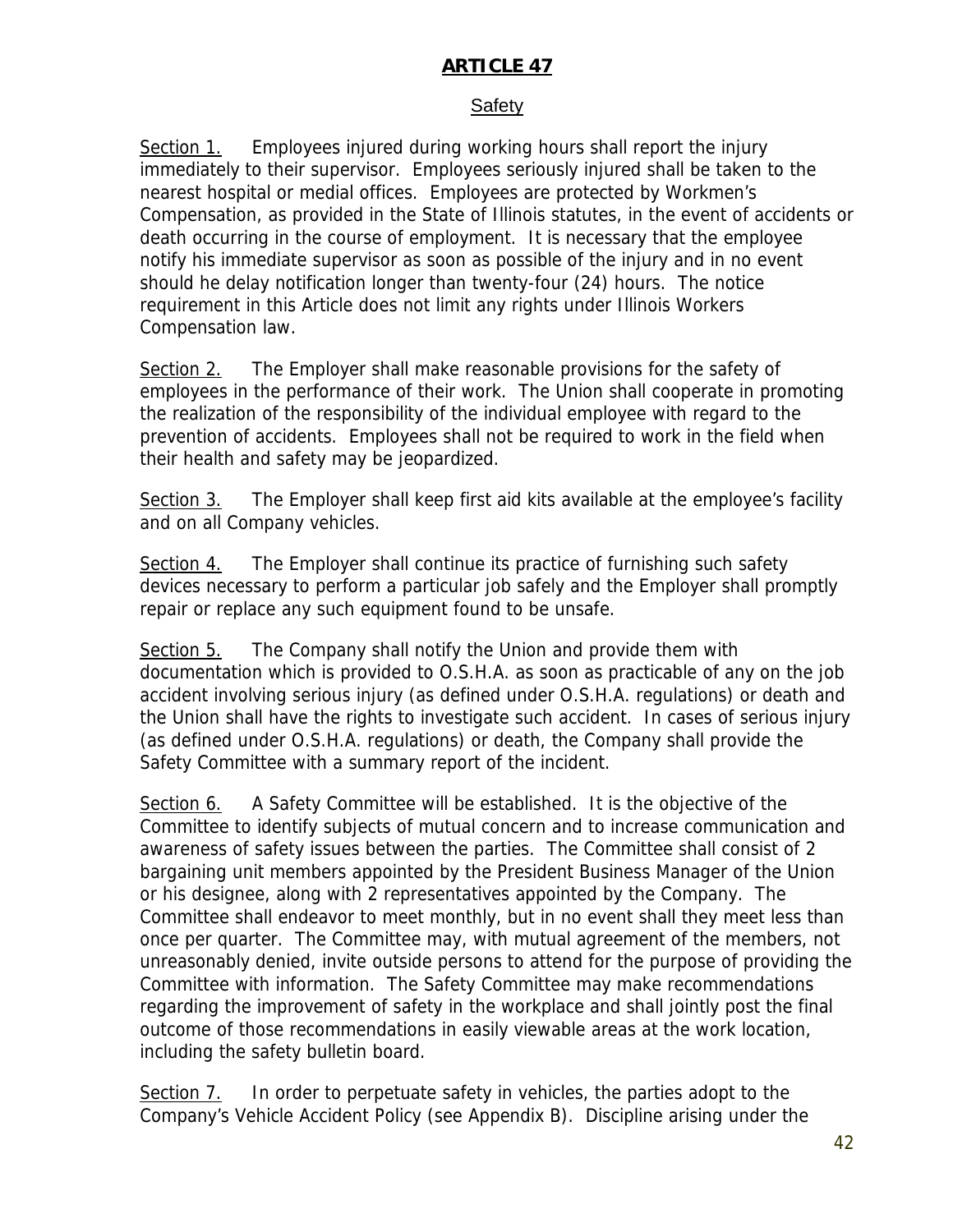Vehicle Accident Policy shall be expunged upon the passage of twenty-four (24) months after the most recent Vehicle Accident Policy discipline. All employees operating Company vehicles that are involved in a vehicular collision that is determined to be preventable will be required to attend a Defensive Driver Training Refresher course.

## **ARTICLE 48**

## **Miscellaneous**

## Section 1. Bulletin Board

- A. A bulletin board shall be provided by the Employer in the employee break/lunch room for the Union to post official notices to its members. The use of such bulletin boards shall be considered proper when confined to factual notices and announcements of the Union.
- B. The Union must provide a copy to the Technical Operations Manager of any materials to be posted prior to such posting. Materials to be posted shall not contain anything of a controversial nature, anything derogatory to the Company or the employees, or anything that will detrimentally affect Company operations. If the Company believes that the posted material is not in the spirit and intent of the provisions of this Article, such material shall first be brought to the attention of the Business Representative of the Local Union and shall then be removed; provided, that if the Union disagrees with the Company's decision it may grieve the removal.

#### Section 2. **Hiring**

 The Employer agrees to review present interested employees who are bargaining unit members to determine if they possess the skills to fill a vacancy prior to hiring a new employee, provided the current employee has followed the transfer request policy. Vacancies will be internally posted via the intranet for seven (7) days prior to considering external applicants.

#### Section 3. Labor Management Committee.

A Labor-Management Committee will be established. It is the objective of the Committee to identify subjects of mutual concern and to increase communication and awareness of issues between the parties. These will include, but not be limited to, compliance with the obligations set forth in Article 15, Section 2.

The Committee will consist of bargaining unit members appointed by the President/Business Manager of the Union or his designee, along with representatives appointed by the Company. The Committee shall endeavor to meet no less than once per quarter. The Committee may, with mutual agreement of the members, not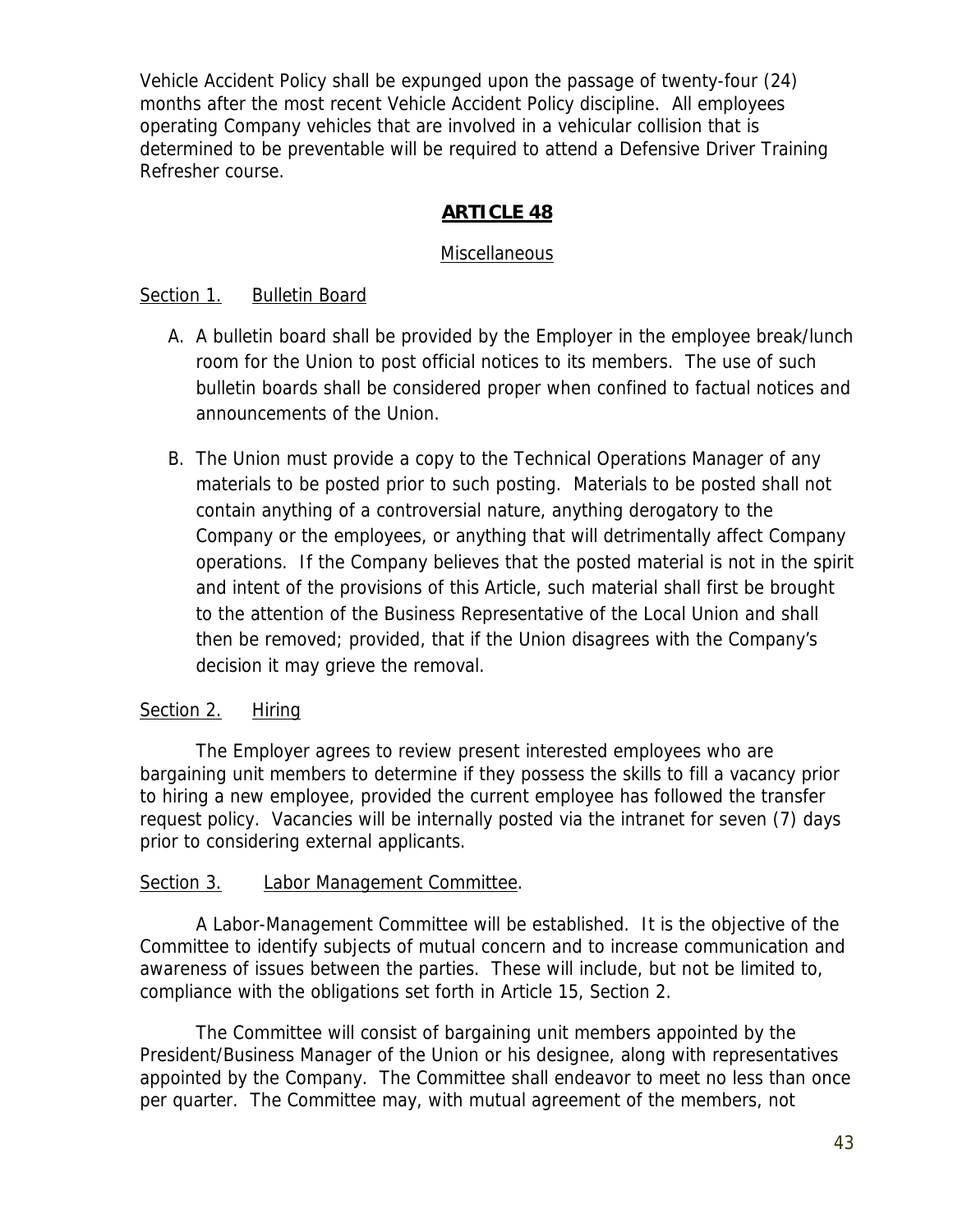unreasonably denied, invite outside persons to attend for the purpose of providing the Committee with information.

## **ARTICLE 49**

#### Scope of Bargaining

It is agreed that this labor agreement contains the full and complete agreement on all subjects upon which the parties bargained or could have bargained. Neither party shall be required, during the term of this Agreement, to negotiate or bargain upon any other issues. All matters not included in this Agreement shall be deemed to have been raised and disposed of as if covered herein.

#### **ARTICLE 50**

#### **Separability**

Should any provision of this Agreement be declared illegal by any Court of competent jurisdiction, such provision shall immediately become null and void, leaving the remainder of the Agreement in full force and effect and the parties shall thereupon seek to negotiate substitute provisions which are in conformity with the applicable laws.

IN WITNESS WHEREOF, the parties hereto have executed this Agreement this \_\_\_\_\_\_\_\_\_\_ day of \_\_\_\_\_\_\_\_\_\_\_\_\_\_\_\_\_\_\_, 2011.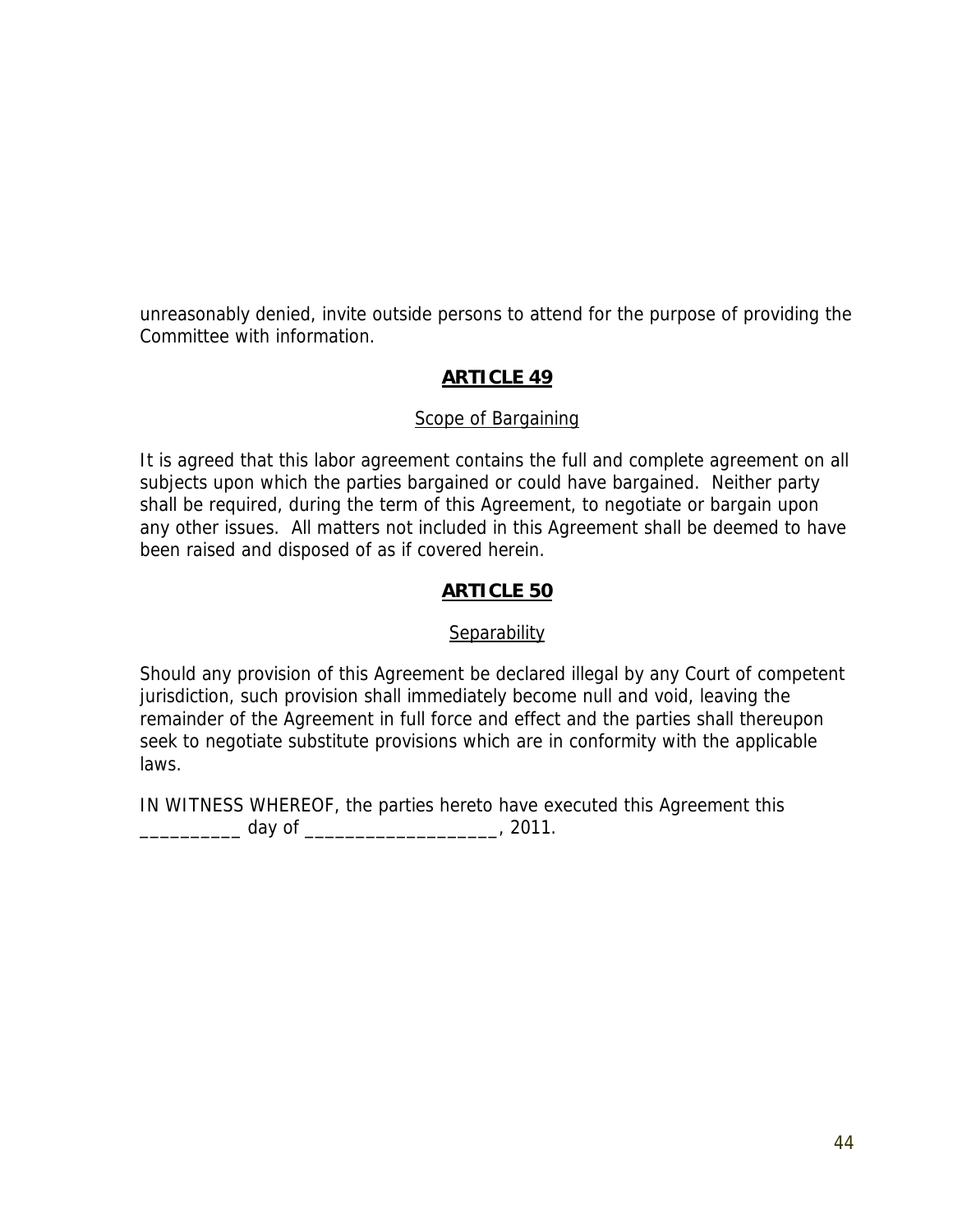#### **APPENDIX A Progression**

| <b>JOB TITLE</b>                  | <b>STEP</b>                                 | <b>HOURLY RATE OF PAY</b> |
|-----------------------------------|---------------------------------------------|---------------------------|
| Service<br>Technician             | $1 - h$ ire rate                            | \$13.00                   |
|                                   | $2 -$ After 120 days*                       | \$13.65                   |
|                                   | 3 - Upon certification<br>on all products** | \$16.00                   |
| <b>TITLE</b>                      | <b>STEP</b>                                 | <b>HOURLY RATE OF PAY</b> |
| Advanced<br>Service<br>Technician | 1 Hire rate                                 | \$17.50                   |
|                                   | 2 After 12 months                           | \$18.00                   |
|                                   | 3 After 24 months                           | \$18.50                   |
|                                   | 4 After 36 months                           | \$19.00                   |
| <b>JOB TITLE</b>                  | <b>STEP</b>                                 | <b>HOURLY RATE OF PAY</b> |
|                                   | 1 (up to 12 months of service)              | \$19.00                   |
| Maintenance<br>Technician         | 2 (after 12 months of service)              | \$20.00                   |
|                                   | 3 (after 24 months of service)              | \$20.50                   |
|                                   | 4 (after 26 months of service)              | \$21.00                   |
|                                   | 5 (after 48 months of service)              | \$21.50                   |
|                                   | 6 (after 60 months of service)              | \$22.00                   |

\* Notwithstanding the provisions of Article 27, Service Technicians shall be on probation for six (6) months from date of hire.

\*\* Certification shall be on products regularly performed by Service Technicians. Employees shall be given training on all such products during their new hire training.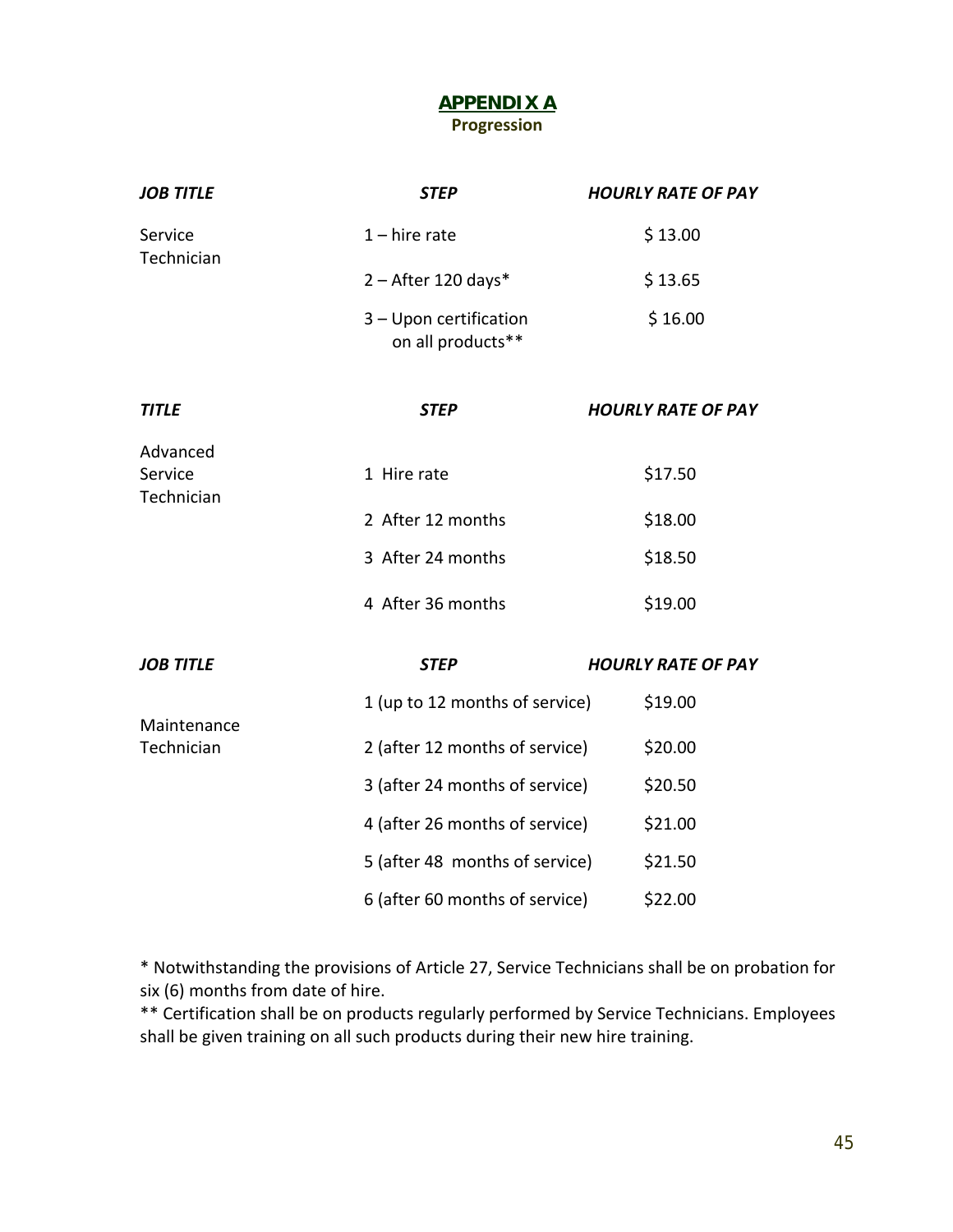#### **APPENDIX B**

## **VEHICLE ACCIDENT POLICY**

## **Chicago Region**

This policy is effective when Comcast employees are operating a Company Vehicle\*. Other local, state, or Federal programs may also be covered by this policy, as deemed applicable by the Regional Safety Manager or Human Resources.

Violation of this "Vehicle Accident Policy" is generally, but not limited to, the descriptions listed below:

- 1. When an employee, during the operation / possession of a Company Vehicle\*, is observed by a member of supervision/management team violating a Comcast policy, procedure, local, state, or Federal statue or regulation.
- 2. If the employee, during the operation/possession of a Company Vehicle\*, receives a citation through law enforcement indicating the driver violated some local, state, or Federal statue or regulation. (Conviction)
- 3. When, in the operation / possession of a Company Vehicle\*, an employee is contributory and / or deemed to be negligent in an accident or incident, or when violating a Comcast Safety Policy, or local, state, or Federal statute or regulation.
- 4. When an employee, while not in the possession of a Company Vehicle\* receives warnings or citations from local state or federal law enforcement that invalidates or changes the status of their driver's license, or fails to comply with an request from the Secretary of State.

#### **\*The following procedure apples for any employee driving a Comcast owned, leased, rented or employee's personal vehicle used for company purposes.**

*Note:* In any case as outlined above, the Regional Safety Manager and Human Resources should be contacted immediately following first knowledge or alleged violation.

#### **PROCEDURES:**

**Depending on the circumstances and severity of the accident and the nature of damage, one or more of the minimums listed below may be bypassed.** 

**Examples or such circumstances may be, but are not limited to:** 

- **Leaving the scene of the accident**
- **Driving while impaired or under the influence of drugs or alcohol**
- **Negligent, reckless or aggressive operation of a vehicle**
- **Operating or possessing a company vehicle without a valid drivers \*\* license in their possession**

#### **DISCIPLINARY STEPS:**

- First driving violation **\*** Written warning
- Second driving violation (rolling 24 month period) \* Final written warning. Third driving violation (in rolling 24 month period) \* Termination of employment

A valid driver's license\*\* is a minimal functional requirement of employment for any employee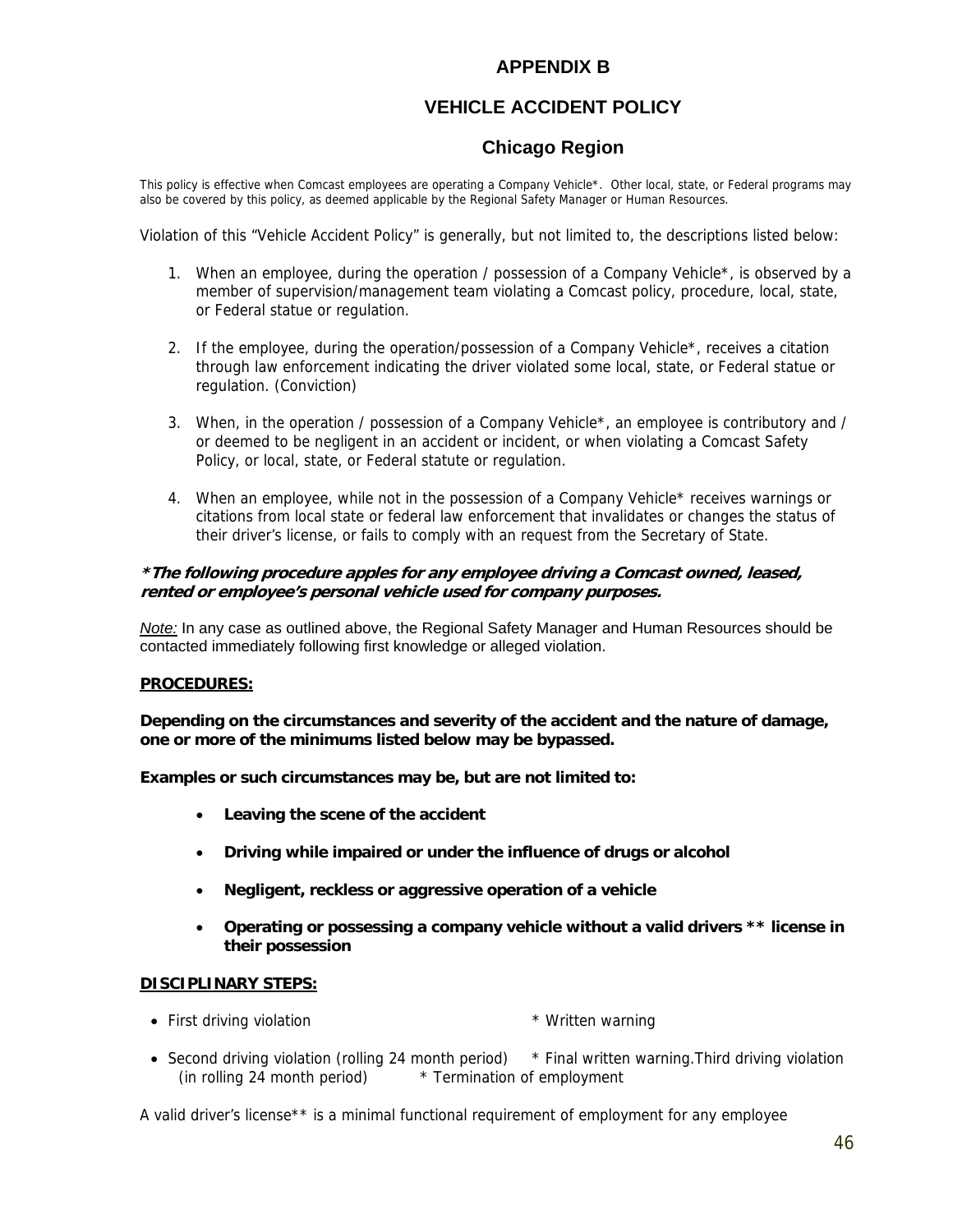operating a Company Vehicle\*. Any employee found to be in the operation / possession of a Company Vehicle\*, but not in possession of a valid driver's license will be immediately have their driving privileges suspended. That employee must provide proof of a valid driver's license and insurance (on a personal vehicle if applicable) within that 72 hours or face termination. Even if a license is provided within 72 hours, Comcast reserves the right to issue additional discipline on a case-by-case basis, including and up to termination.

(\*\* Valid Driver's License as defined by the state of Illinois or issuing state)

Discipline pertaining to vehicle violations will become a permanent part of the employee's

personnel file but may be void in two years if no other violations occur, at the discretion of

Human Resources.

| For Comcast: | For Union: |  |
|--------------|------------|--|
|              |            |  |

Date: \_\_\_\_\_\_\_\_\_\_\_\_**\_\_**\_\_\_\_\_\_\_\_\_ Date: \_\_\_\_\_\_\_\_\_\_\_\_\_\_\_\_\_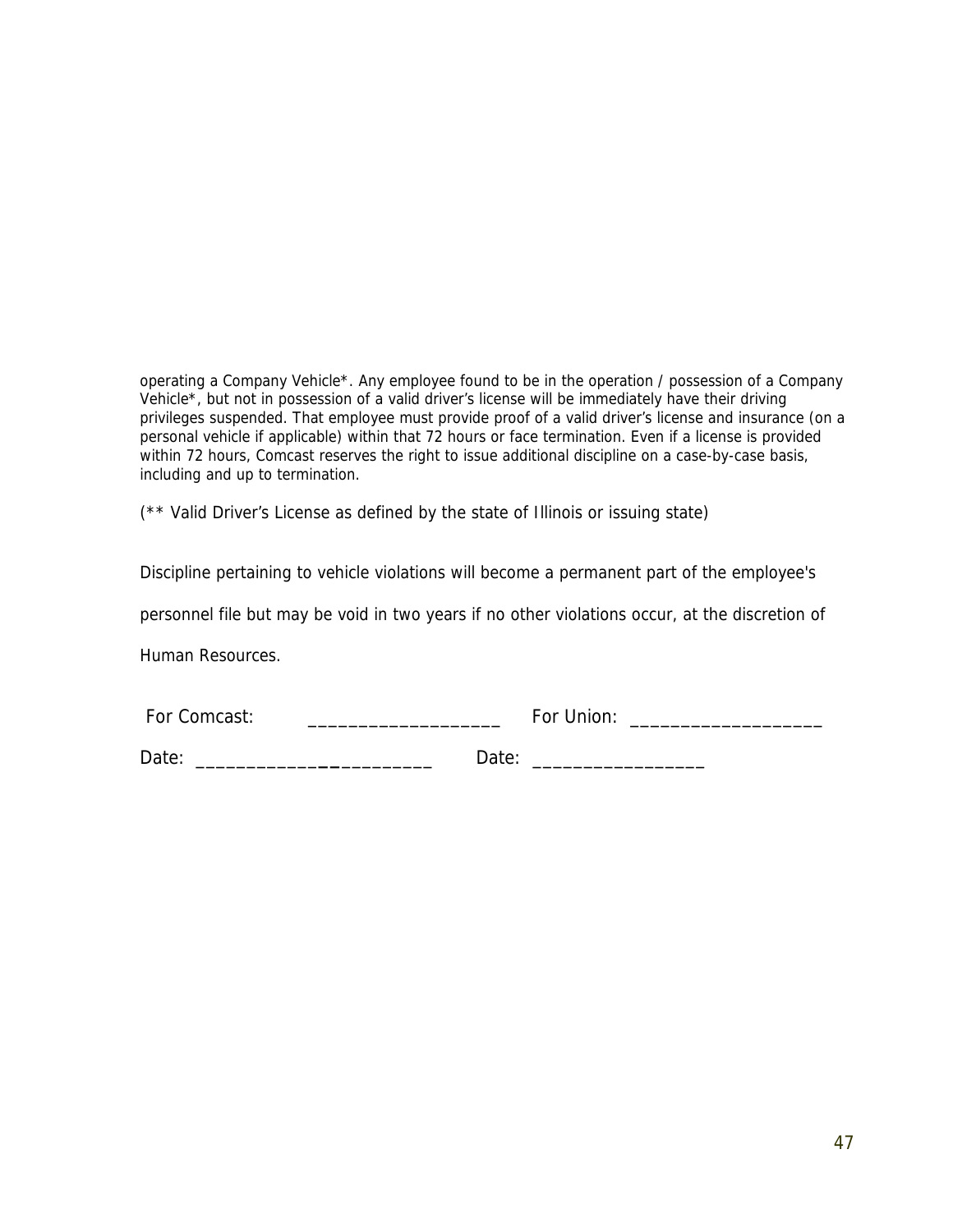Comcast Cable of Comcast of Florida/Illinois/Michigan, Inc.

and the

International Brotherhood of Electrical Workers, Local 21

Cortland: Memorandum of Agreement

- Upon ratification Derrick Humphrey, Daniel Donkoh, Harry Medina, Jason Halan, Victor Hernandez and Conrado Manzano shall continue to receive a 7% differential for their current workday schedule. This shall remain in effect only until their workday schedule is changed and does not include Sundays as a regular workday. If and when their current workday schedule is changed, they will be governed by the contract language. The assignment of workday schedules shall be governed by the contract language attached hereto. Notwithstanding any terms in the contract to the contrary, these employees shall not under any circumstances be required to change their schedules t so as to exclude Sundays as a regular work day.
- Upon ratification James Hennison and Hernando Narvaez shall continue to receive a 10% differential for their current shift schedule. This shall remain in effect only until their shift schedule is changed. If and when their current workday schedule is changed, they will be governed by the attached contract language. The assignment of shifts shall be governed by the contract language. Notwithstanding any terms in the contract to the contrary, these employees shall not under any circumstances be required to change their schedules so as to discontinue eligibility for the 10% shift differential.

| For Comcast: | For Union: |
|--------------|------------|
| Date:        | Date:      |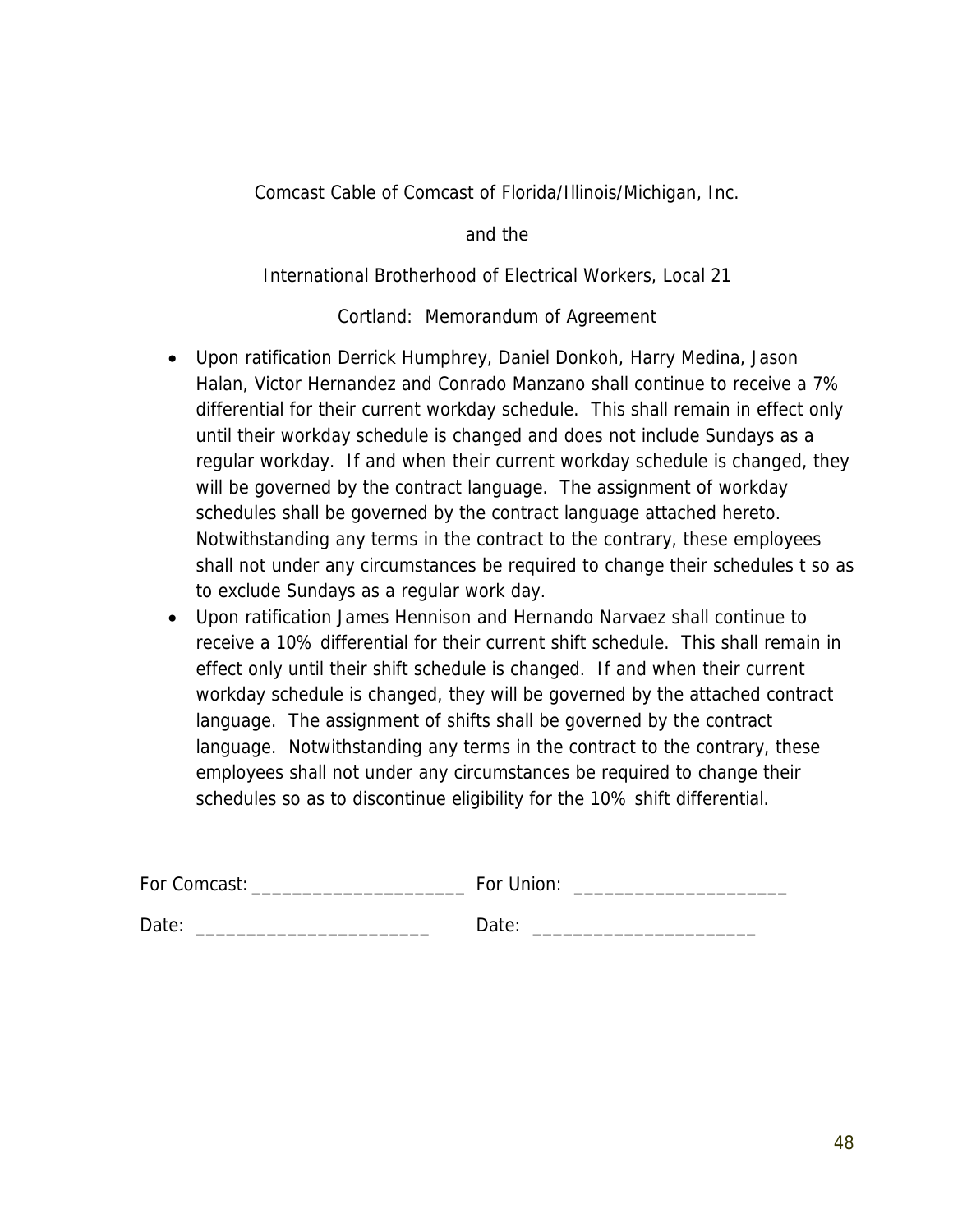Comcast Cable of Comcast of Florida/Illinois/Michigan, Inc.

and the

International Brotherhood of Electrical Workers, Local 21

Cortland: Memorandum of Agreement

The parties agree that the Company does not currently employ any bargaining unit employees in the positions of Converter Tester, Converter Repair, Converter Technician or Bench Technician. The parties further agree that if the Company hereafter hires employees in one or more of these positions the parties shall meet and bargain over the wages for such positions.

For Comcast: \_\_\_\_\_\_\_\_\_\_\_\_\_\_\_\_\_\_ For Union:\_\_\_\_\_\_\_\_\_\_\_\_\_\_

Date: Date: Date: Date: Date: Date: Date: Date: Date: Date: Date: Date: Date: Date: Date: Date: Date:  $\sim$  Date:  $\sim$  0.075  $\mu$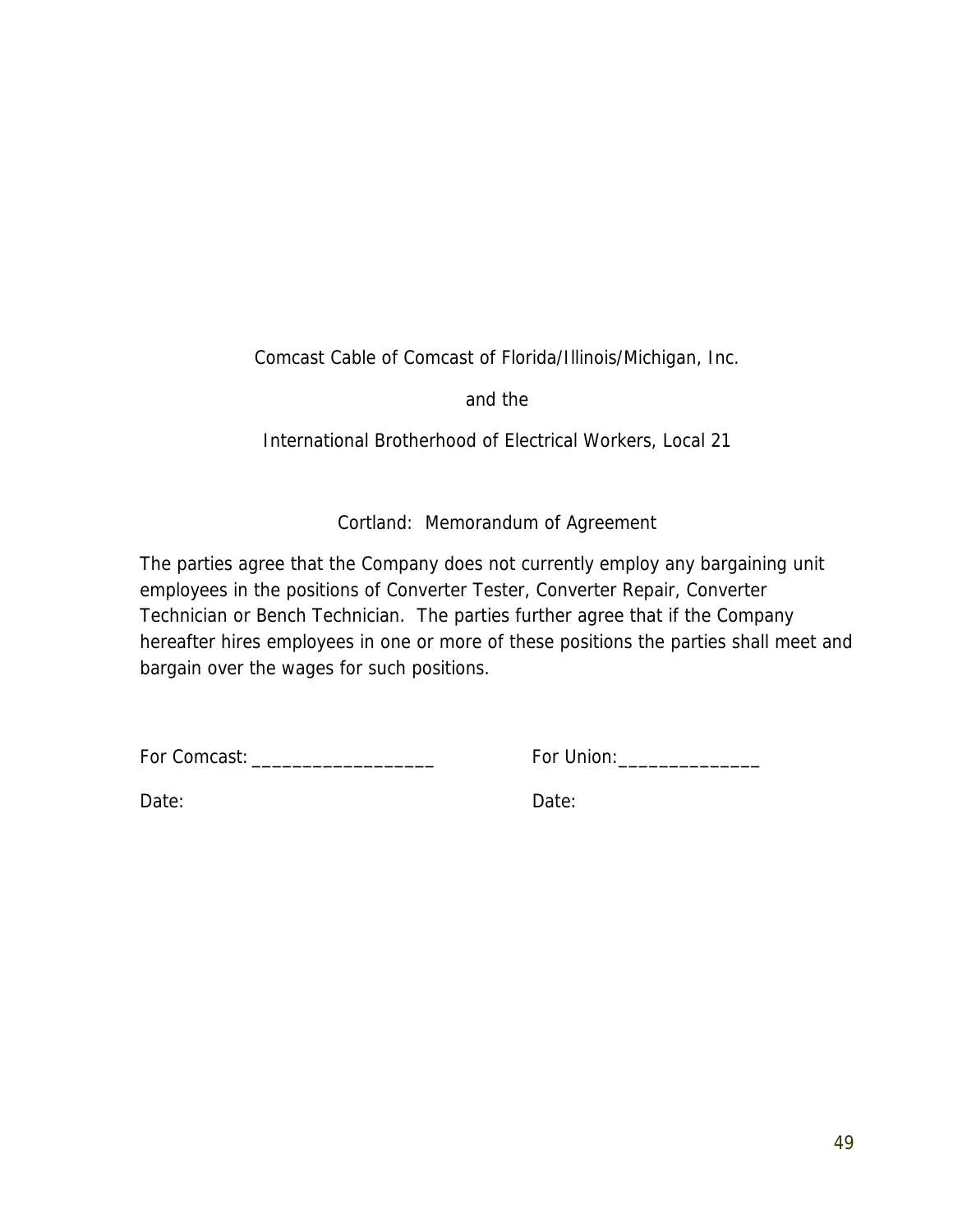## SIGNATURE PAGE

## ON BEHALF OF COMCAST

CABLE / / / /

ON BEHALF OF INTERNATIONAL BROTHERHOOD OF ELECTRICAL WORKERS, LOCAL 21

al Gung (

**APPROVED**<br>
INTERNATIONAL OFFICE - I.B.E.W.<br>
February 16, 2017<br>
International a party to this agreement.<br>
International a party to this agreement. Lonnie Stephenson, President This approval does not make the International a party to this agreement **February 16, 2017**

F.